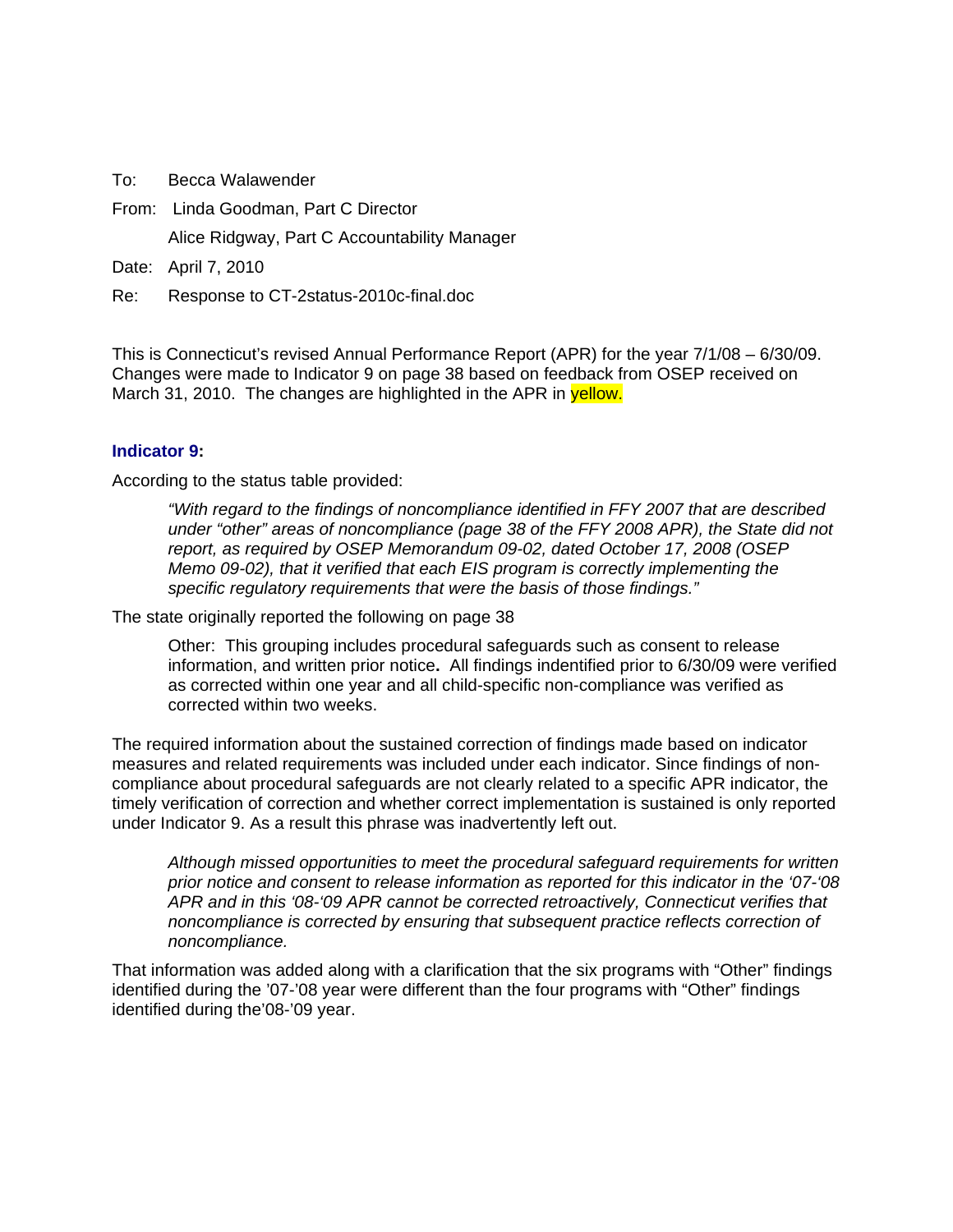## ANNUAL REPORT CERTIFICATION OF THE **INTERAGENCY COORDINATING COUNCIL** UNDER PART C OF THE INDIVIDUALS WITH DISABILITIES EDUCATION ACT (IDEA)

Under IDEA Section 641(e)(1)(D) and 34 CFR §303.654, the Interagency Coordinating Council (ICC) of each jurisdiction that receives funds under Part C of the IDEA must prepare and submit to the Secretary of the U.S. Department of Education (Department) and to the Governor of its jurisdiction an annual report on the status of the early intervention programs for infants and toddlers with disabilities and their families operated within the State. The ICC may either: (1) prepare and submit its own annual report to the Department and the Governor, or (2) provide this certification with the State lead agency's Annual Performance Report (APR)<sup>1</sup> under Part C of the IDEA. This certification (including the annual report or APR) is due no later than February 1, 2010.

On behalf of the ICC of the State/jurisdiction of Connecticute hereby certify that the ICC is: Iplease check onel

1. [ ] Submitting its own annual report (which is attached); or

[ Y Using the State's Part C APR for FFY 2008 in lieu of submitting the ICC's own annual report. By completing this certification, the ICC confirms that it has reviewed the State's Part C APR for accuracy and completeness.<sup>2</sup>

I hereby further confirm that a copy of this Annual Report Certification and the annual report or APR has been provided to our Governor.

Signature of IC $\alpha$  Chairperson

 $4/09$ 

MGreense Couc

860.545-9000 Daytime telephone number

<sup>1</sup> Under IDEA Sections 616(b)(2)(C)(ii)(II) and 642 and under 34 CFR §80.40, the lead agency's APR must report on the State's performance under its State performance plan and contain information about the activities and accomplishments of the grant period for a particular Federal fiscal year (FFY).

<sup>2</sup> If the ICC is using the State's Part C APR and it disagrees with data or other information presented in the State's Part C APR, the ICC must attach to this certification an explanation of the ICC's disagreement and submit the certification and explanation no later than February 1, 2010.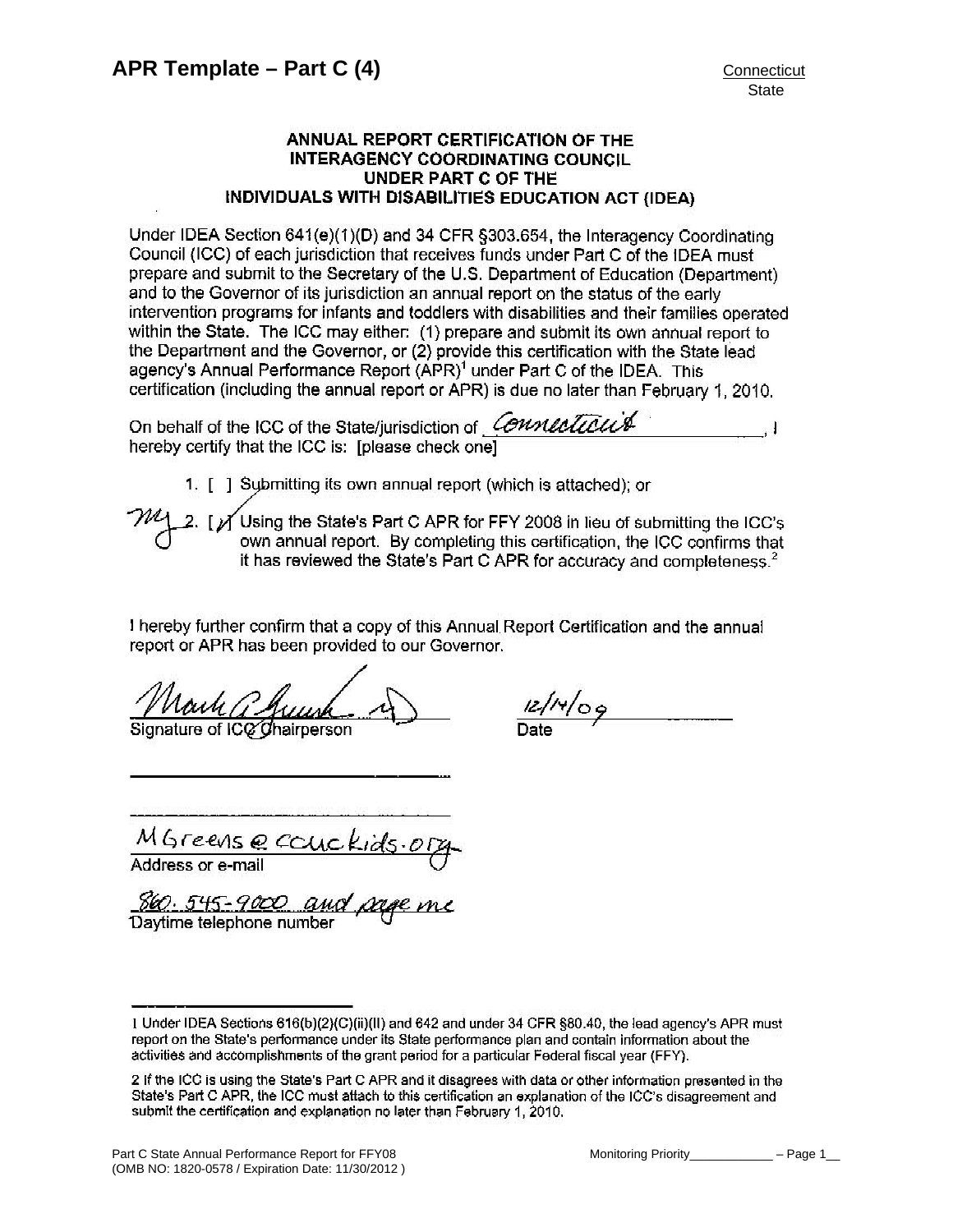## **Part C State Annual Performance Report (APR) for Federal Fiscal Year (FFY) 2008**

Throughout this document years are represented as '08-'09 representing the calendar year of July 1 of the first year ('08) to June 30 of the last year ('09) regardless of the federal fiscal year.

| $\mathbf{1}$   | Infants and toddlers receive the early intervention services on their IFSPs in a<br>timely manner.                                                                                                                                            | p. 3  |
|----------------|-----------------------------------------------------------------------------------------------------------------------------------------------------------------------------------------------------------------------------------------------|-------|
| $\overline{2}$ | Infants and toddlers primarily receive early intervention services in the home or<br>in programs for typically developing children.                                                                                                           | p. 7  |
| 3a             | Infants and toddlers demonstrate improved: Positive social-emotional skills<br>(including social relationships).                                                                                                                              |       |
| 3 <sub>b</sub> | Infants and toddlers demonstrate improved: Acquisition and use of knowledge<br>and skills (including early language/ communication).                                                                                                          | p. 9  |
| 3 <sub>c</sub> | Infants and toddlers demonstrate improved: Use of appropriate behaviors to<br>meet their needs.                                                                                                                                               |       |
| 4a             | Families participating in Part C report that early intervention services have<br>helped the family know their rights.                                                                                                                         |       |
| 4 <sub>b</sub> | Families participating in Part C report that early intervention services have<br>helped the family effectively communicate their children's needs.                                                                                            | p. 14 |
| 4c             | Families participating in Part C report that early intervention services have<br>helped the family help their children develop and learn.                                                                                                     |       |
| 5a&b           | The percent of infants and toddlers birth to 1.                                                                                                                                                                                               | p. 19 |
| 6a&b           | The percent of infants and toddlers birth to 3.                                                                                                                                                                                               | p. 21 |
| $\overline{7}$ | Families of infants and toddlers referred to Birth to Three have an evaluation /<br>assessment and an initial IFSP meeting within 45 days.                                                                                                    | p. 23 |
| 8a             | All children exiting Part C receive timely transition planning including IFSPs with<br>transition steps and services.                                                                                                                         |       |
| 8b             | Notification to LEA of all children exiting Part C, if child potentially eligible for<br>Part B.                                                                                                                                              | p. 27 |
| 8c             | All children exiting Part C receive timely transition conferences, if child<br>potentially eligible for Part B.                                                                                                                               |       |
| 9              | General supervision system (including monitoring, complaints, hearings, etc.)<br>identifies and corrects noncompliance as soon as possible but in no case later<br>than one year from identification. (Attachment A [a.k.a. 1] is on page 44) | p. 33 |
| 10             | Percent of signed written complaints with reports issued that were resolved<br>within 60-day timeline or a timeline extended for exceptional circumstances with<br>respect to a particular complaint.                                         | p. 39 |
| 11             | Percent of fully adjudicated due process hearing requests that were fully<br>adjudicated within the applicable timeline.                                                                                                                      | p. 40 |
| 12             | Percent of hearing requests that went to resolution sessions<br>(Not-applicable for Part C in Connecticut).                                                                                                                                   | p. 41 |
| 13             | Percent of mediations held that resulted in mediation agreements.                                                                                                                                                                             | p. 42 |
| 14             | State reported data (618 and State Performance Plan and Annual Performance<br>Report) are timely and accurate. (Attachment B is on page 47)                                                                                                   | p. 43 |
|                |                                                                                                                                                                                                                                               |       |

NOTE: If viewing this electronically, each indicator above is a hyperlink to a bookmark. To move between indicators type **Ctrl + g** and then type **ind#** or **att#** where # is the indicator number. In addition, other blue text in the document is often an external link to related files such the [Public Reporting](http://www.birth23.org/Accountability/PR/PublicReporting.htm) tables posted on [www.birth23.org](http://www.birth23.org/). Connecticut is in the process of updating its web site and external links in older files may fail. Most related files are located on [www.birth23.org](http://www.birth23.org/) under "Accountability" or in future months under "How are we doing?"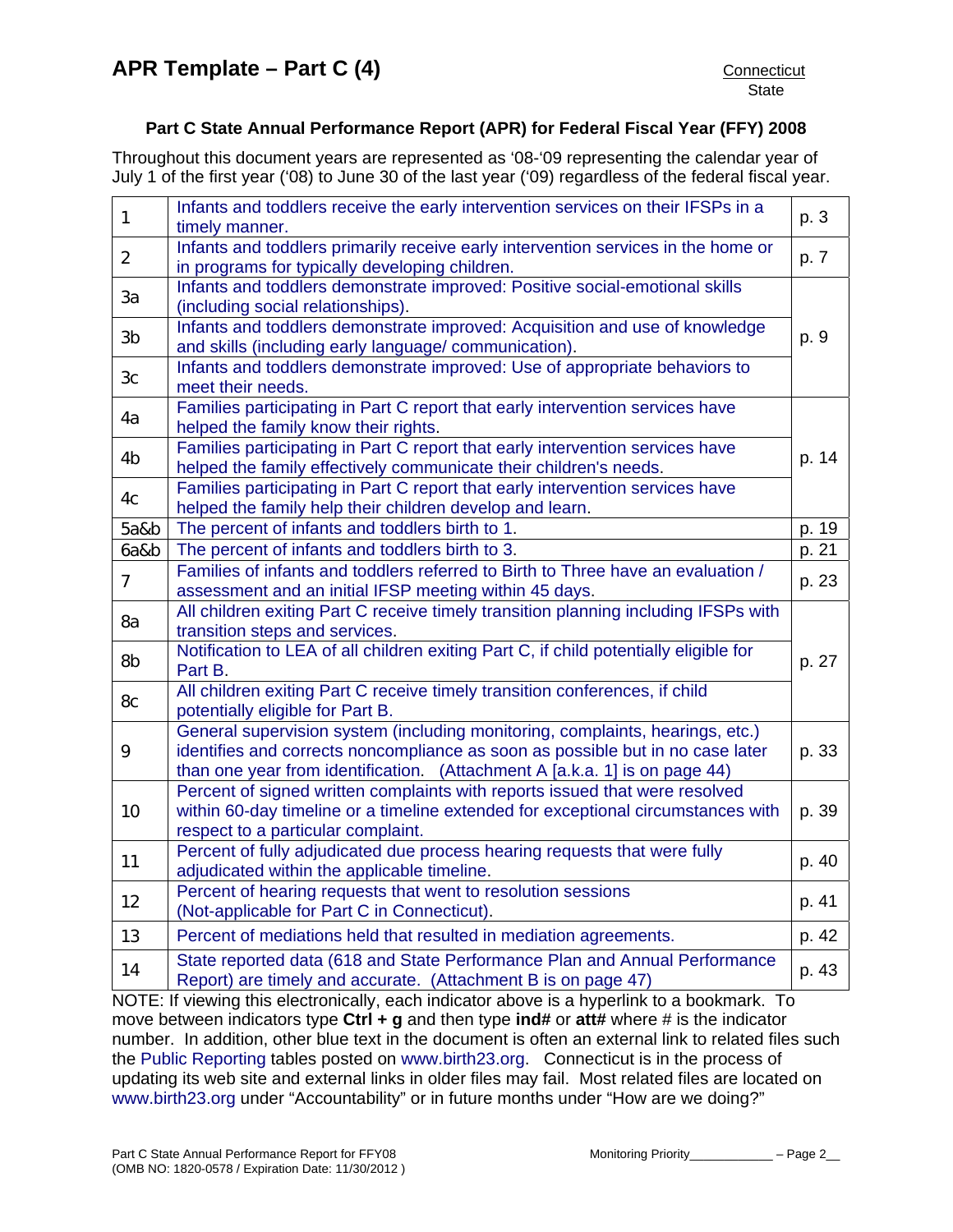## <span id="page-3-0"></span>**Part C State Annual Performance Report (APR) for Federal Fiscal Year (FFY) 2008**

## **Overview of the Annual Performance Report Development:**

A stakeholders' meeting was held on October 5, 2009 to review the proposed [APR](http://www.birth23.org/Accountability/SPP/SPPAPR.html) and a conference call with stakeholders was held on November 10, 2009

In addition to having Connecticut stakeholders review and revise the draft APR, the lead agency received thorough and helpful reviews from the National Early Childhood Technical Assistance Center (NECTAC), and the North East Regional Resource Center (NERRC) as well as staff from the Data and Accountability Center (DAC), and the Early Childhood Outcomes Center (ECO).

In early December , a revised draft of the [APR](http://www.birth23.org/Accountability/SPP/SPPAPR.html) and [SPP](http://www.birth23.org/Accountability/SPP/SPPAPR.html) were posted on [Birth23.org](http://www.birth23.org/) The updated [APR](http://www.birth23.org/Accountability/SPP/SPPAPR.html) was also made available to all early intervention programs and parent groups and input was gathered at three statewide meetings during December, 2009.

### **Monitoring Priority: Early Intervention Services In Natural Environments**

**Indicator 1:** Percent of infants and toddlers with IFSPs who receive the early intervention services on their IFSPs in a timely manner.

(20 U.S.C. 1416(a)(3)(A) and 1442)

### **Measurement:**

Percent = [(# of infants and toddlers with IFSPs who receive the early intervention services on their IFSPs in a timely manner) divided by the (total # of infants and toddlers with IFSPs)] times 100.

Account for untimely receipt of services, including the reasons for delays.

| FFY08                 | <b>Measurable and Rigorous Target</b> |
|-----------------------|---------------------------------------|
| $7/1/08$ -<br>6/30/09 | 100%                                  |

Just like the data for indicators 2, 5 and 6, a point in time was used for this indicator and is considered to be representative of the reporting period. Indicators 2, 5, and 6 use data from the IDEA Section 618 required child count reports. They only include data about children who are eligible with IFSPs on December 1 of each year. This analysis reviewed ALL children with IFSPs on 6/15/09.

## **Actual Target Data for FFY08 (July 1, 2008-June 30, 2009):**

 $(2101 + 82) / 2200 = .99 X 100 = 99\%$ 

Connecticut has made progress since the '05-'06 year (baseline 97%), the '06-'07 year (97%) and the '07-'08 year (98%).

This data was verified using emails to programs, data verification visits, focused monitoring, self-assessments, and the public reporting of data. In addition, as described more fully in the [SPP](http://www.birth23.org/Accountability/SPP/SPPAPR.html) and previous [APR,](http://www.birth23.org/Accountability/SPP/SPPAPR.html) Connecticut's real-time Birth to Three Data System contains built-in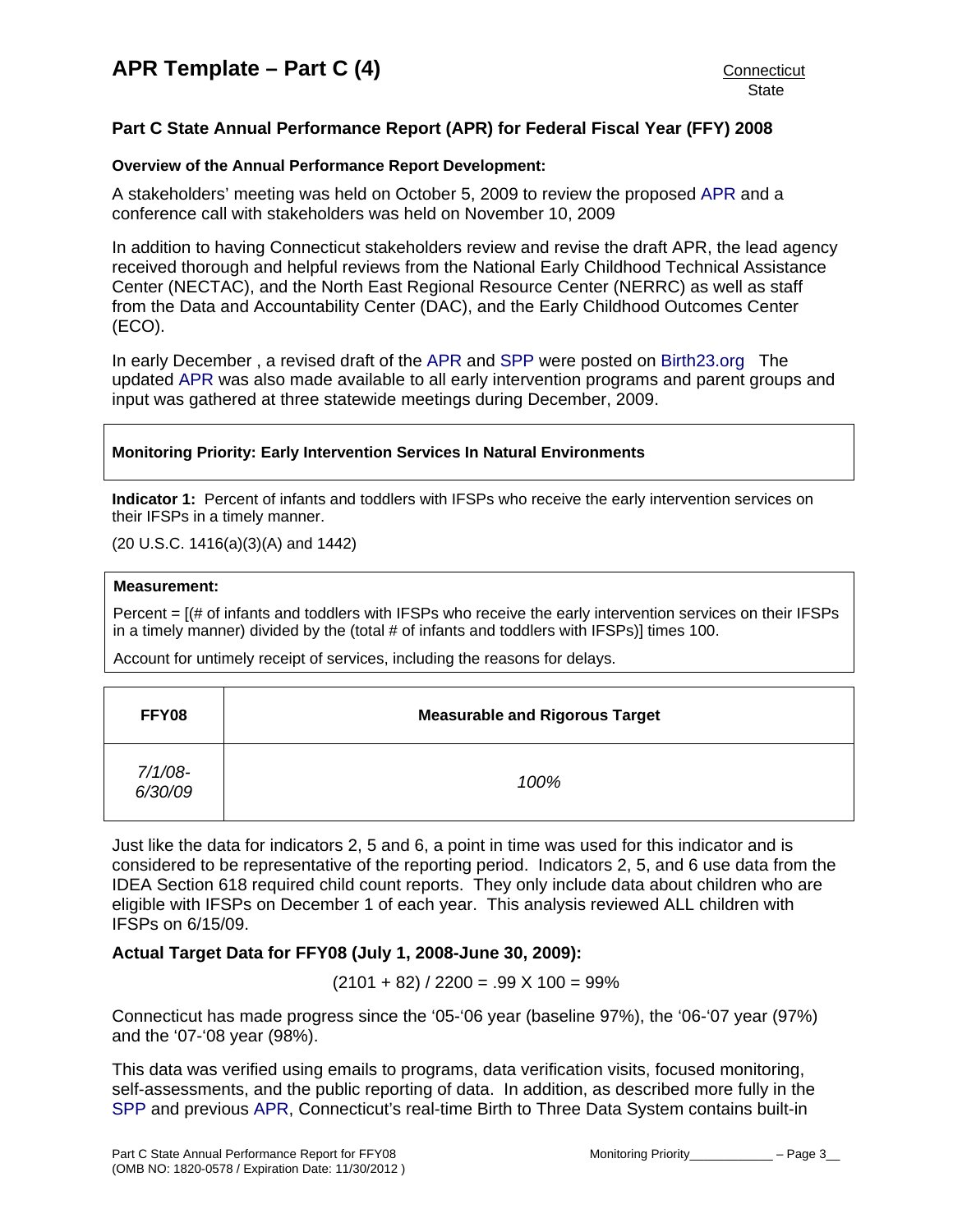reports, edit checks and alerts as well as a real-time "performance dashboard" that is available to local programs and the lead agency. Based on user selected date ranges, the performance dashboard runs summaries by APR indicator and produces exception reports.

## **Discussion of Improvement Activities Completed and Explanation of Progress or Slippage that occurred for FFY08 (July 1, 2008-June 30, 2009):**

On 6/15/09 there were 5235 children with IFSPs in Part C. 2200 of those children had at least one NEW service listed on their IFSP. 2101 children received timely services (within 45 days from parent consent). An additional 82 children received at least one service late due to a documented exceptional family circumstance beyond the control of the lead agency. The 82 were added to the numerator for a total of 2183 and kept in the denominator. There were 17 children with at least one late service not due to documented extraordinary family circumstances. For the most part these were also beyond the control of the lead agency.

The breakout by reason with ranges in days includes:

- 10 due to lack of needed staff in specific disciplines (range 55 115 days),
- 5 due to program errors such as scheduling errors on the part of staff, IFSP review errors, and lack of documentation about the reasons for the delay (range 46 – 73 days),
- 1– due to challenges faced in obtaining the child's primary physician's signature on the IFSP which is required in CT before new services can begin (80 days), and
- 1– due to a staff emergency illness (49 days).

As a result of a variety of data verification procedures, Connecticut has ensured that all 17 children and families who did not receive the new services on their IFSPs within timelines during FFY08 ultimately received the services. *Although timeline related child-specific non-compliance reported for this indicator (45 days) in the '07-'08 APR and in this '08-'09 APR cannot be corrected retroactively, Connecticut verifies that non-compliance is corrected by ensuring that subsequent practice reflects correction of non-compliance. The state's efforts to verify correction of noncompliance by reviewing updated data to ensure EIS programs were correctly implementing the requirements and to prevent future non-compliance are described below.* 

The only late service for seven of the 17 (41%) children with late services was a visit scheduled to occur only one time per month. A missed new service was considered late (beyond 45 days) even if the family did not accept the offer to make-up the visit before the next month's visit. All programs were notified to pay closer attention to monthly visits.

The 17 children with at least one late service (not due to documented extraordinary family circumstances) were enrolled in eight different programs. A program level analysis revealed that of these eight programs, five had only one family with only one late service, one program had only one family with two late services, one program had two families with only one late service and one program had nine families with only one late service. This last program already had a finding of non-timely services and nine children with one late service out of 243 children total is an improvement from 90% to 96.6%. They were monitored monthly until this it was corrected, verified, and maintained for three consecutive months. This occurred on 9/1/09.

## Response to the OSEP letter and table based on last year's APR

As of 9/1/09 all programs with findings identified during the '07-'08 year have had the correction of their systemic non-compliance verified and they continue to correctly implement the specific regulatory requirements. During the '08-'09 year, six different programs were issued findings related to untimely services. The verification of their correction is not due until the '09-'10 year.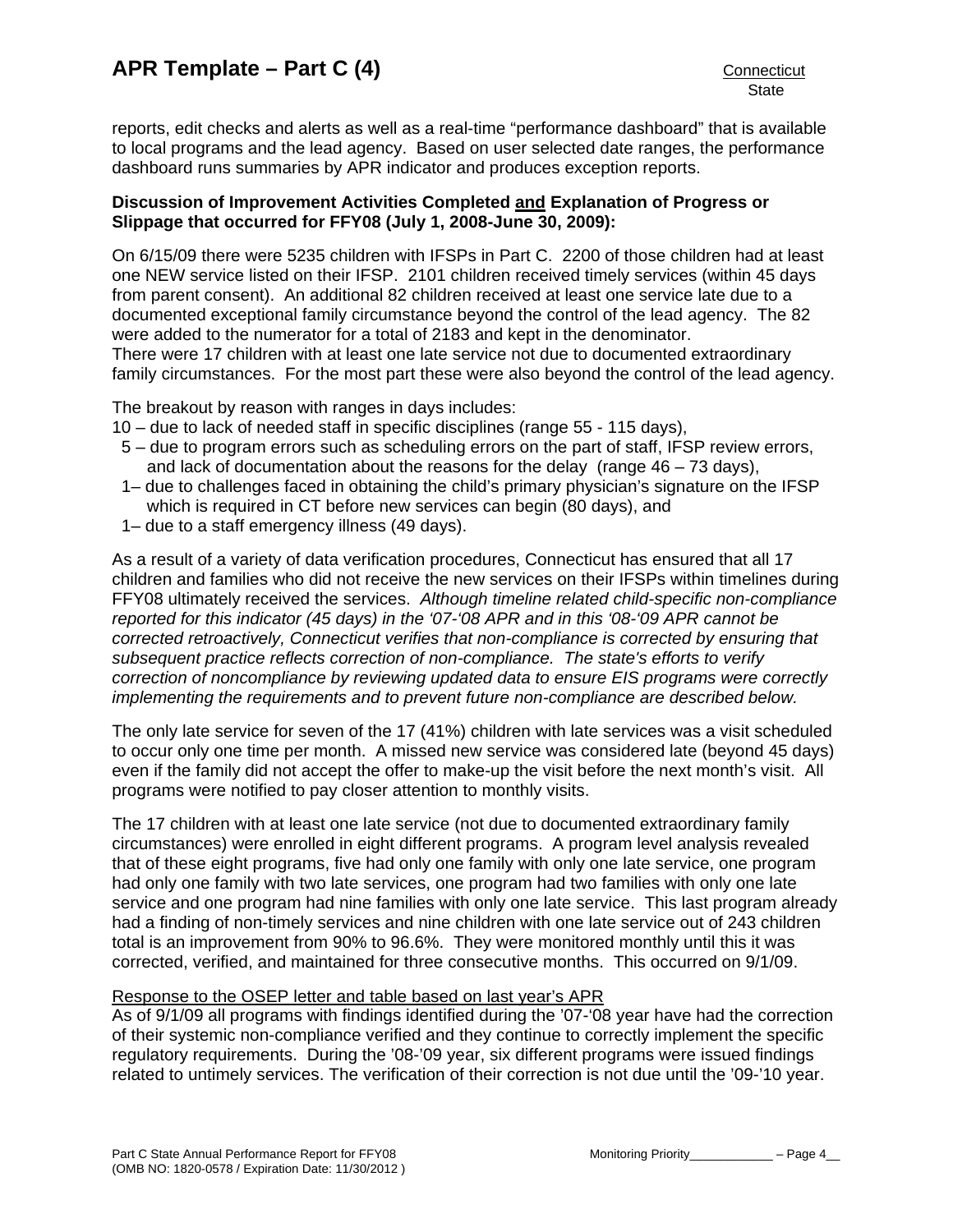The range of days and reasons were reported in the '07-'08 year APR for all 37 children and families who did not receive the new services on their IFSPs within timelines. Connecticut has ensured that these new services did in fact begin. *Individual instances of non-compliance that were child-specific and that were related to a missed timeline (45 days) cannot be corrected retroactively.* 

## Findings of non-compliance and the verification of correction

*NOTE: Connecticut Part C identifies one finding per regulatory reference even if multiple instances (records) are found to be out of compliance.* 

| Number of findings<br>made during the '07- | Number of those<br>findings that | When 3 findings that<br>were NOT timely | Number of findings<br>made during the '08- |
|--------------------------------------------|----------------------------------|-----------------------------------------|--------------------------------------------|
| '08 year about the                         | were timely                      | corrected were                          | '09 year about this                        |
| measure for this                           | corrected and                    | ultimately verified as                  | measure                                    |
| indicator                                  | verified                         | corrected                               |                                            |
|                                            |                                  | 12/08 (15 months),                      |                                            |
| (includes 1 complaint)                     | 5                                | 6/09 (18 months), &                     | 3                                          |
|                                            |                                  | 9/09 (24 months)                        |                                            |
|                                            |                                  |                                         |                                            |
| Number of findings                         | Number of those                  | When the 1 finding                      | Number of findings                         |
| made during the '07-                       | findings that                    | that was NOT timely                     | made during the '08-                       |
| '08 year about other                       | were timely                      | corrected was                           | '09 year about                             |
| requirements related to                    | corrected and                    | ultimately verified as                  | requirements related                       |
| this indicator                             | verified                         | corrected                               | to this indicator                          |
| o                                          | 5                                | 12/08 (15 months)                       |                                            |

## Focused Monitoring

Only one focused monitoring visit was completed in the '08-'09 year. It had been three years since the current priority areas and protocols had been developed. Stakeholders chose to continue with the NCSEAM Focused Monitoring Checklist and contract for an external evaluation of the Part C Focused Monitoring System. It was completed by Learning Innovations at WESTED. The evaluation was started in August 2008 and the final report was presented to the stakeholders in February 2009. The full report and an executive summary are located on Birth23.org. In April 2009, the stakeholders selected a new priority area and developed a new protocol based on the newly available Child and Family Outcome data and the results from the focused monitoring evaluation.

While monitoring one program August 2008, it was determined that there was non-compliance directly related to the measure for APR Indicator 1 and non-compliance based on a requirement related to APR Indicator 1. Both had been previously identified when the program completed its self-assessment in September 2007. A Corrective Action Plan was developed which in Connecticut is more stringent than an initial Improvement Plan. Timelines and sanctions were identified. This large program experienced high turnover as the previous director and staff left to begin a new Birth to Three program. Correction of the related requirement was verified by December 2008 and sustained correction of timely services was verified on 9/1/09.

## Data Verification

Verification emails were sent to each program about every late or missing service whenever data was run for the APR, focused monitoring, or determinations. Programs were asked to explain the reason for the delay. On-site visits include processes to check that the data matches the documentation in the record specifically extraordinary family circumstances and all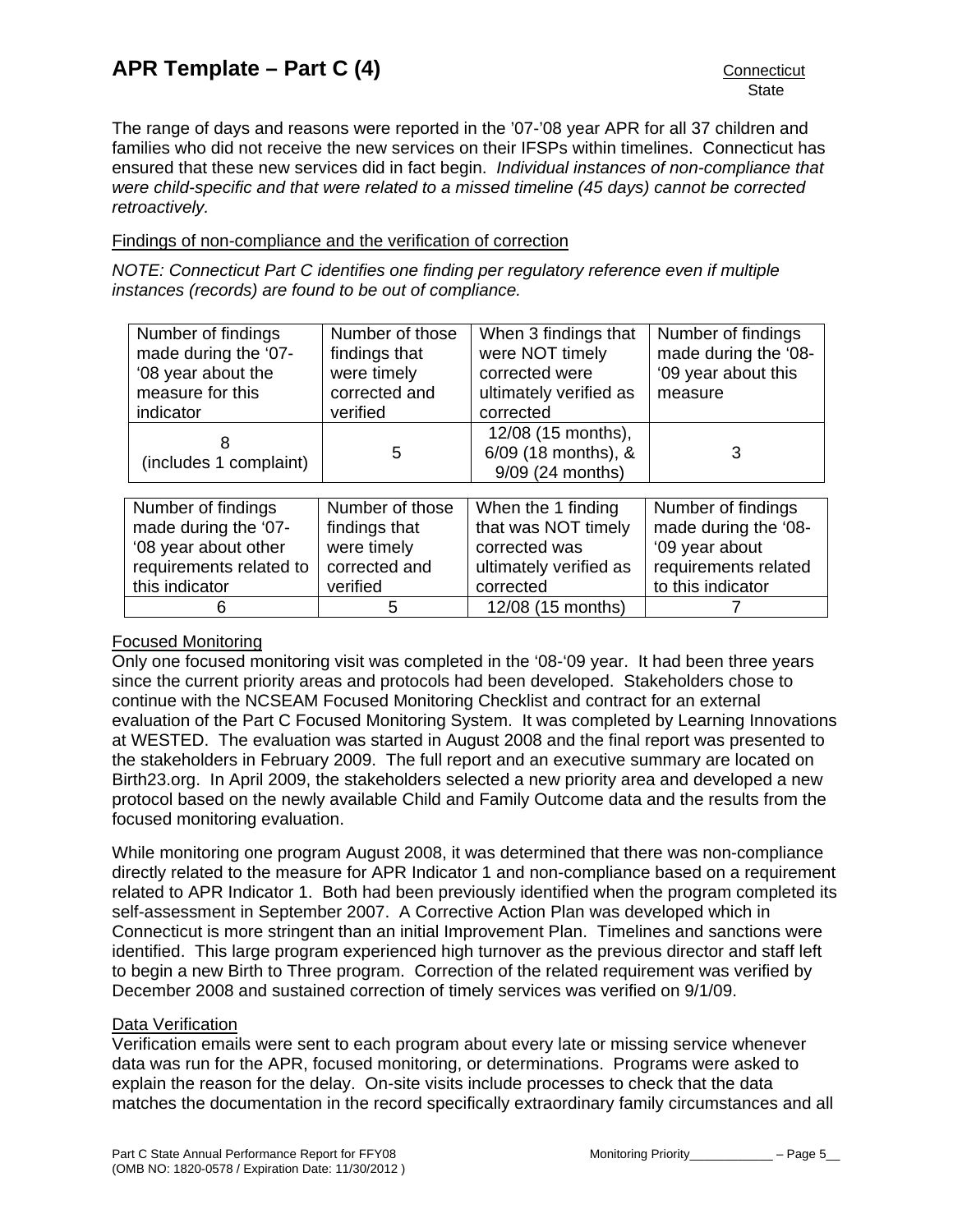other reasons for late events. Verification of correction of identified non-compliance is completed using on-site visits, email, fax, and the Birth to Three data system.

A data verification visit related to timely services was started in December 2008 and repeated in January and April 2009. This was for a new program that, despite numerous TA meetings and the availability of a mentor, had a number of red flags in the data system with regard to timeliness and accuracy. During the visit there were a number of major violations of IDEA that resulted in 24 findings. The program was given time to correct the errors and to demonstrate an improved understanding of the requirements of IDEA, state law, Connecticut Birth to Three procedures, and service guidelines. Improvement was not demonstrated and the contract with this program was not renewed effective June 30, 2009.

## Biennial Performance Report (BPR) - Now "Program Self Assessment"

Of the 15 programs that completed a Biennial Performance Report in the '07-'08 year, nine programs had at least one finding of non-compliance identified based on the IDEA requirements determined to be related to this indicator. Six programs had the correction of all findings of noncompliance verified within one year. As mentioned above, three remaining programs required from 15 to 24 months to correct all findings. ([See Indicator 9 for the total number of findings.](#page-34-0))

## [Public Reporting of APR Data](http://www.birth23.org/state_performance_plans_and_annu.htm)

For each program, the APR data about this indicator was posted in February 2009 on Birth23.org and findings were issued as appropriate.

### **Determinations**

Two programs were determined to need assistance in March 2009 in part based on untimely services. Corrective action plans were developed to identify clear steps and timelines for verification of correction. This measure continues to be used as part of Connecticut's determinations of how local programs are implementing the IDEA.

## **Revisions, with Justification, to Proposed Targets / Improvement Activities / Timelines / Resources for FFY08 (July 1, 2008-June 30, 2009)** *[If applicable]*

Connecticut originally used a point in time in June since this indicator was new and it took time to develop the database field for a "new" service, to analyze the data, and to verify the results. The State also wanted to capture the most current data from the reporting period. Based on the new APR measurement table approved in November, 2009 and in order to capture data that is even more representative of the reporting period, Connecticut will use a date in December each year to better align with the other three "point-in-time" indicators (C2, C5 , and C6) that all use a date in December. This will capture data from ALL children with initial IFSPs and periodic reviews active in December instead of June. Because periodic reviews may be as long as six months apart, when viewed as a whole, the IFSPs in place in December are more likely than those in June to include new services that start between July and June of each reporting year.

#### [Public Reporting of APR Data](http://www.birth23.org/state_performance_plans_and_annu.htm)

For each program, the APR data about this indicator will be posted in February 2010 on Birth23.org. Findings, as appropriate, have already been indentified to the programs.

#### **Determinations**

Determinations will be made in March 2010 and this will continue to be an indicator used in that process.

*Since Connecticut is so close to its 100% target, improvement activities primarily focus on monitoring and data verification to sustain correction.*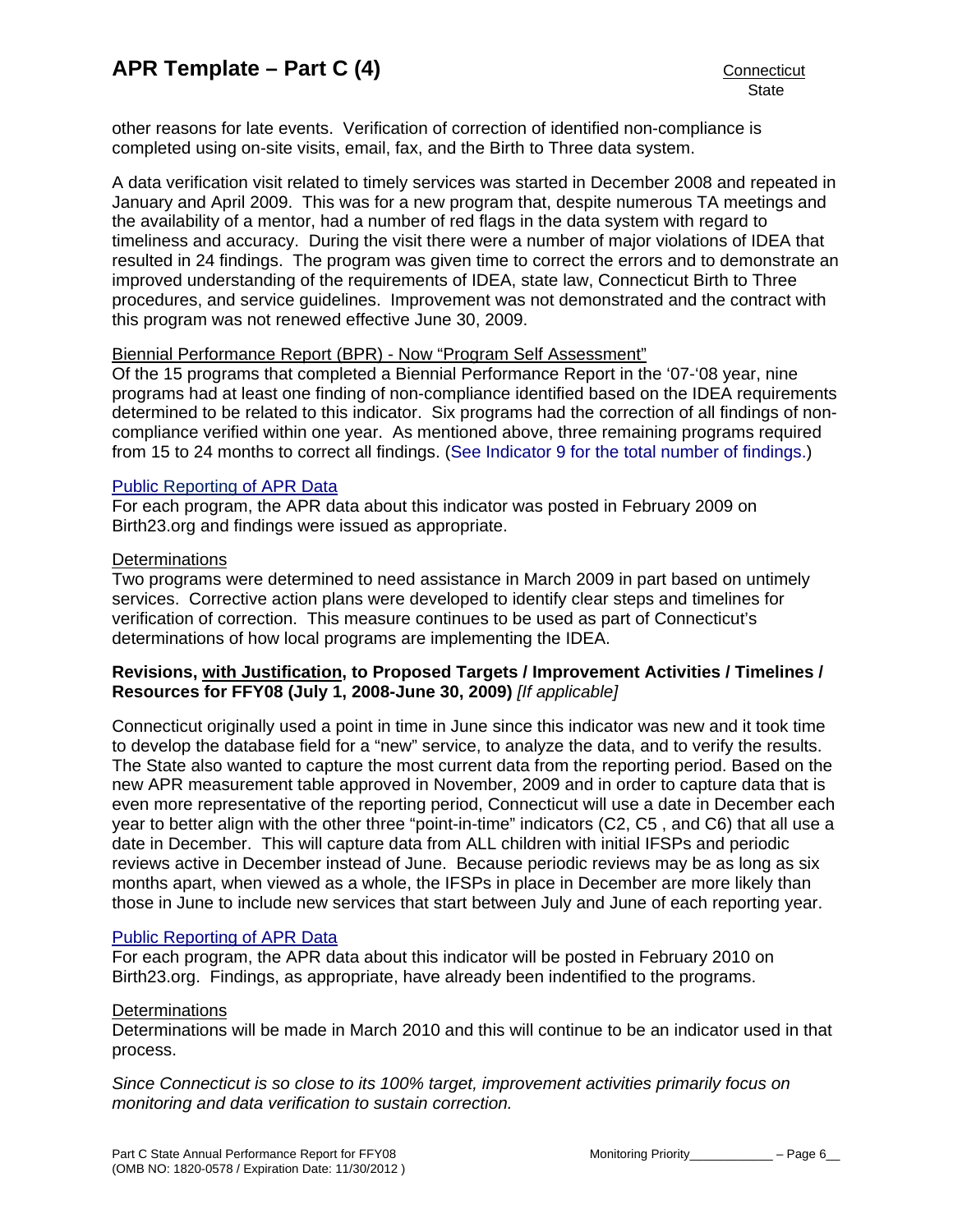# <span id="page-7-0"></span>**Part C State Annual Performance Report (APR) for Federal Fiscal Year (FFY) 2008**

## **Overview of the Annual Performance Report Development:**

Same process as described in Indicator #1.

### **Monitoring Priority: Early Intervention Services In Natural Environments**

**Indicator 2:** Percent of infants and toddlers with IFSPs who primarily receive early intervention services in the home or community-based settings.

#### (20 U.S.C. 1416(a)(3)(A) and 1442)

**Measurement:** Percent =  $[(\# \text{ of infants and toldlers with IFSPs who primarily receive early intervention$ services in the home or community-based settings) divided by the (total # of infants and toddlers with IFSPs)] times 100.

| FFY08                 | <b>Measurable and Rigorous Target</b> |
|-----------------------|---------------------------------------|
| $7/1/08$ -<br>6/30/09 | 95%                                   |

## **Actual Target Data for FFY08 (July 1, 2008-June 30, 2009):**

The information below is taken from the 618 setting tables submitted for children with IFSPs on December 1, 2008.

| PRIMARY SETTING OF INFANTS AND TODDERS, AGES BIRTH THROUGH 2 |                         |  |  |
|--------------------------------------------------------------|-------------------------|--|--|
|                                                              | $(4377+211)/4603 = 99%$ |  |  |
| TOTAL (ROWS 1-3)                                             | 4603                    |  |  |
| 1. HOME                                                      | 4377                    |  |  |
| 2. COMMUNITY-BASED SETTING                                   | 211                     |  |  |
| 3. OTHER SETTING*                                            | 15                      |  |  |

Connecticut maintains a high percentage since the '04-'05 year (baseline 99%), the '05-'06 year (99%), the '06-'07 year (99%) and the '07-'08 year (99%).

## **Discussion of Improvement Activities Completed and Explanation of Progress or Slippage that occurred for FFY08 (July 1, 2008-June 30, 2009):**

#### Data Verification

On-site data verification visits include verification of the back-up documentation about settings data including the presence of justifications in IFSPs for any services not provided in a natural setting. Verification of correction of identified non-compliance is completed using on-site visits, email, fax, and the Birth to Three data system.

A data verification visit was made to a new program because the lead agency had questions based on data available in the central database. It was determined that some services were being provided in the provider's office without IFSP justifications. A finding was issued. The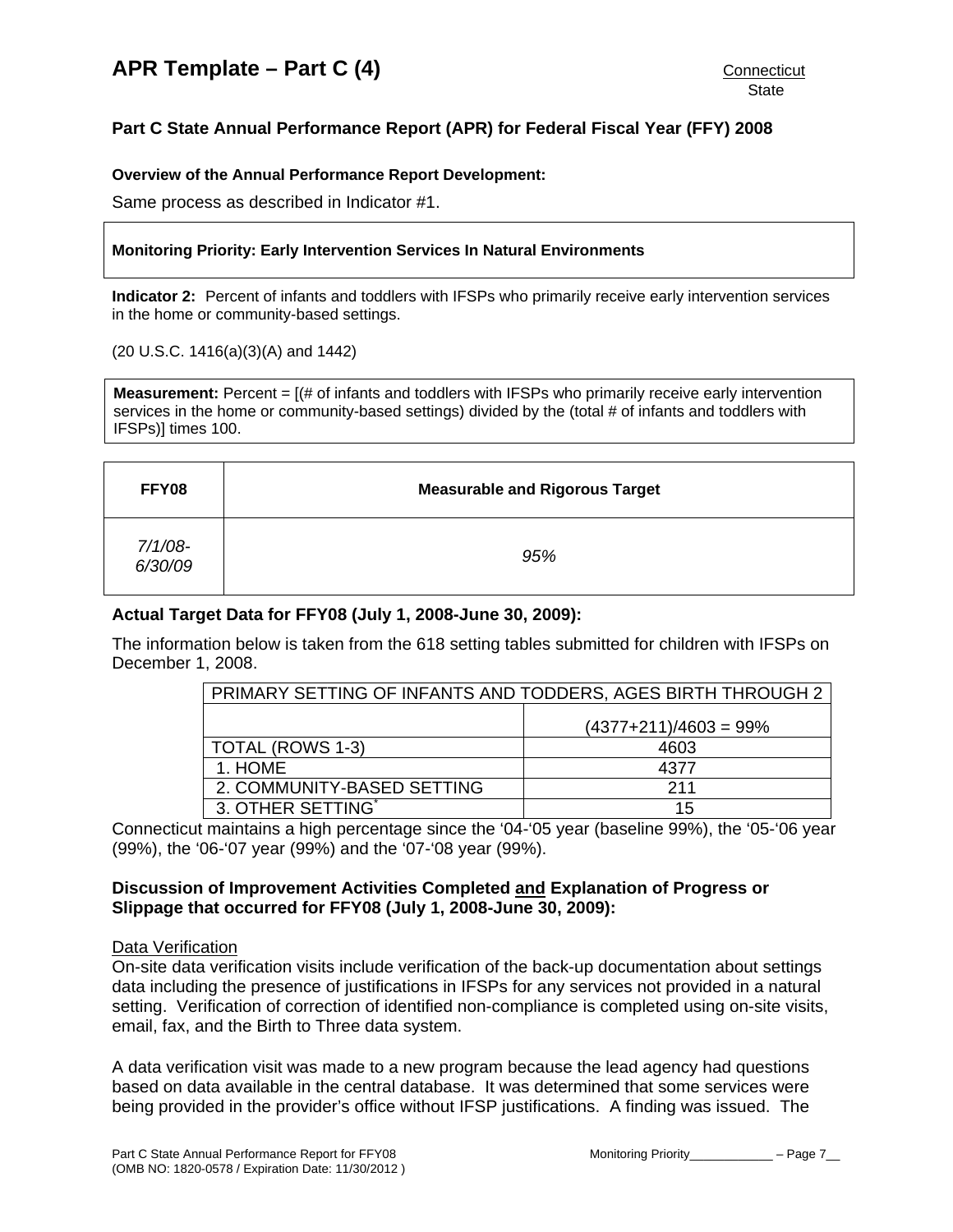program was required to review those IFSPs with the families within two weeks to determine whether services could not be provided in a natural setting and develop justification pages as needed. Only one IFSP truly required a justification page and services for the other families were revised to occur in natural settings. All child specific non-compliance was verified as timely corrected within one month from the finding and this would have continued to be monitored but the lead agency elected not to renew the contract with the program. All children enrolled in that program were transferred to other programs without delay.

## Focused Monitoring (FM)

The location of services, including the extent to which strategies are embedded into daily routines, is part of the FM protocol.

## Biennial Performance Report (BPR) - Now "Program Self-Assessment"

The location of services, including the extent to which strategies are embedded into daily routines, is part of the local EI program self-assessment.

## [Public Reporting of APR Data](http://www.birth23.org/state_performance_plans_and_annu.htm)

For each program, the APR data about this indicator was posted in February 2009 on Birth23.org. There were no findings indentified to the programs based on this data.

## Findings of non-compliance and the verification of correction

*NOTE: Connecticut Part C identifies one finding per regulatory reference even if multiple instances (records) are found to be out of compliance.* 

| Number of       | Number of those | When finding(s)  | Number of       |
|-----------------|-----------------|------------------|-----------------|
| findings made   | findings that   | that were NOT    | findings made   |
| during the '07- | were timely     | timely corrected | during the '08- |
| '08 year about  | corrected and   | were ultimately  | '09 year about  |
| the measure for | verified        | verified as      | this measure    |
| this indicator  |                 | corrected        |                 |
|                 | ΝA              | <b>NA</b>        |                 |

| Number of       | Number of those | When finding(s)  | Number of       |
|-----------------|-----------------|------------------|-----------------|
| findings made   | findings that   | that were NOT    | findings made   |
| during the '07- | were timely     | timely corrected | during the '08- |
| '08 year about  | corrected and   | were ultimately  | '09 year about  |
| other           | verified        | verified as      | requirements    |
| requirements    |                 | corrected        | related to this |
| related to this |                 |                  | indicator       |
| indicator       |                 |                  |                 |
|                 | ΝA              | ΝA               |                 |

## **Revisions, with Justification, to Proposed Targets / Improvement Activities / Timelines / Resources for FFY08 (July 1, 2008-June 30, 2009)** *[If applicable]*

Connecticut continues to exceed its target. Improvement activities primarily focus on monitoring and data verification to sustain this high level. No revisions or justifications are required.

## [Public Reporting of APR Data](http://www.birth23.org/state_performance_plans_and_annu.htm)

For each program, the APR data about this indicator will be posted in February 2010 on Birth23.org. There were no findings indentified to the programs based on this data.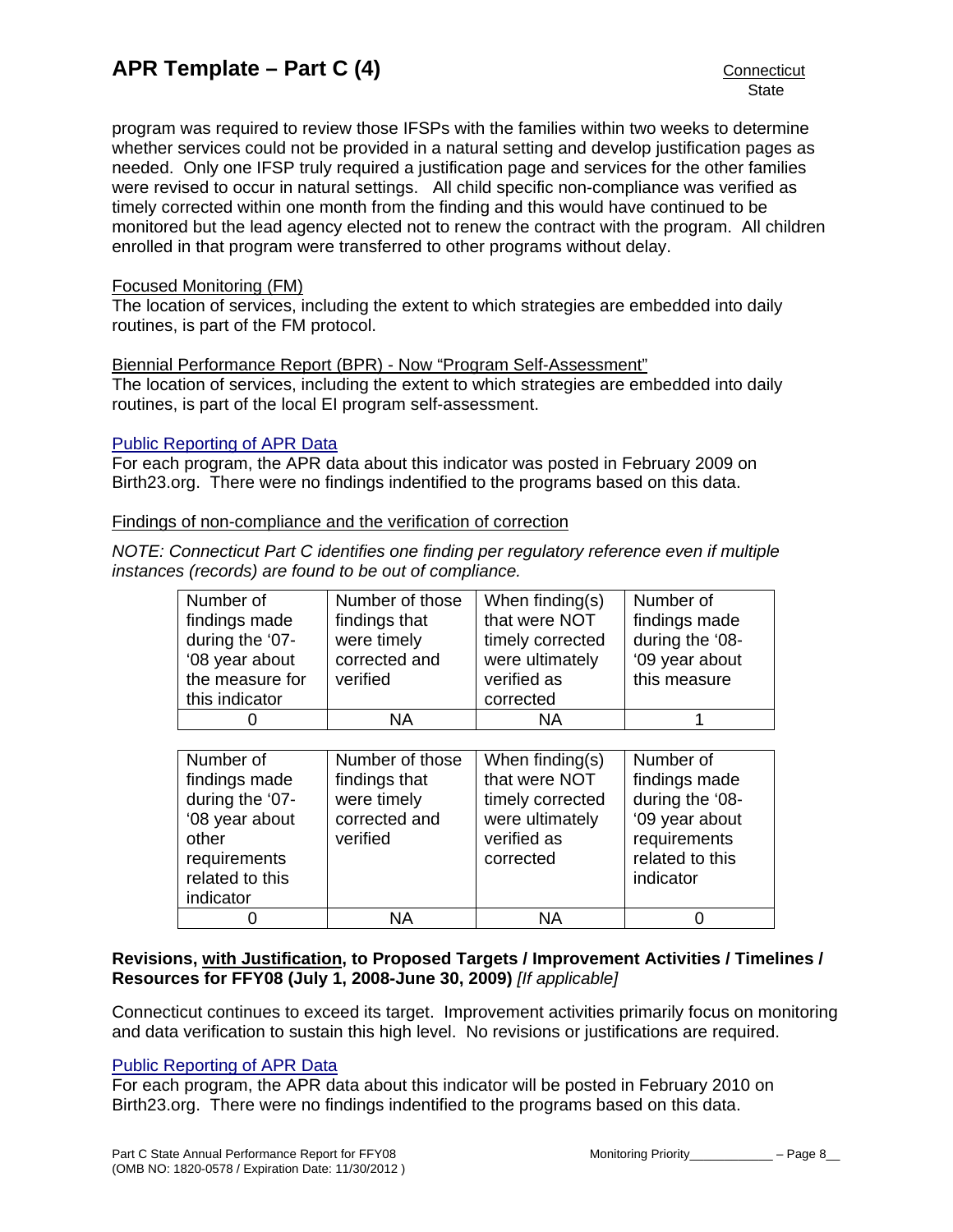<span id="page-9-0"></span>**Part C State Annual Performance Report (APR) for Federal Fiscal Year (FFY) 2008 Overview of the Annual Performance Report Development:** This indicator was revised using the State Performance Plan (SPP) template (Revised 2009). The data is repeated hear for ease of reading the APR as a whole document. [The revised SPP is posted on Birth23.org.](http://www.birth23.org/Accountability/SPP/SPPAPR.html)

## **Monitoring Priority: Early Intervention Services In Natural Environments**

**Indicator 3:** Percent of infants and toddlers with IFSPs who demonstrate improved:

- A. Positive social-emotional skills (including social relationships);
- B. Acquisition and use of knowledge and skills (including early language/ communication); and
- C. Use of appropriate behaviors to meet their needs.

#### (20 U.S.C. 1416(a)(3)(A) and 1442)

#### **Measurement:**

Outcomes:

- A. Positive social-emotional skills (including social relationships);
- B. Acquisition and use of knowledge and skills (including early language/communication); and
- C. Use of appropriate behaviors to meet their needs.

Progress categories for A, B and C:

- a. Percent of infants and toddlers who did not improve functioning  $=$   $[$   $\#$  of infants and toddlers who did not improve functioning) divided by (# of infants and toddlers with IFSPs assessed)] times 100.
- b. Percent of infants and toddlers who improved functioning but not sufficient to move nearer to functioning comparable to same-aged peers  $=$   $($   $\#$  of infants and toddlers who improved functioning but not sufficient to move nearer to functioning comparable to same-aged peers) divided by (# of infants and toddlers with IFSPs assessed)] times 100.
- c. Percent of infants and toddlers who improved functioning to a level nearer to same-aged peers but did not reach it  $=$   $[(# of infants and toldlers who improved functioning to a level nearer to same$ aged peers but did not reach it) divided by (# of infants and toddlers with IFSPs assessed)] times 100.
- d. Percent of infants and toddlers who improved functioning to reach a level comparable to sameaged peers  $=$   $[(# of in fants and toldlers who improved functioning to reach a level comparable to$ same-aged peers) divided by (# of infants and toddlers with IFSPs assessed)] times 100.
- e. Percent of infants and toddlers who maintained functioning at a level comparable to same-aged peers = [(# of infants and toddlers who maintained functioning at a level comparable to same-aged peers) divided by (# of infants and toddlers with IFSPs assessed)] times 100.

#### **Summary Statements for Each of the Three Outcomes (use for FFY 2008-2009 reporting):**

**Summary Statement 1:** Of those infants and toddlers who entered or exited early intervention below age expectations in each Outcome, the percent who substantially increased their rate of growth by the time they turned 3 years of age or exited the program.

#### **Measurement for Summary Statement 1:**

Percent = # of infants and toddlers reported in progress category (c) plus # of infants and toddlers reported in category (d) divided by [# of infants and toddlers reported in progress category (a) plus # of infants and toddlers reported in progress category (b) plus # of infants and toddlers reported in progress category (c) plus # of infants and toddlers reported in progress category (d)] times 100.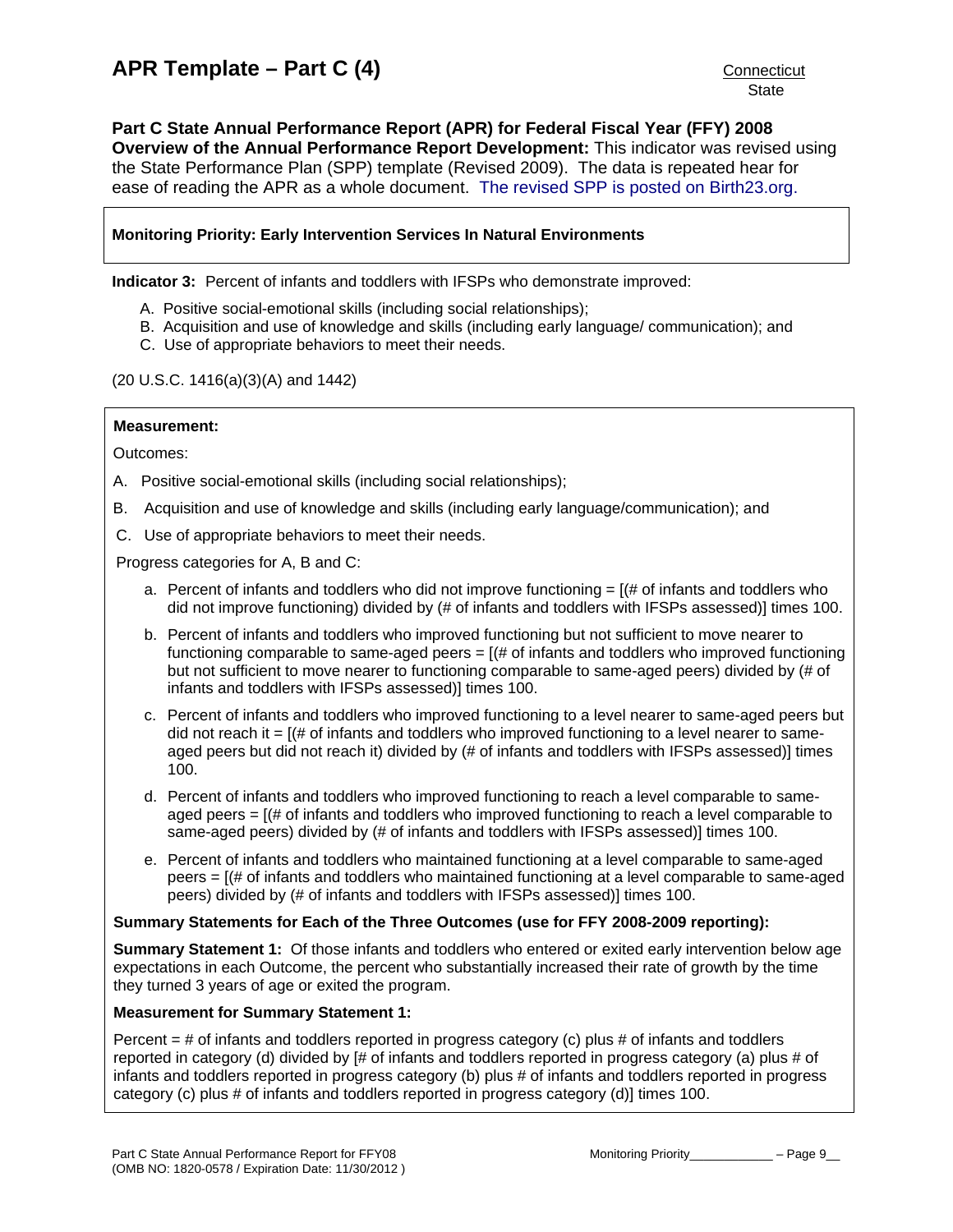**Summary Statement 2:** The percent of infants and toddlers who were functioning within age expectations in each outcome by the time they turned 3 years of age or exited the program.

## **Measurement for Summary Statement 2:**

Percent  $=$  # of infants and toddlers reported in progress category (d) plus  $[#]$  of infants and toddlers reported in progress category (e) divided by the total # of infants and toddlers reported in progress categories (a) + (b) + (c) + (d) + (e)] times 100.

| FFY08                 | <b>Measurable and Rigorous Target</b> |
|-----------------------|---------------------------------------|
| $7/1/08 -$<br>6/30/09 | ΝA                                    |

## **Actual Target Data for FFY08 (July 1, 2008-June 30, 2009):**

Out of 4775 children who exited in the '08-'09 year, 4706 entered Birth to Three after 1/1/06 when data collection began. 2904 had at least six months between their first service and exit dates. Two sets of Child Outcome Summary Form (COSF) scores were available for 2256 of those children. [Read the State Performance Plan for more details about this process.](http://www.birth23.org/Accountability/SPP/SPPAPR.html)

| <b>Outcome A</b> (Positive social-emotional skills)                                                                           | Number | Percentage |
|-------------------------------------------------------------------------------------------------------------------------------|--------|------------|
| a: Children who did not improve functioning                                                                                   | 15     | 1%         |
| <b>b</b> : Children who improved functioning but not sufficient to move nearer to<br>functioning comparable to same age peers | 201    | 9%         |
| c: Children who improved functioning to a level nearer to same-aged peers but<br>did not reach it                             | 826    | 37%        |
| d: Children who improved functioning to reach a level comparable to same-<br>aged peers                                       | 983    | 44%        |
| e: Children who maintained functioning at a level comparable to same-aged<br>peers                                            | 231    | 10%        |
| tota                                                                                                                          | 2256   | 100%       |

| <b>Outcome B</b> (Acquisition and use of knowledge and skills)                                                        | Number | Percentage |
|-----------------------------------------------------------------------------------------------------------------------|--------|------------|
| a: Children who did not improve functioning                                                                           | 11     | $0\%$      |
| b: Children who improved functioning but not sufficient to move nearer to<br>functioning comparable to same age peers | 154    | 7%         |
| c: Children who improved functioning to a level nearer to same-aged peers but<br>did not reach it                     | 844    | 37%        |
| d: Children who improved functioning to reach a level comparable to same-aged<br>peers                                | 1073   | 48%        |
| e: Children who maintained functioning at a level comparable to same-aged<br>peers                                    | 174    | 8%         |
| Total                                                                                                                 | 2256   | 100%       |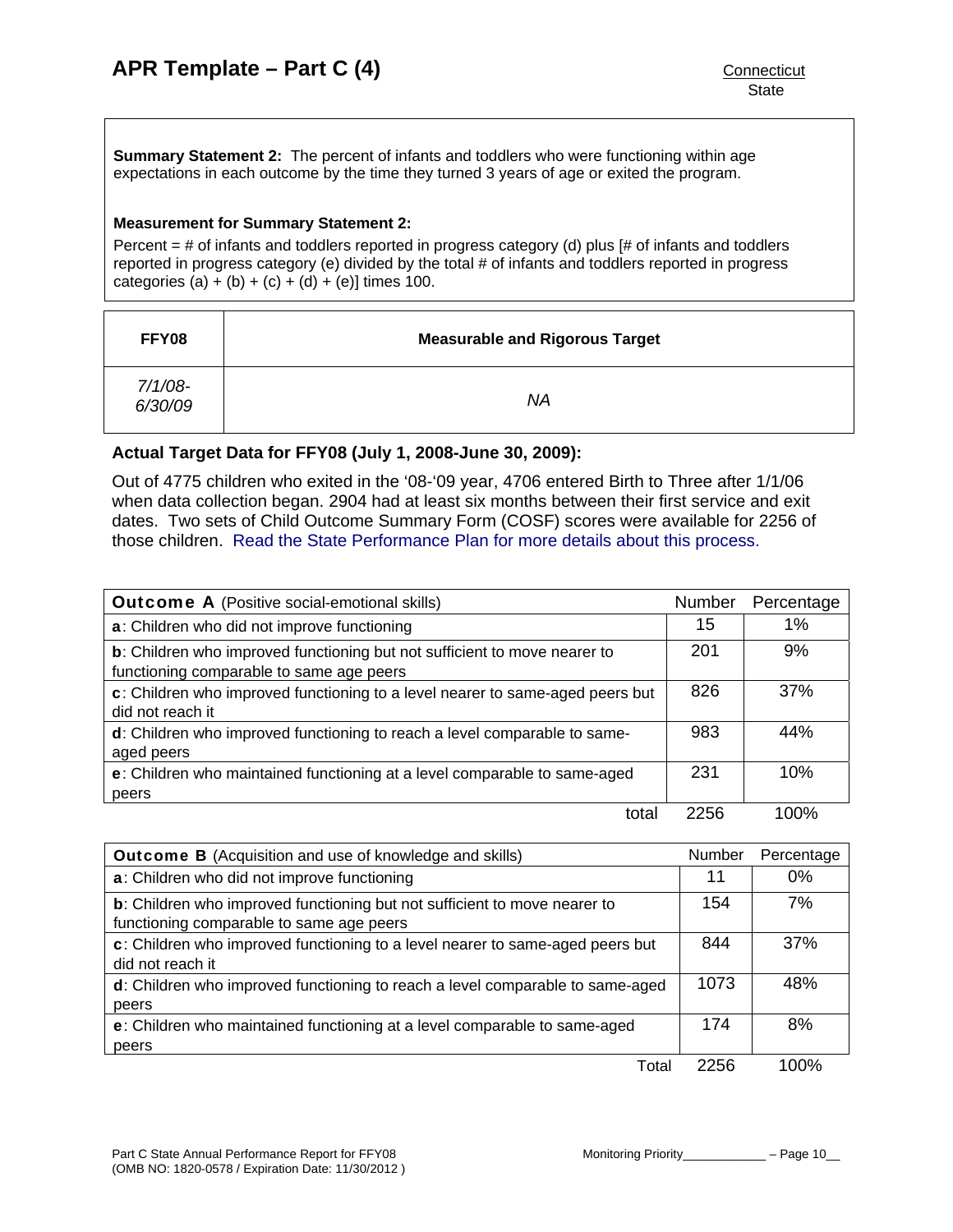| <b>Outcome C</b> (Use of appropriate behaviors to meet their needs.)                                                  | Number | Percentage |
|-----------------------------------------------------------------------------------------------------------------------|--------|------------|
| a: Children who did not improve functioning                                                                           | 18     | 1%         |
| b: Children who improved functioning but not sufficient to move nearer to<br>functioning comparable to same age peers | 153    | 7%         |
| c: Children who improved functioning to a level nearer to same-aged peers but<br>did not reach it                     | 830    | 37%        |
| d: Children who improved functioning to reach a level comparable to same-aged<br>peers                                | 1106   | 49%        |
| e: Children who maintained functioning at a level comparable to same-aged<br>peers                                    | 149    | 7%         |
| $T - 1 - 1$                                                                                                           | OOEG   | 1000       |

Total 2256 100%

Below is an analysis of the data using the required summary statements. NOTE: Because Connecticut started collecting data on 1/1/06, FFY08 only includes six months of children who were referred at birth and who exited at age 3.

# **A) Positive social-emotional skills (including social relationships):**

Summary Statement 1: Of those children who entered the program below age expectations in each outcome area, the percent that substantially increased their rate of growth by the time they exit the program  $[((c) + (d)) / ((a) + (b) + (c) + (d)] \times 100 = %$ 

(826+983) / (15+201+826+983) =.893 X 100 = **89.3%** 

Summary Statement 2: The percent of children who are functioning within age expectations by the time they exit the program  $[(d)+(e)) / ((a)+(b)+(c)+(d)+(e))] = X 100 = %$ 

(983 + 231)/ (15+201+826+983+231) = .538 X 100 = **53.8%**

## **B) Acquisition and use of knowledge and skills (including early language/communication and early literacy)**

Summary Statement 1: Of those children who entered the program below age expectations in each outcome area, the percent who substantially increased their rate of growth by the time they exit the program  $[(c) + (d)) / ((a) + (b) + (c) + (d)] \times 100 = %$ 

(844+1073) / (11+154+844+1073) = .921 X 100 = **92.1%** 

Summary Statement 2: The percent of children who are functioning within age expectations by the time they exit the program  $[((d)+(e)) / ((a)+(b)+(c)+(d)+(e))] = X 100 =\%$ 

(1073+174) / (11+154+844+1073+174) = .553 X 100 = **55.3%** 

## **C) Use of appropriate behaviors to meet their needs**

Summary Statement 1: Of those children who entered the program below age expectations in each outcome area, the percent who substantially increased their rate of growth by the time they exit the program  $[(c) + (d)) / ((a) + (b) + (c) + (d)] X 100 = %$ 

(830+1106) / (18+153+830+1106) = .919 X 100 = **91.9%**

Summary Statement 2: The percent of children who are functioning within age expectations by the time they exit the program  $[(d)+(e)) / ((a)+(b)+(c)+(d)+(e))] = X 100 = %$ 

(1106 + 149)/ (18+153+830+1106+149) = .556 X 100 = **55.6%**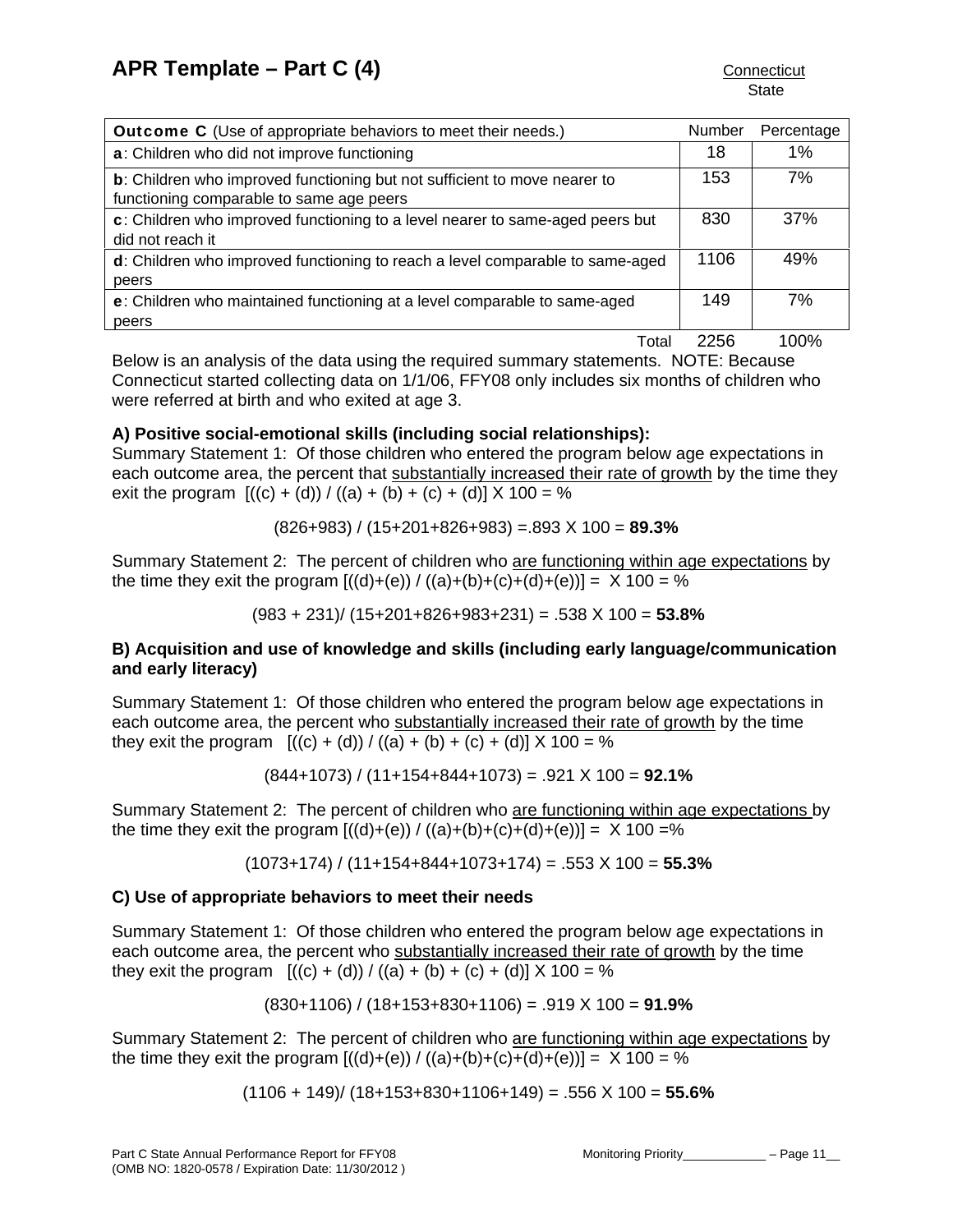## **Discussion of Improvement Activities Completed and Explanation of Progress or Slippage that occurred for FFY08 (July 1, 2008-June 30, 2009):**

Connecticut has focused its efforts on identifying and improving the quality of the data that is recorded for this outcome. Several analyses have been posted on the [Birth23.org](http://www.birth23.org/) data verification page for programs to review. The initial analysis has been "participation rates" or the number of records that have two sets of COSF scores divided by the number of records that should have had two sets by program. Programs with low rates were asked to analyze their procedures, data entry processes and contact the accountability and monitoring manager with an explanation and a description of the changes implemented. Of the 2904 children who potentially could have had two sets of data 648 (22%) did not. 460 of the 648 (71%) were only missing exit data and 188 (29%) had no data. It is anticipated that a certain percentage of families will exit Birth to Three before they have a chance to meet with their team to select exit ratings. Of the 460 who exited without an exit score, 184 left before age 3.

At the Annual DEC conference in October 2008, Connecticut presented with Minnesota's 619 coordinator about analyzing the quality of the child outcome data. In addition, Connecticut teamed with ECO and NECTAC, California and Minnesota to lead a pre-conference session at the OSEP Early Childhood Conference in December 2008. This was followed by a working session to show states how to create basic tables to check the quality of their data.

## Data Verification

As mentioned above, [Birth23.org](http://www.birth23.org/) has a data verification page that is routinely used to allow providers to view summaries of their data, determine whether their program is an outlier, and make adjustments to procedures if needed. A summary of the child outcome "participation rates" was posted in Spring and Summer 2009 when the Part C stakeholders decided to use child outcome data as part of focused monitoring program selection. In addition to participation rates, the difference between entry and exit scores was posted for programs to review and analyze.

## Response to the OSEP letter and table based on last year's APR

Baseline data, targets and improvements activities are included in the State Performance Plan -[Revised 2009](http://www.birth23.org/Accountability/SPP/SPPAPR.html) which is on Birth23.org.

## Biennial Performance Report (BPR) - Now "Program Self-Assessment"

Measures were added to this local EI program self-assessment system to capture whether the scores are based in part on a curriculum embedded assessment, how the family was involved in scoring the COSFs and whether the data are entered in a timely manner. Non-compliance with the state requirement for this was identified by one program in the '08-'09 year.

#### [Public Reporting of APR Data](http://www.birth23.org/state_performance_plans_and_annu.htm)

For each program, the APR data about this indicator was posted in February 2009 on Birth23.org.

## Focused Monitoring

Connecticut stakeholders met in April 2009 and reviewed existing child outcome data. They determined that the data was available to support a new priority area: "As a result of early intervention, families are more confident and acquire new skills to help their children develop and learn." This priority area will use a cross tabulation of child outcome data and family outcome data as the program selection measure. This change will "shine the light" on the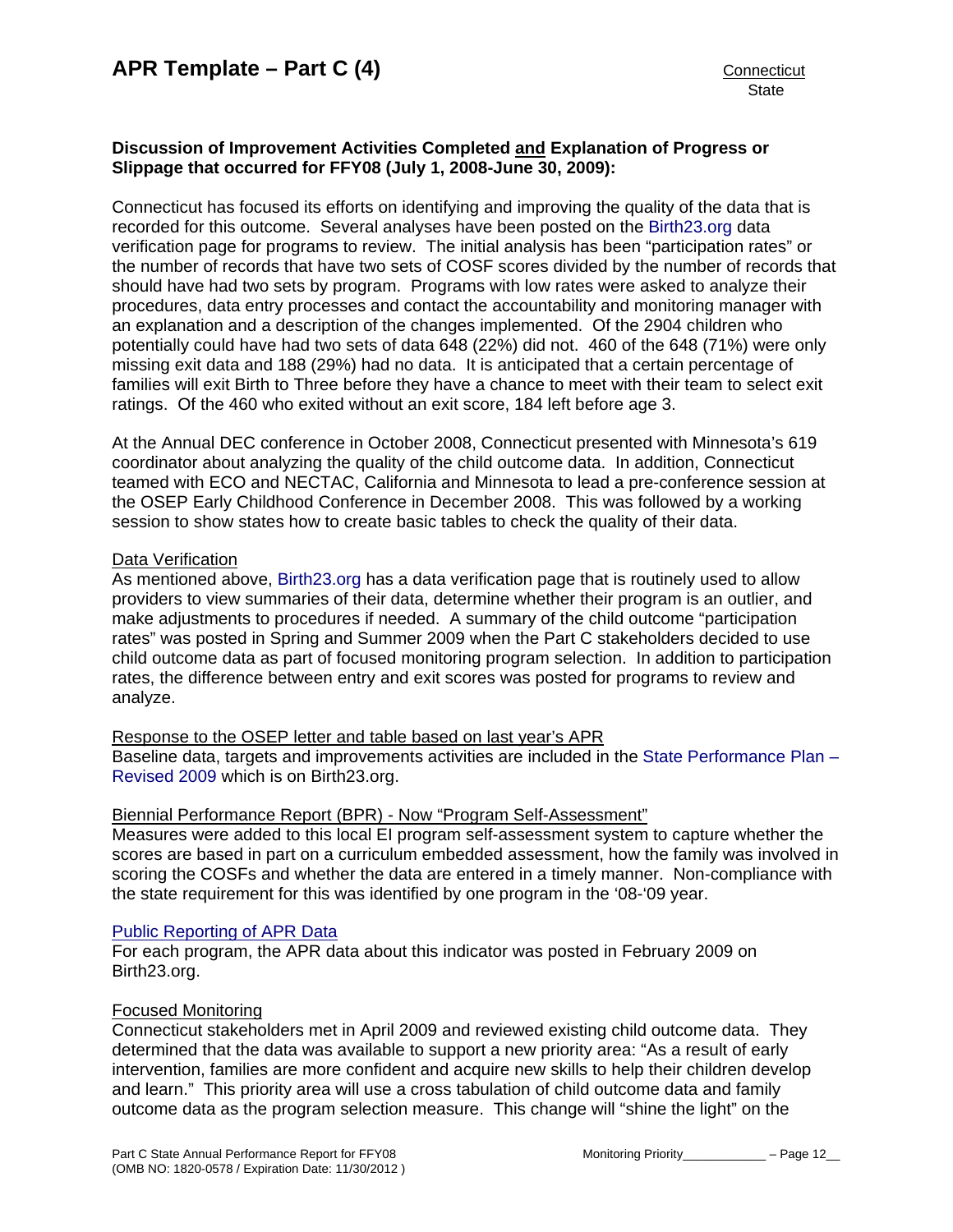quality of child outcome data and processes at the local programs which, as with transition conferences, timely IFSPs and timely new services, will most likely lead to better data.

## **Revisions, with Justification, to Proposed Targets / Improvement Activities / Timelines / Resources for FFY08 (July 1, 2008-June 30, 2009)** *[If applicable]*

Targets for the '09-'10 year and the '10-'11 year were selected by the State Interagency Coordinating Council at a meeting on October 5, 2009. They reviewed three years of summary statements and shifts in progress categories based on the number of months that children were enrolled in early intervention. Data was also reported by program and by District Reference Groups, which are education economic groupings. The decision was made to set the targets for the '09-'10 year lower than the '08-'09 year baseline data due to the fact that the '09-'10 year will have a full year of children who will have been in early intervention for 30-35 months and this group has a higher percent in progress category "c" above. The targets are as follows;

| Indicator 3a               | '08-'09 Baseline | '09-'10 Target   '10-'11 Target |       |
|----------------------------|------------------|---------------------------------|-------|
| <b>Summary Statement 1</b> | 89.3%            | 87.1%                           | 89.8% |
| <b>Summary Statement 2</b> | 53.8%            | 53.4%                           | 54.3% |

| Indicator 3b                 | '08-'09 Baseline   '09-'10 Target   '10-'11 Target |       |       |
|------------------------------|----------------------------------------------------|-------|-------|
| <b>Summary Statement 1</b>   | 92.1%                                              | 90.4% | 92.6% |
| <b>Summary Statement 2  </b> | 55.3%                                              | 54.2% | 55.8% |

| Indicator 3c                 | '08-'09 Baseline   '09-'10 Target   '10-'11 Target |       |       |  |
|------------------------------|----------------------------------------------------|-------|-------|--|
| <b>Summary Statement 1</b>   | 91.9%                                              | 90.6% | 92.4% |  |
| <b>Summary Statement 2  </b> | 55.6%                                              | 53.7% | 56.1% |  |

For more details about this baseline data, proposed targets, and improvement activities, please refer to the Connecticut [Part C SPP–REVISED 2009 posted on birth23.org](http://www.birth23.org/Accountability/SPP/SPPAPR.html) under accountability and or How Are We Doing? (new website under development).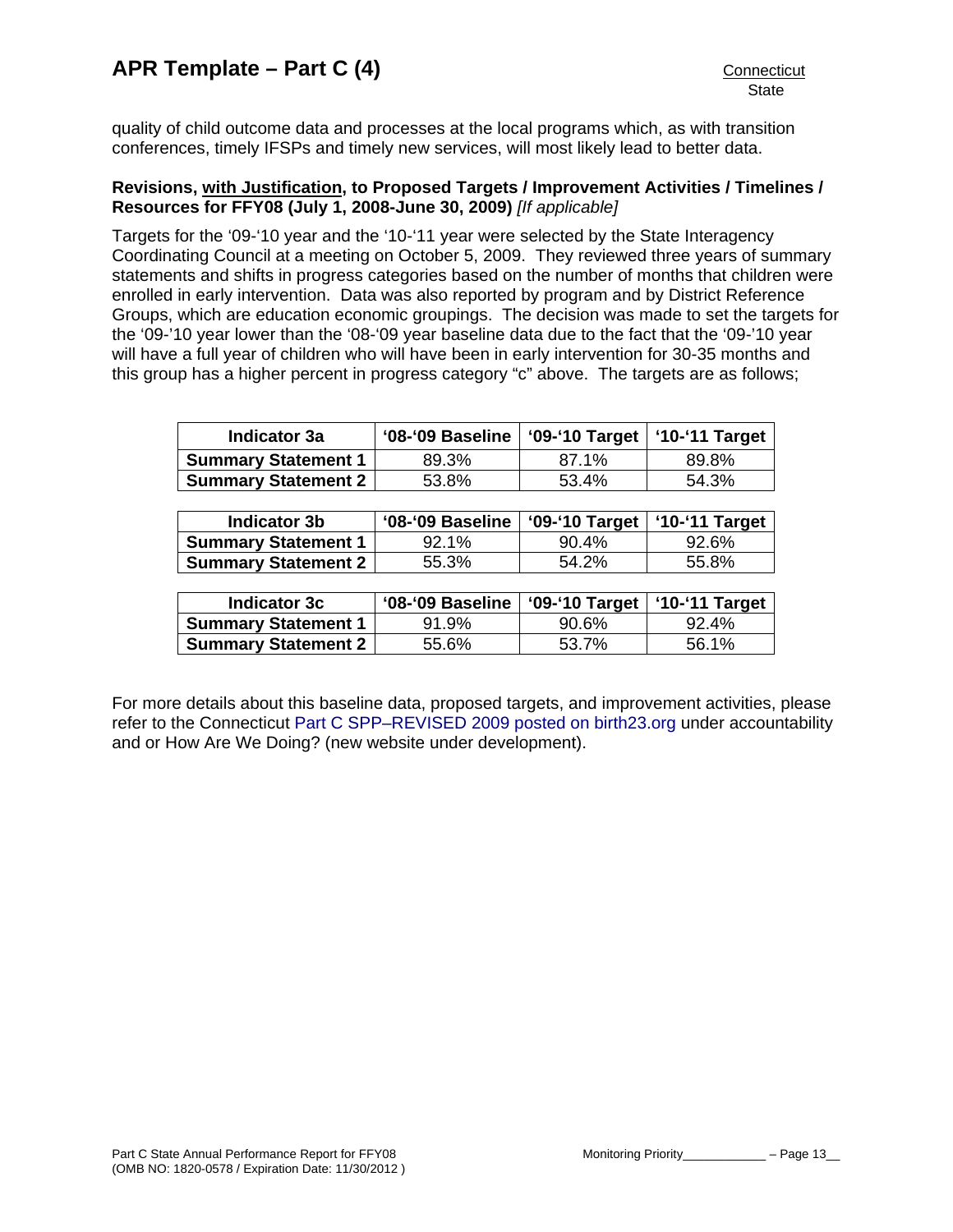## <span id="page-14-0"></span>**Part C State Annual Performance Report (APR) Federal Fiscal Year (FFY) 2008**

### **Overview of the Annual Performance Report Development:**

The process for analyzing a group of surveys representative of the target group (618 Table 1A from the '08-'09 year APR year) was the same as the previous three years.

#### **Monitoring Priority: Early Intervention Services In Natural Environments**

**Indicator 4:** Percent of families participating in Part C who report that early intervention services have helped the family:

- A. Know their rights;
- B. Effectively communicate their children's needs; and
- C. Help their children develop and learn.

(20 U.S.C. 1416(a)(3)(A) and 1442)

## **Measurement:**

- A. Percent = [(# of respondent families participating in Part C who report that early intervention services have helped the family know their rights) divided by the (# of respondent families participating in Part C)] times 100.
- B. Percent  $=$   $[($   $\#$  of respondent families participating in Part C who report that early intervention services have helped the family effectively communicate their children's needs) divided by the (# of respondent families participating in Part C)] times 100.
- C. Percent = [(# of respondent families participating in Part C who report that early intervention services have helped the family help their children develop and learn) divided by the (# of respondent families participating in Part C)] times 100.

| FFY08                 | <b>Measurable and Rigorous Target</b> |
|-----------------------|---------------------------------------|
| $7/1/08$ -<br>6/30/09 | 4a) 83% 4b) 80% 4c) 91%               |

## **Actual Target Data for FFY08 (July 1, 2008-June 30, 2009):**

Using the Rasch analysis, the percent of families who met the target are listed by both the total number of respondents (response pool) and a representative sample randomly selected based on a crosstab of race/ethnicity and gender to match the IDEA section 618 Table 1 data.

| <b>FY08 Family Outcome</b> | Response Pool<br>$(N=1060)$ | <b>Representative Sample</b><br>$(N=717)$ |
|----------------------------|-----------------------------|-------------------------------------------|
| 4a (know my rights)        | 85.1% (902)                 | 84.5% (606)                               |
| CI at 95%CL                | 83.0%-87.2%                 | $81.9\% - 87.2\%$                         |
| SD / Standard Error        | $35.6\% / 1.1\%$            | 36.2% / 1.4%                              |

| <b>FY08 Family Outcome</b>         | Response Pool<br>$(N=1060)$ | <b>Representative Sample</b><br>$(N=717)$ |
|------------------------------------|-----------------------------|-------------------------------------------|
| 4b (communicate about<br>my child) | 83.0% (880)                 | 82.3% (590)                               |
| CI at 95%CL                        | 80.8%-85.3%                 | 79.5%-85.1%                               |
| SD / Standard Error                | $37.5\% / 1.2\%$            | $38.2\% / 1.4\%$                          |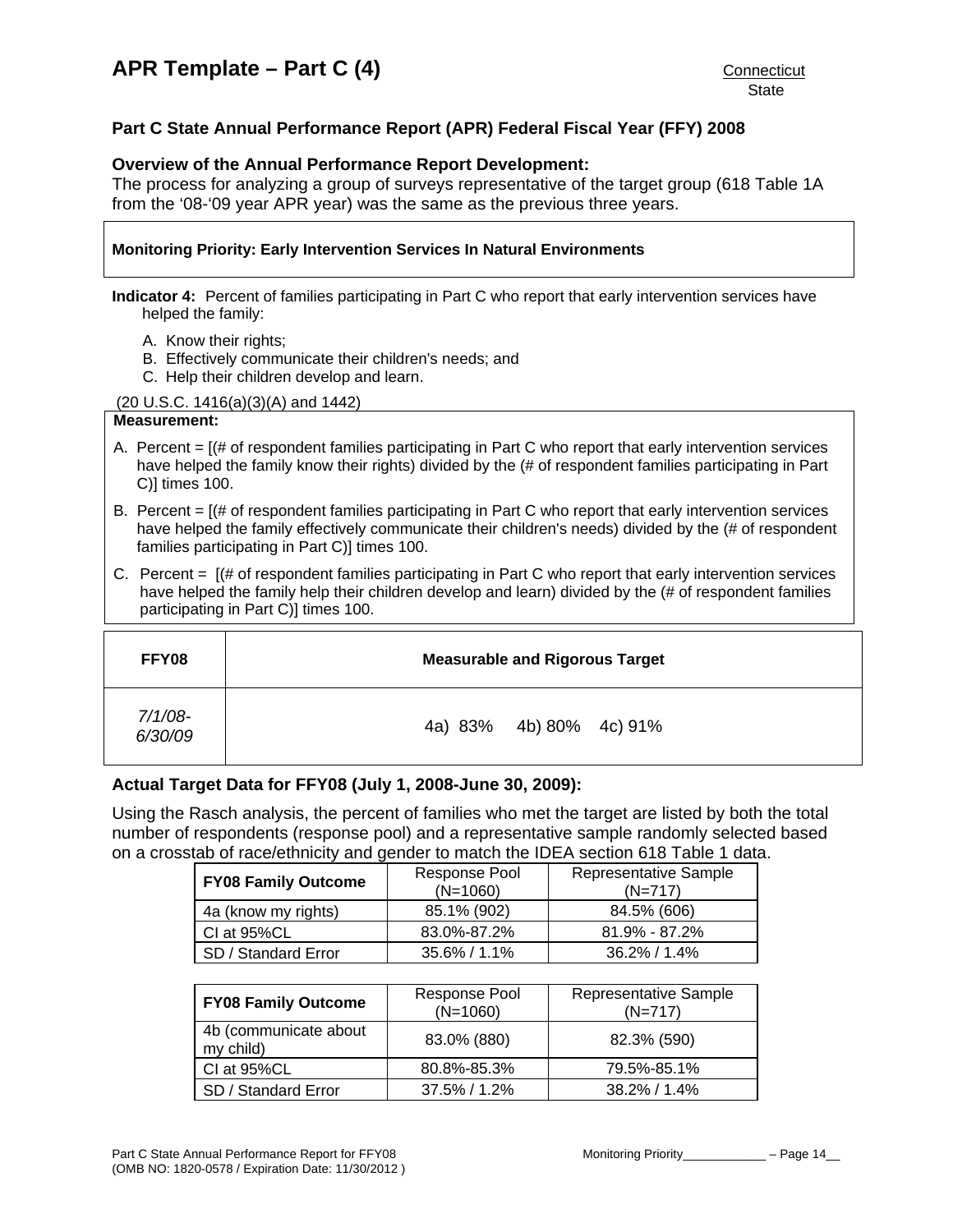| <b>FY08 Family Outcome</b>    | Response Pool<br>$(N=1060)$ | Representative Sample<br>$(N=717)$ |
|-------------------------------|-----------------------------|------------------------------------|
| 4c (help me help my<br>child) | 92.7% (983)                 | 92.9% (666)                        |
| CI at 95%CL                   | 91.2%-94.3%                 | $91.0\%$ - $94.8\%$                |
| SD / Standard Error           | 26.0% / 0.8%                | 25.7% / 0.9%                       |

Using either the response pool or the representative sample, Connecticut met the targets for outcomes A), B), and C). Connecticut continues to make progress since the '05-'06 baseline year ( A) 73%, B) 71%, C) 84%), the '06-'07 year ( A) 80%, B) 77%, C) 88%, and the '07-'08 year ( A) 81-82%, B) 79%, C) 91%.

The calibration was based on Connecticut's '08-'09 year baseline results and is slightly different than the other states' and NCSEAM pilot states' values. The survey has not changed since the [SPP](http://www.birth23.org/Accountability/SPP/SPPAPR.html) was submitted and a copy is attached to the FFY2005 [SPP](http://www.birth23.org/Accountability/SPP/SPPAPR.html) and the FFY2006 [APR](http://www.birth23.org/Accountability/SPP/SPPAPR.html). 1060 of the 1077 in the total response pool were usable for the Rasch analysis.

## **Discussion of Improvement Activities Completed and Explanation of Progress or Slippage that occurred for FFY08 (July 1, 2008-June 30, 2009):**

Since the data does not yet include a full 3 year cohort of children referred at birth, it is still too early to evaluate the effectiveness of specific improvement activities with the exception of improving return rates. The total number of families whose eligible children had IFSPs on 3/1/09 was 4662. The total number of families whose children had been in Birth to Three for at least six months on 3/1/09 was 2205. Therefore, using a census model, surveys were sent out to 2205 families. 1077 completed surveys were returned.

This return rate was 49% which is higher than last year by 9%, most likely due to a new strategy to collect the surveys that was piloted and described in the FFY07 APR. Instead of mailing their surveys in a self addressed stamped envelope to the lead agency, families were asked to return their completed surveys in a sealed envelope to their home visitor. It is possible that more families whose responses met the standard returned surveys using this new approach.

However, during the '07-'08 year both return methods were used to pilot the hand-delivered process. The data were compared to see if there was a significant difference. The families who mailed their surveys directly to the lead agency had a slightly higher average measure than those who handed their surveys back to their home visitors. This was unexpected because most of the programs that volunteered for the pilot were Connecticut's strongest programs with an excellent understanding of a family centered approach. One other possibility is that the higher return rate includes surveys from families who might otherwise not mail in a survey and that this broader group is more representative of all families' perceptions. Dr. Batya Elbaum with the Data Accountability Center assisted Connecticut with an analysis of the FFY07 data.

Even though Connecticut used a census model, unless every survey is completed and returned, the results probably will not be representative. In addition, the families to whom surveys were given in the spring of 2009 might not match the make-up of the child count data submitted to OSEP on 2/1/09 for children with IFSPs on 12/1/08.

Therefore, the tables that follow walk the reader through the process used in Connecticut to develop a group of surveys that are representative of the '08-'09 year 618 - Table 1A child count data, which in Connecticut is referred to as the target group.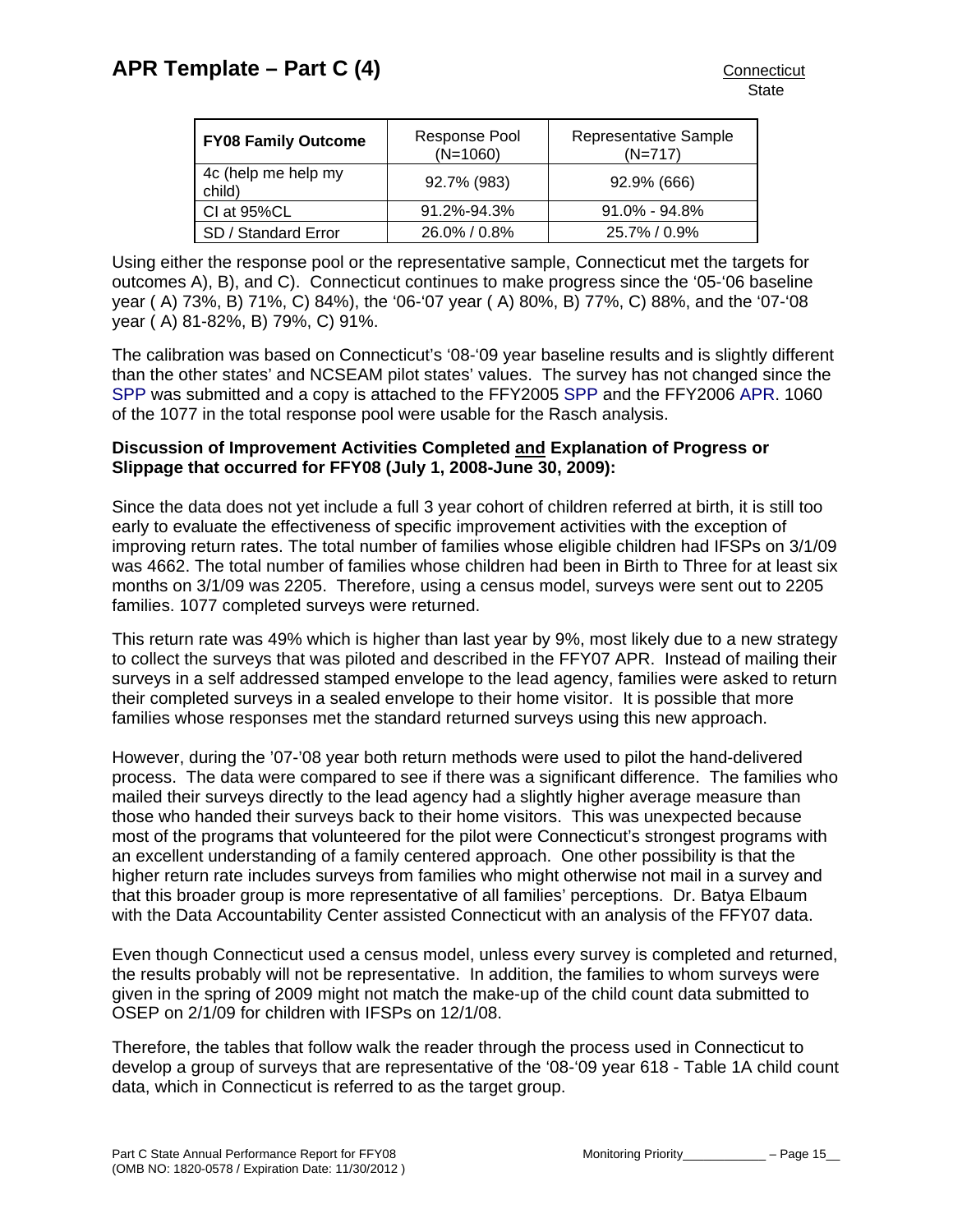|                                      |       |            |      | $%$ of    |            |      | $%$ of    |           |
|--------------------------------------|-------|------------|------|-----------|------------|------|-----------|-----------|
| Race/Ethnicity                       | Total | % of Total | F    | row total | % of girls | М    | row total | % of boys |
| American Indian<br>or Alaskan Native | 18    | 0.4%       | 7    | 38.9%     | 0.4%       | 11   | 61.1%     | 0.4%      |
| Asian or Pacific<br><b>Islander</b>  | 143   | 3.1%       | 63   | 44.1%     | 3.9%       | 80   | 55.9%     | 2.7%      |
| <b>Black (Not</b><br>Hispanic)       | 422   | 9.2%       | 182  | 43.1%     | 11.2%      | 240  | 56.9%     | 8.0%      |
| Hispanic                             | 1182  | 25.7%      | 394  | 33.3%     | 24.3%      | 788  | 66.7%     | 26.4%     |
| White (Not<br>Hispanic)              | 2838  | 61.7%      | 973  | 34.3%     | 60.1%      | 1865 | 65.7%     | 62.5%     |
| <b>Totals</b>                        | 4603  | 100.0%     | 1619 | 35.2%     | 100.0%     | 2984 | 64.8%     | 100.0%    |

## **Target Group (618 Table 1A) - Race/Ethnicity x Child Count (N=4603)**

The next table shows the breakout for all the children whose families were sent surveys. In the case of siblings and multiples, the race/ethnicity and gender of the first child enrolled was used. This group is called the Census since, as mentioned above, all families with children in Birth to Three for at least six months by 3/1/09 were given surveys.

| Race/Ethnicity                       | Total | % of Total | F   | % of row<br>total | % of girls | M    | $%$ of row<br>total | % of boys |
|--------------------------------------|-------|------------|-----|-------------------|------------|------|---------------------|-----------|
| American Indian or<br>Alaskan Native | 9     | 0.4%       | 4   | 44.4%             | 0.5%       | 5    | 55.6%               | 0.4%      |
| Asian or Pacific<br>Islander         | 66    | 3.0%       | 34  | 51.5%             | 4.2%       | 32   | 48.5%               | 2.3%      |
| <b>Black (Not Hispanic)</b>          | 199   | 9.0%       | 89  | 44.7%             | 10.9%      | 110  | 55.3%               | 7.9%      |
| <b>Hispanic</b>                      | 572   | 25.9%      | 201 | 35.1%             | 24.6%      | 371  | 64.9%               | 26.7%     |
| White (Not Hispanic)                 | 1359  | 61.6%      | 489 | 36.0%             | 59.9%      | 870  | 64.0%               | 62.7%     |
| <b>Totals</b>                        | 2205  | 100.0%     | 817 | 37.1%             | 100.0%     | 1388 | 62.9%               | 100.0%    |

**Census - Race/Ethnicity x Gender Crosstab (N=2205)** 

This next table shows the breakout for the completed surveys that were returned. In Connecticut this is referred to as the response pool.

|  |  | Response Pool - Race/Ethnicity x Gender Crosstab (N=1077) |  |
|--|--|-----------------------------------------------------------|--|
|  |  |                                                           |  |

| Race/Ethnicity                       | Total | % of Total | F   | % of row<br>total | % of girls | М   | % of row<br>total | % of boys |
|--------------------------------------|-------|------------|-----|-------------------|------------|-----|-------------------|-----------|
| American Indian or<br>Alaskan Native | 4     | 0.4%       | 2   | 50.0%             | 0.5%       | 2   | 50.0%             | 0.3%      |
| Asian or Pacific<br>Islander         | 23    | 2.1%       | 16  | 69.6%             | 4.3%       | 7   | 30.4%             | 1.0%      |
| <b>Black (Not Hispanic)</b>          | 82    | 7.6%       | 28  | 34.1%             | 7.6%       | 54  | 65.9%             | 7.6%      |
| Hispanic                             | 254   | 23.6%      | 79  | 31.1%             | 21.4%      | 175 | 68.9%             | 24.8%     |
| White (Not Hispanic)                 | 714   | 66.3%      | 245 | 34.3%             | 66.2%      | 469 | 65.7%             | 66.3%     |
| <b>Totals</b>                        | 1077  | 100.0%     | 370 | 34.4%             | 100.0%     | 707 | 65.6%             | 100.0%    |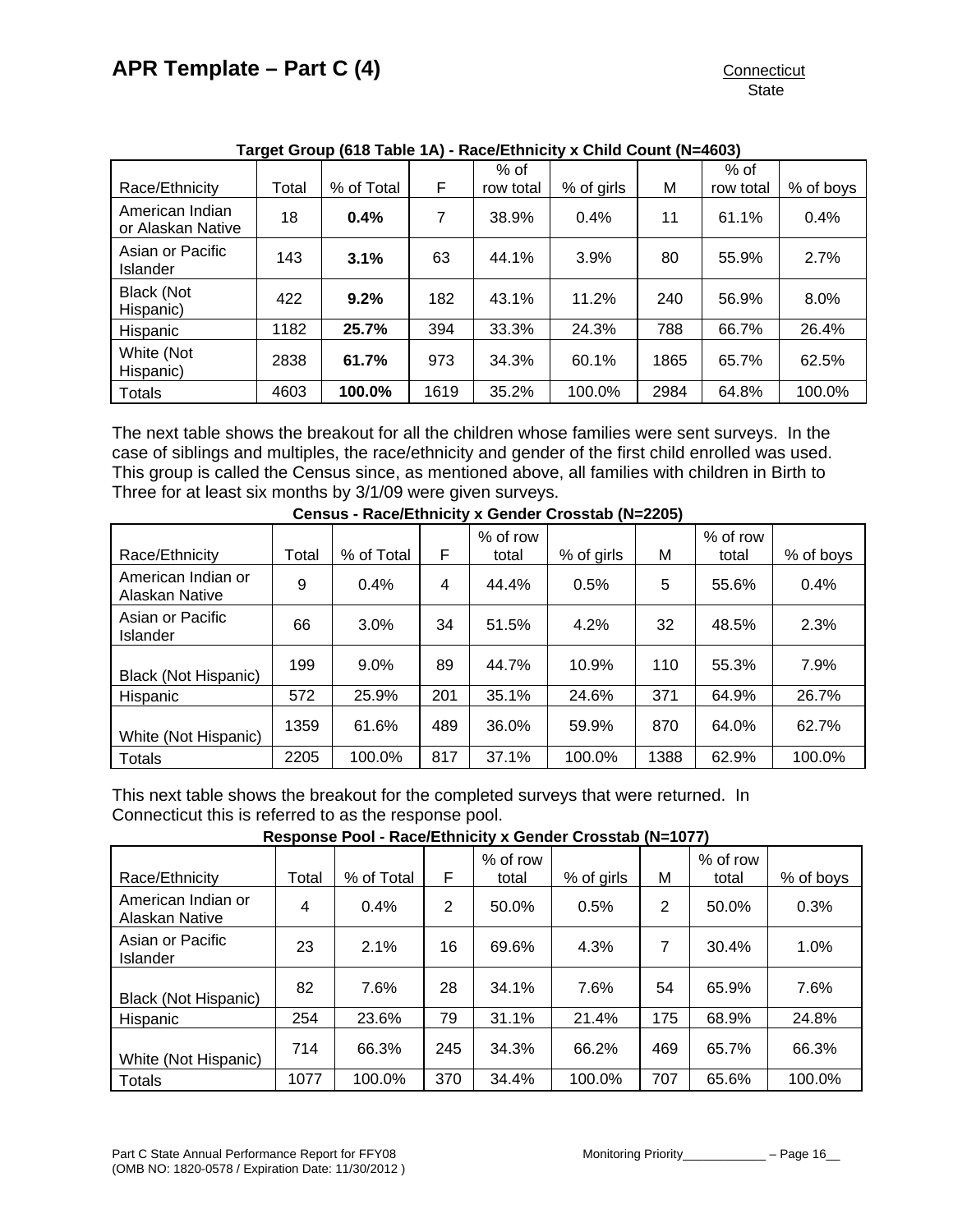Finally, the data that Connecticut feels is the most representative is based on a sample pulled from the response pool. This is referred to as the representative sample group.

| Race/Ethnicity              | Total | % of Total | F   | % of<br>row total | % of girls | М   | % of<br>row total | % of boys |
|-----------------------------|-------|------------|-----|-------------------|------------|-----|-------------------|-----------|
| American Indian or          |       |            |     |                   |            |     |                   |           |
| Alaskan Native              | 3     | 0.4%       |     | 33.3%             | 0.4%       | 2   | 66.7%             | 0.4%      |
| Asian or Pacific            |       |            |     |                   |            |     |                   |           |
| Islander                    | 13    | 1.8%       | 6   | 46.2%             | 2.4%       | 7   | 53.8%             | 1.5%      |
|                             |       |            |     |                   |            |     |                   |           |
| <b>Black (Not Hispanic)</b> | 65    | 9.1%       | 28  | 43.1%             | 11.1%      | 37  | 56.9%             | 8.0%      |
| Hispanic                    | 193   | 26.9%      | 64  | 33.2%             | 25.4%      | 129 | 66.8%             | 27.7%     |
|                             |       |            |     |                   |            |     |                   |           |
| White (Not Hispanic)        | 443   | 61.8%      | 153 | 34.5%             | 60.7%      | 290 | 65.5%             | 62.4%     |
| <b>Totals</b>               | 717   | 100.0%     | 252 | 35.1%             | 100.0%     | 465 | 64.9%             | 100.0%    |

**Random Representative Sample - Race/Ethnicity x Gender Crosstab (N=717)** 

Connecticut presented this approach at the Early Childhood Outcomes Conference in August 2008.

## Data Verification

If any surveys were received with all negative responses and no comments or all positive responses and all very negative comments, a call was made to the family to verify the responses. In all but one case the parents were not dissatisfied but they had simply reversed the order of the response columns and requested that their survey be corrected.

Connecticut developed an [online learning module](http://www.birth23.org/monitoringdata/default.asp) (posted on Birth23.org) to teach local EI programs how to analyze their own family survey data using pivot tables and other methods. Each program was given their de-identified item results along with the calculated RASCH measure for each survey and information about each Rasch measure compared to the standard for each SPP outcome. The Excel file with their program data was mailed to them on a CD with statewide data for comparison. An Articulate learning module was placed on the CDs and posted on Birth23.org. As a result, a number of program directors called to discuss their data and to gain a better understanding of how the "measure" is used. This was presented at the Early Childhood Outcomes conference and at the OSEP Part B & Part C overlapping data conference in June 2008.

## [Public Reporting of APR Data](http://www.birth23.org/state_performance_plans_and_annu.htm)

For each program, the APR data about this indicator was posted in February 2009 on Birth23.org. Programs do compare themselves and reportedly make adjustments as needed.

## Focused Monitoring

Connecticut stakeholders met in April 2009 and reviewed existing family survey data. They determined that the data was available to support a new priority area: "As a result of early intervention, families are more confident and acquire new skills to help their children develop and learn." This priority area will use a cross tabulation of child outcome data and family survey data as the program selection measure. Stakeholders have already reported making adjustments to how they work with families since family survey data will be used. Several approaches include helping families to become more familiar with the terms used in the survey and focusing part of each visit on key outcomes (i.e. embedding discussions about rights or communicating about their child into their service coordination and service delivery activities).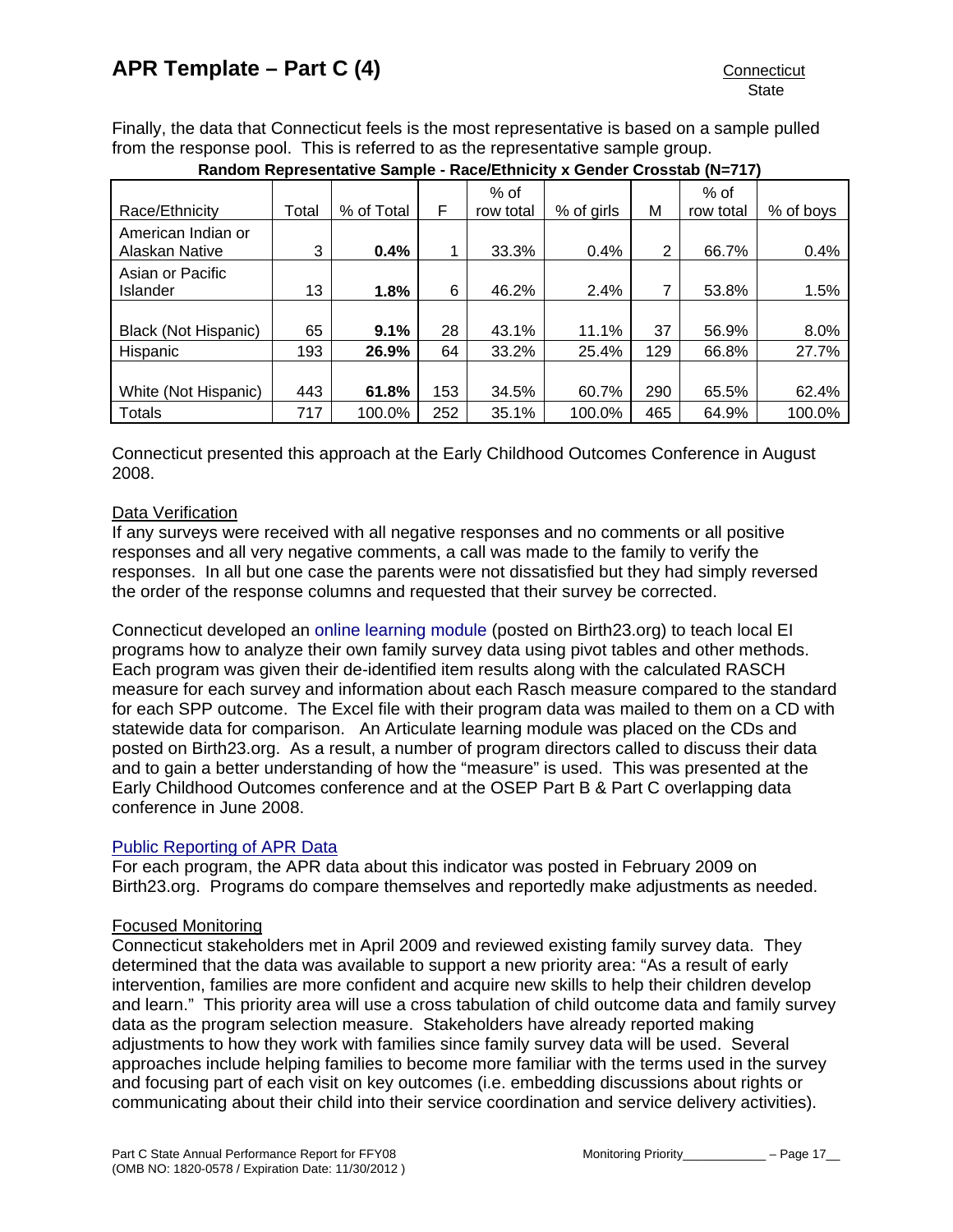## **Revisions, with Justification, to Proposed Targets / Improvement Activities / Timelines / Resources for FFY08 (July 1, 2008-June 30, 2009)** *[If applicable]*

# **Birth to Three Data System**

The data system is now capturing the new ethnicity and race categories. This may impact the percentages used to select surveys from the response pool to assure analyze a representative sample.

## [Public Reporting of APR Data](http://www.birth23.org/state_performance_plans_and_annu.htm)

For each program, the APR data about this indicator will be posted in February 2010 on Birth23.org.

[\(A sample of the survey used is attached to the SPP as Appendix 1\)](http://www.birth23.org/Accountability/SPP/SPPAPR.html)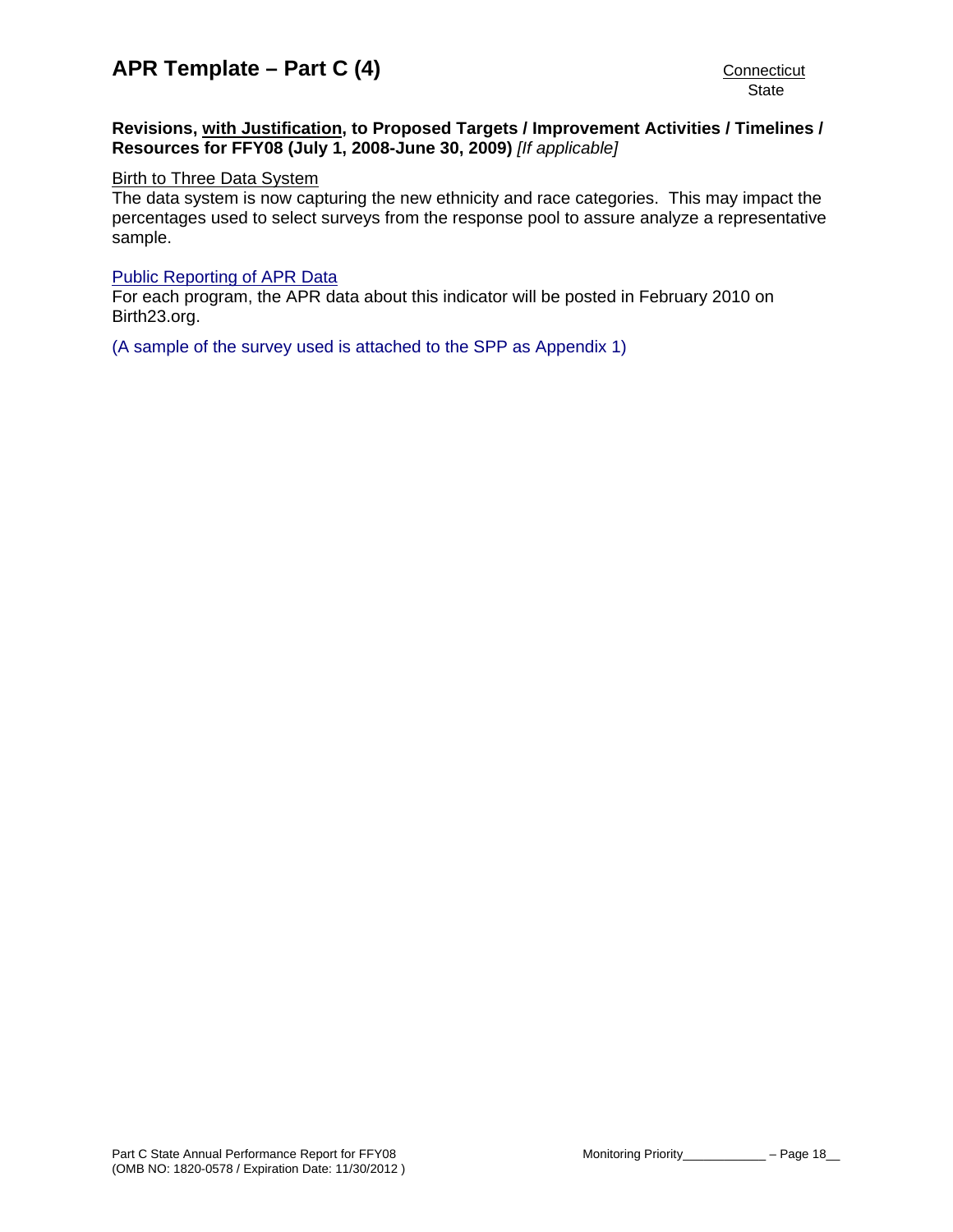## <span id="page-19-0"></span>**Part C State Annual Performance Report (APR) for Federal Fiscal Year (FFY) 2008 Overview of the Annual Performance Report Development:**

Same process as described in Indicator #1.

## **Monitoring Priority: Effective General Supervision Part C / Child Find**

**Indicator 5:** Percent of infants and toddlers birth to 1 with IFSPs compared to national data

(20 U.S.C. 1416(a)(3)(B) and 1442)

**Measurement:** Percent = [(# of infants and toddler birth to 1 with IFSPs) divided by the (population of infants and toddlers birth to 1)] times 100 compared to national data.

| FFY08                 | <b>Measurable and Rigorous Target</b> |
|-----------------------|---------------------------------------|
| $7/1/08$ -<br>6/30/09 | 1.1%                                  |

## **Actual Target Data for FFY08 (July 1, 2008-June 30, 2009):**

Below is part of the 618 table submitted for children with IFSPs on December 1, 2008.

| A.1. AGE AND RACE/ETHNICITY OF INFANTS AND TODDLERS, AGES BIRTH THROUGH 2 |       |                                                     |                             |         |  |
|---------------------------------------------------------------------------|-------|-----------------------------------------------------|-----------------------------|---------|--|
|                                                                           | Total | Birth to 1<br>$(0 \text{ to } < 12 \text{ months})$ | Census Population<br>0 only | Percent |  |
| <b>ITOTAL</b>                                                             | 4603  | 496                                                 | 42446                       | $1.2\%$ |  |

## **Discussion of Improvement Activities Completed and Explanation of Progress or Slippage that occurred for FFY08 (July 1, 2008-June 30, 2009):**

Connecticut now ranks 17<sup>th</sup> among the 50 states. Connecticut's percent served increased and the state met its target. However, as discussed on the next page, performance on this indicator has been variable since the '04-'05 year (baseline 1.03%), the '05-'06 year (.93%), the '06-'07 year (1.23%), and the '07-'08 year (.94%).

Some changes to eligibility determinations that were developed in response to a fiscal crisis in July 2003 were restored to their original status on 7/1/07. This included birth weights of less than 1000g or gestations of 28 weeks or less. In addition, mild and unilateral hearing losses were added to the diagnosed conditions list for the first time.

The data for this year reflects the first full year since this change was implemented on 7/1/07.

The changes in year-to-year estimates from the U.S. Census Bureau and subsequent changes in year-to-year percent-served for this indicator raise questions about the validity of a single target percent instead of a range. Connecticut's percent for the '07-'08 year now would be 0.93%. Using the corrected population estimates listed below, the standard deviation is +/- 0.09%. The average since 12/1/02 is 1.03%.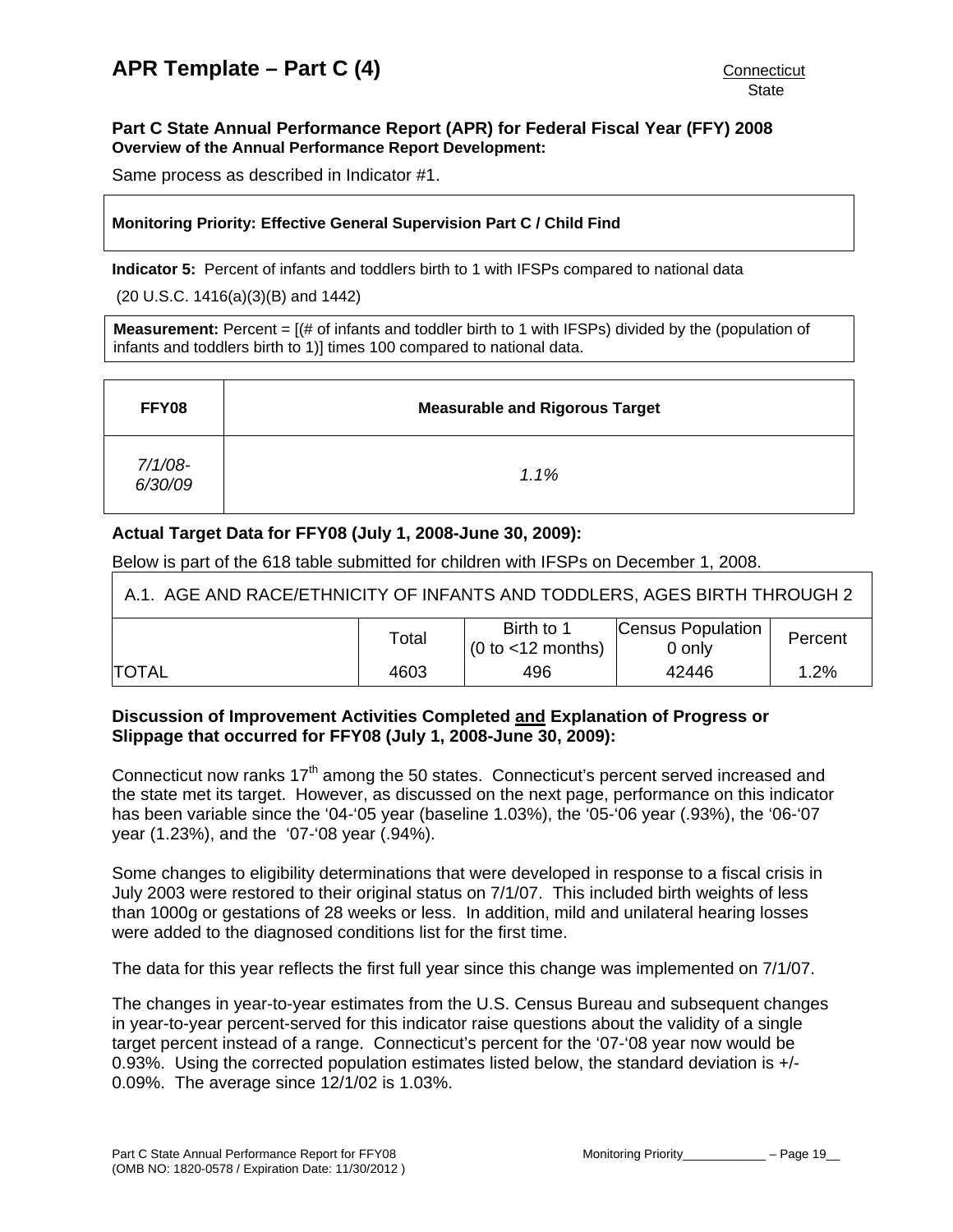## **Percent of children under 12 months of age served by year**

|         | <b>Child Count</b> | <b>CT 0-1 Census</b> | <b>CT Census%</b> | <b>CT DPH</b> | CT DPH % |
|---------|--------------------|----------------------|-------------------|---------------|----------|
| 12/1/08 | 496                | 42,446               | 1.17%             | 40,104        | 1.24%    |
| 12/1/07 | 392                | 42,233               | 0.93%             | 41,048        | 0.95%    |
| 12/1/06 | 442                | 41,496               | 1.07%             | 41,789        | 1.05%    |
| 12/1/05 | 387                | 41,815               | 0.93%             | 41,393        | 0.93%    |
| 12/1/04 | 441                | 42,732               | 1.03%             | 41,753        | 1.05%    |
| 12/1/03 | 419                | 43,031               | 0.97%             | 42,826        | 0.98%    |
| 12/1/02 | 476                | 42,381               | 1.12%             | 41,990        | 1.13%    |

## Source: <http://www.census.gov/popest/states/asrh/files/SC-EST2008-AGESEX-RES.csv>

NOTE: Population estimates for previous years are adjusted by the Census Bureau annually. The percentages reported above are based on the 2008 estimate file and do not match previously submitted APRs.

## [Public Reporting of APR Data](http://www.birth23.org/state_performance_plans_and_annu.htm)

For each county, the APR data about this indicator was posted in February 2009 on Birth23.org.

### **Revisions, with Justification, to Proposed Targets / Improvement Activities / Timelines / Resources for FFY08 (July 1, 2008-June 30, 2009)** *[If applicable]*

### [Public Reporting of APR Data](http://www.birth23.org/state_performance_plans_and_annu.htm)

For each county, the APR data about this indicator will be posted in February 2010 on Birth23.org.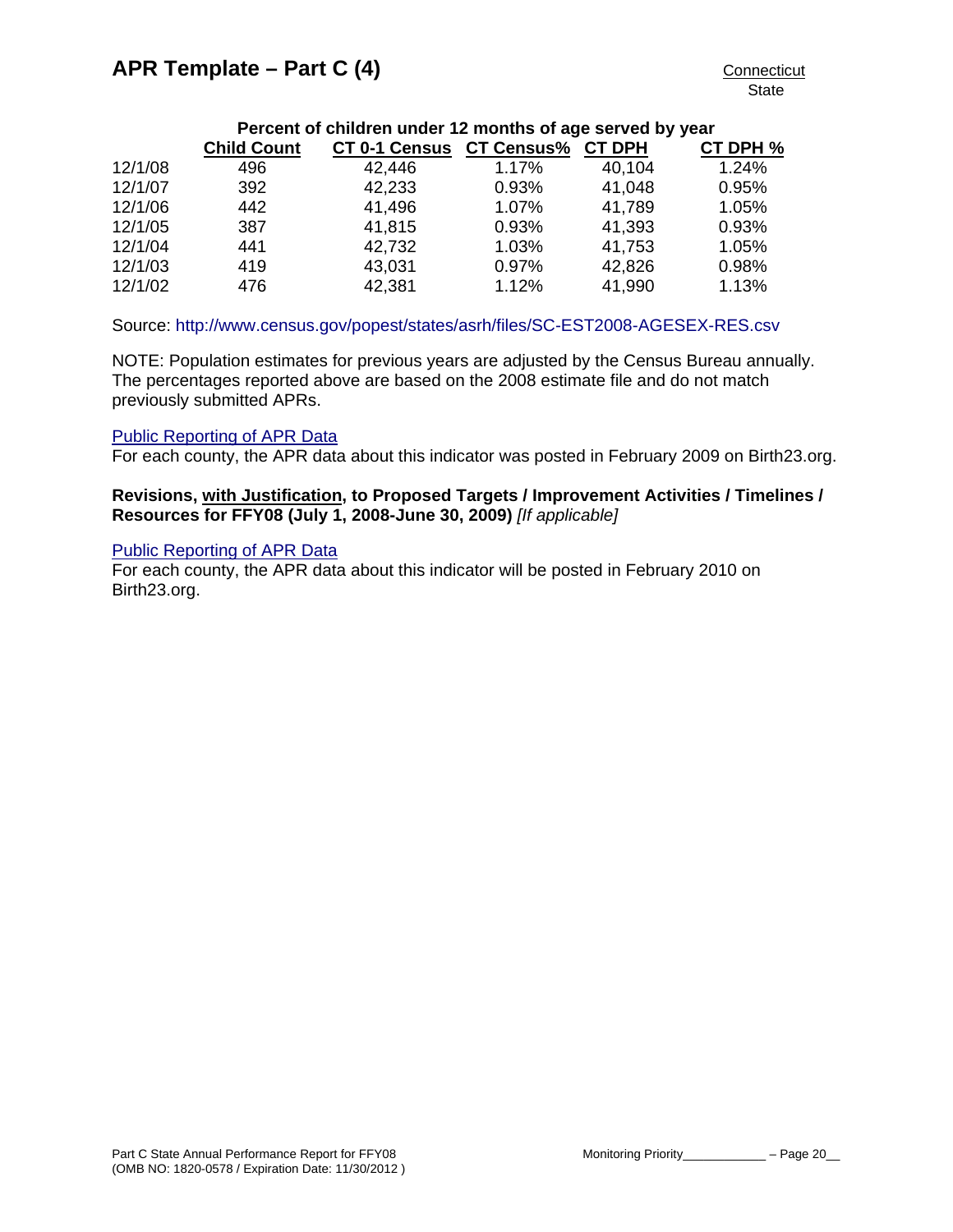## <span id="page-21-0"></span>**Part C State Annual Performance Report (APR) for Federal Fiscal Year (FFY) 2008**

## **Overview of the Annual Performance Report Development:**

Same process as described in Indicator #1.

## **Monitoring Priority: Effective General Supervision Part C / Child Find**

**Indicator 6:** Percent of infants and toddlers birth to 3 with IFSPs to national data.

(20 U.S.C. 1416(a)(3)(B) and 1442)

#### **Measurement:**

Percent = [(# of infants and toddler birth to 3 with IFSPs) divided by the (population of infants and toddlers birth to 3)] times 100 compared to national data.

| FFY08                 | <b>Measurable and Rigorous Target</b> |
|-----------------------|---------------------------------------|
| $7/1/08$ -<br>6/30/09 | 3.15%                                 |

## **Actual Target Data for FFY08 (July 1, 2008-June 30, 2009):**

Below is part of the 618 table submitted for children with IFSPs on December 1, 2008.

| A.1. AGE AND RACE/ETHNICITY OF INFANTS AND TODDLERS, AGES BIRTH THROUGH 2 |       |                                     |                       |  |  |
|---------------------------------------------------------------------------|-------|-------------------------------------|-----------------------|--|--|
|                                                                           | Total | <b>Census Population</b><br>$0+1+2$ | Percent of Population |  |  |
| <b>TOTAL</b>                                                              | 4603  | 126,676                             | 3.63%                 |  |  |

Connecticut's percent served increased and the State continues to meet its targets. As discussed on the next page, performance on this indicator has trended up since the '04-'05 year (baseline 3.10%), the '05-'06 year (3.16%), the '06-'07 year (3.41%), and the '07-'08 year (3.35%).

## **Discussion of Improvement Activities Completed and Explanation of Progress or Slippage that occurred for FFY08 (July 1, 2008-June 30, 2009):**

Connecticut ranks  $11<sup>th</sup>$  among the 50 states. Connecticut continues to meet its target.

*It should be noted that success with Child Find has an impact on timely initial IFSPs (indicator 7) and timely new services (indicator 1).* 

The corrected population estimates indicate that the state is in fact now serving more children and a higher percentage of children under three overall than last year (3.63% up from 3.33% instead of from 3.35% as was reported in the FFY07 APR)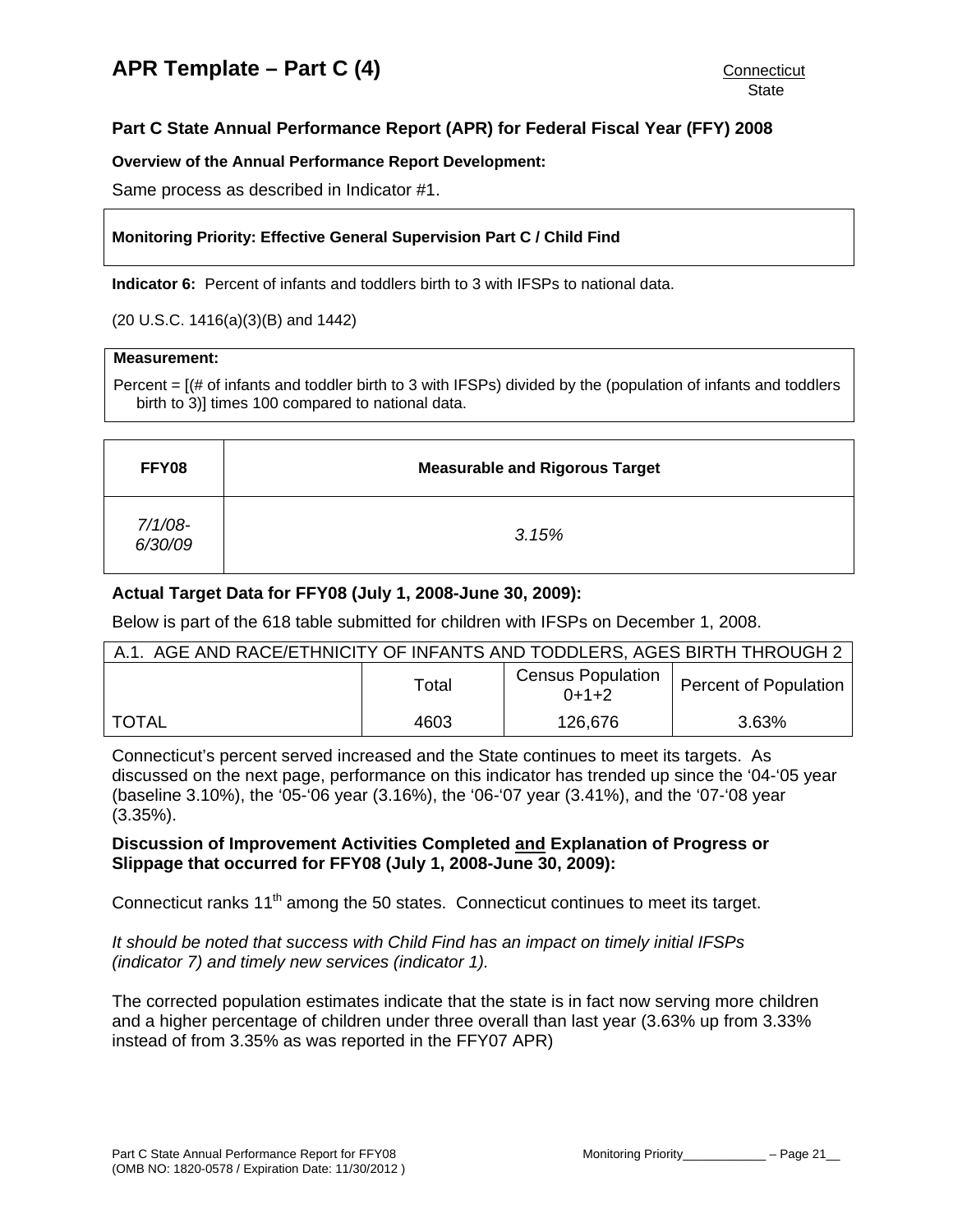| Percent of children under 12 months of age served by year                        |                    |            |       |  |  |  |  |
|----------------------------------------------------------------------------------|--------------------|------------|-------|--|--|--|--|
|                                                                                  | <b>Child Count</b> | CT 0-3 Pop | CT%   |  |  |  |  |
| 12/1/2008                                                                        | 4603               | 126,676    | 3.63% |  |  |  |  |
| 12/1/2007                                                                        | 4182               | 125,729    | 3.33% |  |  |  |  |
| 12/1/2006                                                                        | 4018               | 126,014    | 3.19% |  |  |  |  |
| 12/1/2005                                                                        | 3970               | 127,580    | 3.11% |  |  |  |  |
| 12/1/2004                                                                        | 3948               | 128,794    | 3.07% |  |  |  |  |
| 12/1/2003                                                                        | 3701               | 129,143    | 2.87% |  |  |  |  |
| 12/1/2002                                                                        | 4033               | 128,987    | 3.13% |  |  |  |  |
| Source: http://www.census.gov/popest/states/asrh/files/SC-EST2008-AGESEX-RES.csv |                    |            |       |  |  |  |  |

NOTE: Population estimates for previous years are adjusted by the Census Bureau annually. The percentages reported above are based on 2007 estimate file and do not match previously submitted APRs.

Some changes to eligibility determinations developed in response to a fiscal crisis in July 2003 were restored to their original status on 7/1/07 and now children with speech as the only area with a significant developmental delay when one of six biological factors is present are included. The medical advisory committee also recommended the addition of several other diagnosed conditions, which the lead agency approved.

### Birth to Three Data System

The system was modified to return to the eligibility process used before July 2003.

### [Public Reporting of APR Data](http://www.birth23.org/state_performance_plans_and_annu.htm)

For each county, the APR data about this indicator was posted in February 2009 on Birth23.org.

## **Revisions, with Justification, to Proposed Targets / Improvement Activities / Timelines / Resources for FFY08 (July 1, 2008-June 30, 2009)** *[If applicable]*

## [Public Reporting of APR Data](http://www.birth23.org/state_performance_plans_and_annu.htm)

For each county, the APR data about this indicator will be posted in February 2010 on Birth23.org.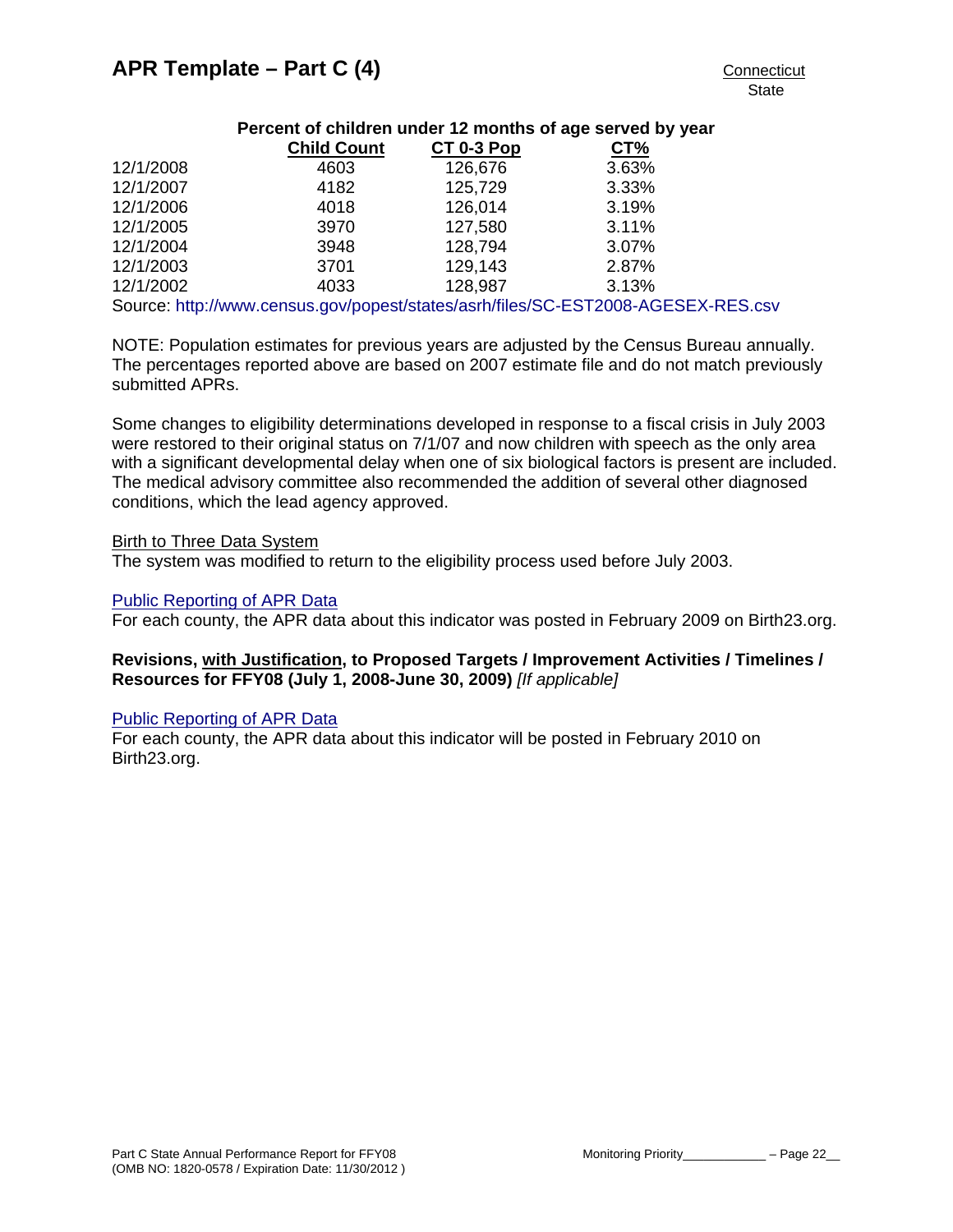## <span id="page-23-0"></span>**Part C State Annual Performance Report (APR) for Federal Fiscal Year (FFY) 2008**

### **Overview of the Annual Performance Report Development:**

Same process as described in Indicator #1.

## **Monitoring Priority: Effective General Supervision Part C / Child Find**

**Indicator 7:** Percent of eligible infants and toddlers with IFSPs for whom an evaluation and assessment and an initial IFSP meeting were conducted within Part C's 45-day timeline.

### (20 U.S.C. 1416(a)(3)(B) and 1442)

#### **Measurement:**

Percent  $=$   $[(# of infants and toldlers with IFSPs for whom an evaluation and assessment and an initial$ IFSP meeting was conducted within Part C's 45-day timeline) divided by the (# of infants and toddlers with IFSPs evaluated and assessed for whom an initial IFSP meeting was required to be conducted)] times 100.

Account for untimely evaluations, assessments, and initial IFSP meetings, including the reasons for delays.

| FFY08              | <b>Measurable and Rigorous Target</b> |
|--------------------|---------------------------------------|
| 7/1/08-<br>6/30/09 | 100%                                  |

# **Actual Target Data for FFY08 (July 1, 2008-June 30, 2009):**

Timely initial evaluations and assessments were completed during the '08-'09 year for 5073 eligible children. 1157 of those children either exited Birth to Three before proceeding to an IFSP because they turned three or the families declined an IFSP. This is based on data from the Connecticut Birth to Three data system for the full reporting period.

Of the 3916 that proceeded to an initial IFSP meeting, 3424 were held within 45 days from referral. An additional 487 were delayed due to documented exceptional family circumstances beyond the control of the lead agency and were included in the numerator and the denominator.

## $(3424 + 487) / 3916 = X 100 = 99.9%$

As expected and reported in the '07-'08 year APR, Connecticut has demonstrated significant improvement since the '07-'08 year APR (85%). Prior to that year's capacity challenges, performance on this indicator has trended up since the '04-'05 year (baseline 94%), the '05-'06 year (95%) and the '06-'07 year (97%).

The percent of delays due to extraordinary family reasons dropped from 25% in the '07-'08 year to 12% in the '08-'09 year, perhaps as a result of data verification efforts.

This data was verified using emails to programs, data verification visits, focused monitoring, self-assessments, and the public reporting of data. In addition, as described more fully in the [SPP](http://www.birth23.org/state_performance_plans_and_annu.htm) and previous [APRs](http://www.birth23.org/state_performance_plans_and_annu.htm), Connecticut's real-time Birth to Three Data System contains built-in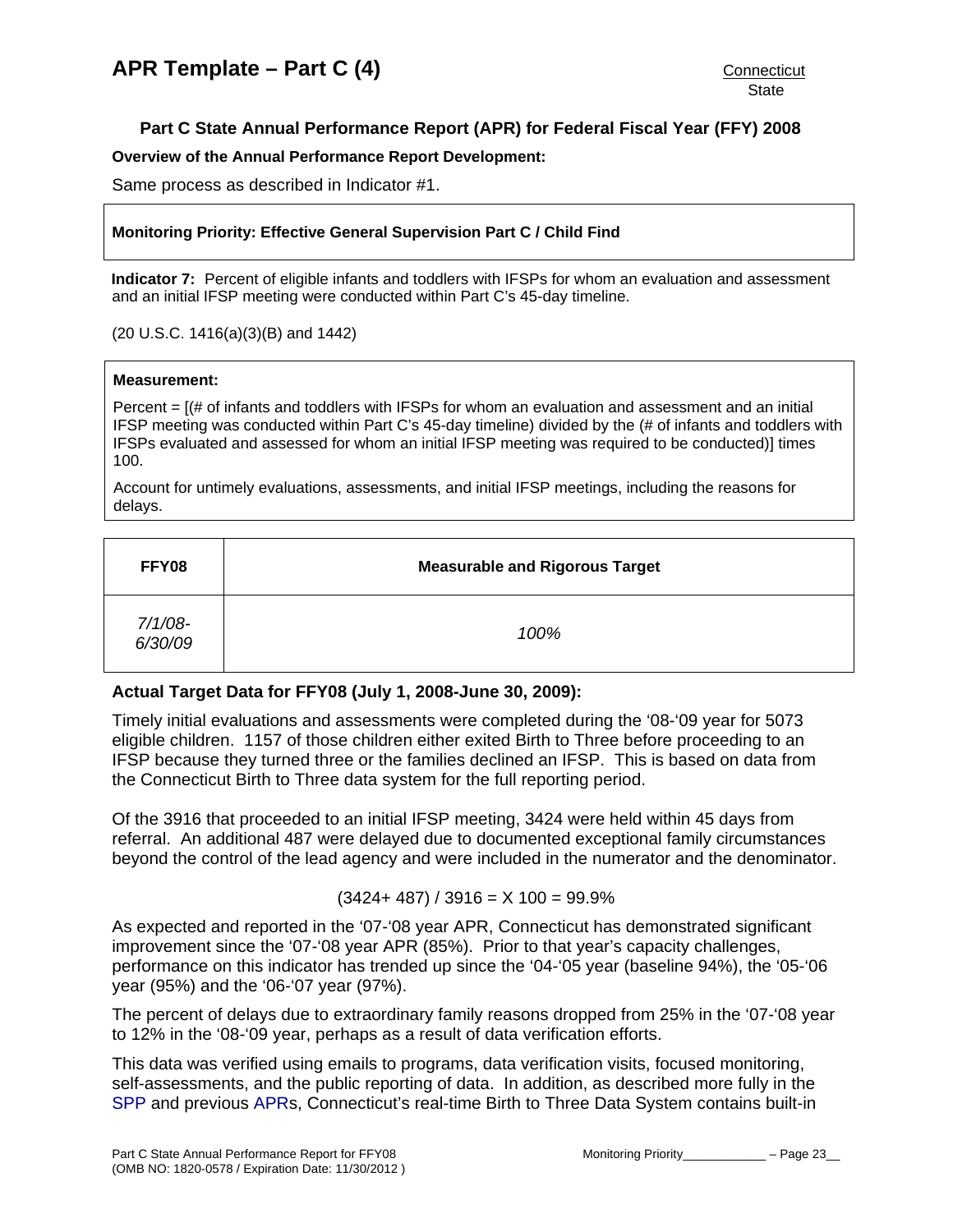reports, edit checks and alerts as well as a real-time "performance dashboard" that is available to local programs and lead agency. Based on user selected date ranges, the performance dashboard runs summaries by APR indicator and produces exception reports.

## **Discussion of Improvement Activities Completed and Explanation of Progress or Slippage that occurred for FFY08 (July 1, 2008-June 30, 2009):**

Connecticut anticipated significant improvement on this indicator. The '07-'08 year APR reported that 595 meetings were delayed due to the system-wide challenges associated with locating available Birth to Three programs (range in days 46-118). All the improvement strategies were rapidly implemented and the capacity crisis was quickly resolved by August 2008. Of the five that were delayed in the '08-'09 year due to reasons other than family circumstances, only two meetings were late because of a lack of available programs (range 48- 51 days). This both occurred in the very beginning of the fiscal year.

The other three late initial IFSP meetings were not timely due to issues at the local programs. This demonstrates improvement at the local level since the '07-'08 year when there were nine late meetings due to issues at the local level. For the most part these reasons were also beyond the control of the lead agency.

two due to program error / staff errors (range 55 - 66 days)

one due to a determination of "not eligible" being reversed by the lead agency (104 days); These delays occurred in only three out of 49 possible programs.

As a result of a variety of data verification procedures, Connecticut has ensured that any family who did not receive an initial evaluation and IFSP meeting within timelines ultimately were evaluated and had an IFSP meeting or chose to exit the program. *Although timeline related child-specific non-compliance reported for this indicator (45 days) in the '07-'08 APR and in this '08-'09 APR cannot be corrected retroactively, Connecticut verifies that non-compliance is corrected by ensuring that subsequent practice reflects correction of non-compliance. The state's efforts to verify correction of noncompliance by reviewing updated data to ensure EIS programs were correctly implementing the requirements and to prevent future non-compliance are described below.* 

Of the seven programs that had at least one finding of non-compliance identified in the '07-'08 year based on the IDEA requirements determined to be related to this indicator, all seven had the correction of systemic non-compliance verified within one year.

## Response to the OSEP letter and table based on last year's APR

As of 9/1/09 all programs operating in Connecticut were correctly implementing the specific regulatory requirements. There are always a number of other circumstances beyond the control of the lead agency that result in delays.

The range of days and reasons were reported in the '07-'08 year APR for all 9 children and families who did not receive an evaluation, assessment and initial IFSP meeting within timelines. Connecticut has ensured that the meetings were in fact held. *Individual instances of non-compliance that were child-specific and that were related to a missed timeline (45 days) cannot be corrected retroactively.*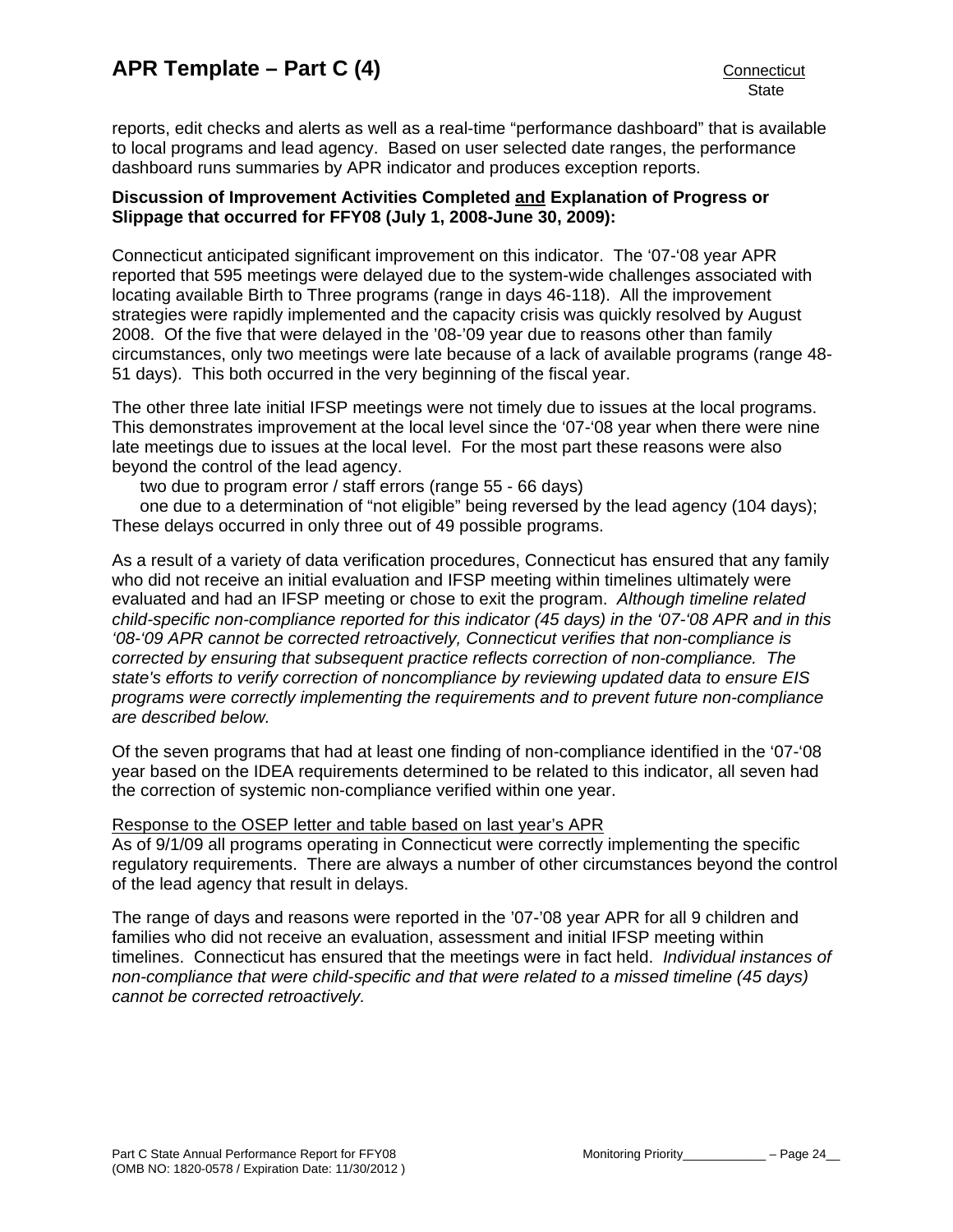## Findings of non-compliance and the verification of correction

*NOTE: Connecticut Part C identifies one finding per regulatory reference even if multiple instances (records) are found to be out of compliance.* 

| Number of findings<br>made during the<br>'07-'08 year about<br>the measure for<br>this indicator | Number of those<br>findings that<br>were timely<br>corrected and<br>verified | When finding(s)<br>that were NOT<br>timely corrected<br>were ultimately<br>verified as | Number of findings<br>made during the<br>'08-'09 year about<br>this measure |
|--------------------------------------------------------------------------------------------------|------------------------------------------------------------------------------|----------------------------------------------------------------------------------------|-----------------------------------------------------------------------------|
|                                                                                                  |                                                                              | corrected                                                                              |                                                                             |
| 5                                                                                                | 5                                                                            | <b>NA</b>                                                                              | 13                                                                          |
|                                                                                                  |                                                                              |                                                                                        |                                                                             |
| Number of findings                                                                               | Number of those                                                              | When finding(s)                                                                        | Number of findings                                                          |
| made during the                                                                                  | findings that                                                                | that were NOT                                                                          | made during the                                                             |
| '07-'08 year about                                                                               | were timely                                                                  | timely corrected                                                                       | '08-'09 year about                                                          |
| other requirements                                                                               | corrected and                                                                | were ultimately                                                                        | requirements                                                                |
| related to this                                                                                  | verified                                                                     | verified as                                                                            | related to this                                                             |
| indicator                                                                                        |                                                                              | corrected                                                                              | indicator                                                                   |
| 6                                                                                                | 6                                                                            | ΝA                                                                                     | 13                                                                          |

## Focused Monitoring

One program was visited in the '07-'08 year based on the Child Find priority area. Two findings were made on requirements related to this indicator. Both findings were timely corrected.

Only one focused monitoring visit was completed in the '08-'09 year. It had been three years since the current priority areas and protocols had been developed. Stakeholders chose to continue with the NCSEAM Focused Monitoring Checklist and contract for an external evaluation of the Part C Focused Monitoring System. It was completed by Learning Innovations at Wested. The evaluation was started in August 2008 and the final report was presented to the stakeholders in February 2009. The full report and an executive summary are located on Birth23.org. In April 2009 the stakeholders met to select a new priority area and to develop a new protocol based on the newly available Child and Family Outcome data and the results from the focused monitoring evaluation.

The one program that was visited in the '08-'09 year had one finding based on the requirements related to this indicator. Verification of correction is due in the '09-'10 year.

#### Data Verification

Verification emails were sent to each program about every late or missing service whenever data was run for the APR, focused monitoring, or determinations. Programs were asked to explain the reason for the delay. On-site visits include processes to check that the data matches the documentation in the record specifically extraordinary family circumstances and all other reasons for late events. Verification of correction of identified non-compliance is completed using on-site visits, email, fax, and the Birth to Three data system.

Two data verification visits were completed in the '08-'09 year. One specifically related to timely initial IFSPs was started in December 2008 and repeated in January and April 2009. This was for a new program that, despite numerous TA meetings and the availability of a mentor, had a number of red flags in the data system with regard to the timeliness and accuracy of their data.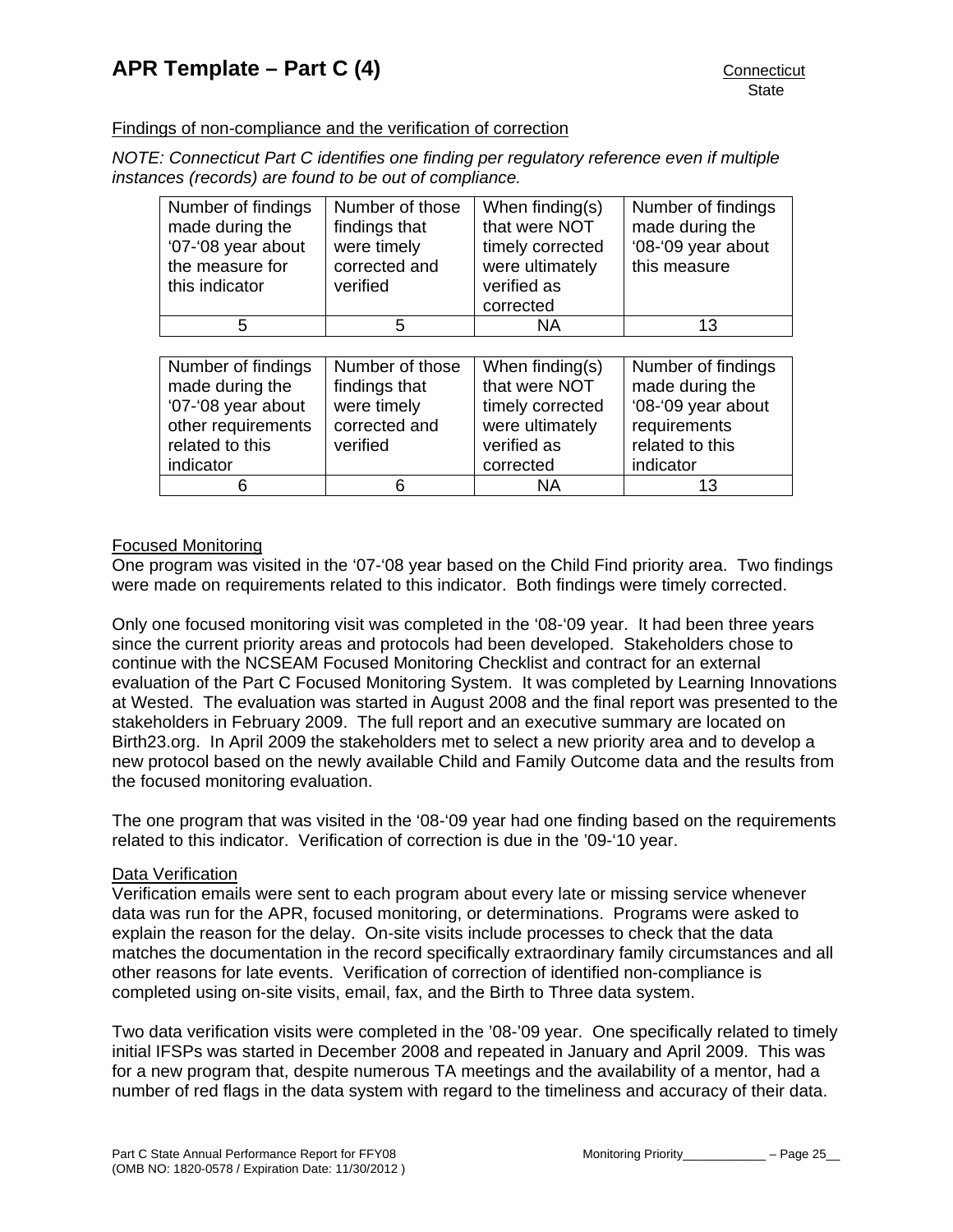During the visit there were a number of major violations of IDEA that resulted in findings. The program was given time to correct the errors and to demonstrate an improved understanding of the requirements of IDEA, state law, Connecticut Birth to Three procedures, and service guidelines. Improvement was not demonstrated and the contract with this program was not renewed effective June 30, 2009.

The lead agency received a number of complaints about another program which prompted a visit to verify the program's self assessment data. During this visit five findings were made about requirements related to this indicator and a corrective action plan was developed.

## Biennial Performance Report (BPR) - Now "Program Self Assessment"

Of the 15 programs that completed a Self Assessment in the '07-'08 year, five programs had at least one finding of non-compliance identified based on the IDEA requirements determined to be related to this indicator. All five programs had the correction of all findings of noncompliance verified within one year. ([See Indicator 9 for the total number of findings.\)](#page-34-0)

Of the 17 programs that completed a Biennial Performance Report in the '08-'09 year, four programs had at least one finding of non-compliance identified based on the IDEA requirements determined to be related to this indicator with verification of correction due in the '09-'10 year.

### **Complaints**

One program had one finding of non-compliance identified based on the IDEA requirements determined to be related due to a complaint in '07-'08. After several data verification visits the contract with this program was cancelled in Spring 2008.

## [Public Reporting of APR Data](http://www.birth23.org/state_performance_plans_and_annu.htm)

For each program, the APR data about this indicator was posted in February 2009 on Birth23.org and findings were issued as appropriate.

## Determinations

Determinations were made in March 2009. No programs were determined to need assistance based on this indicator. This measure continues to be used as part of Connecticut's determinations of program implementation of the IDEA.

## **Revisions, with Justification, to Proposed Targets / Improvement Activities / Timelines / Resources for FFY08 (July 1, 2008-June 30, 2009)** *[If applicable]*

#### [Public Reporting of APR Data](http://www.birth23.org/state_performance_plans_and_annu.htm)

For each program, the APR data about this indicator will be posted in February 2010 on Birth23.org. Findings, as appropriate, have already been indentified to the programs.

### Birth to Three Data System

Connecticut is developing a web-based data system. Data verification efforts have been essential in making revisions to enhance the accuracy and timeliness of data entry.

#### **Determinations**

This indicator will continue to be used for determinations which will be made in March 2010.

*Since Connecticut is so close to its 100% target, improvement activities primarily focus on monitoring and data verification to sustain correction.*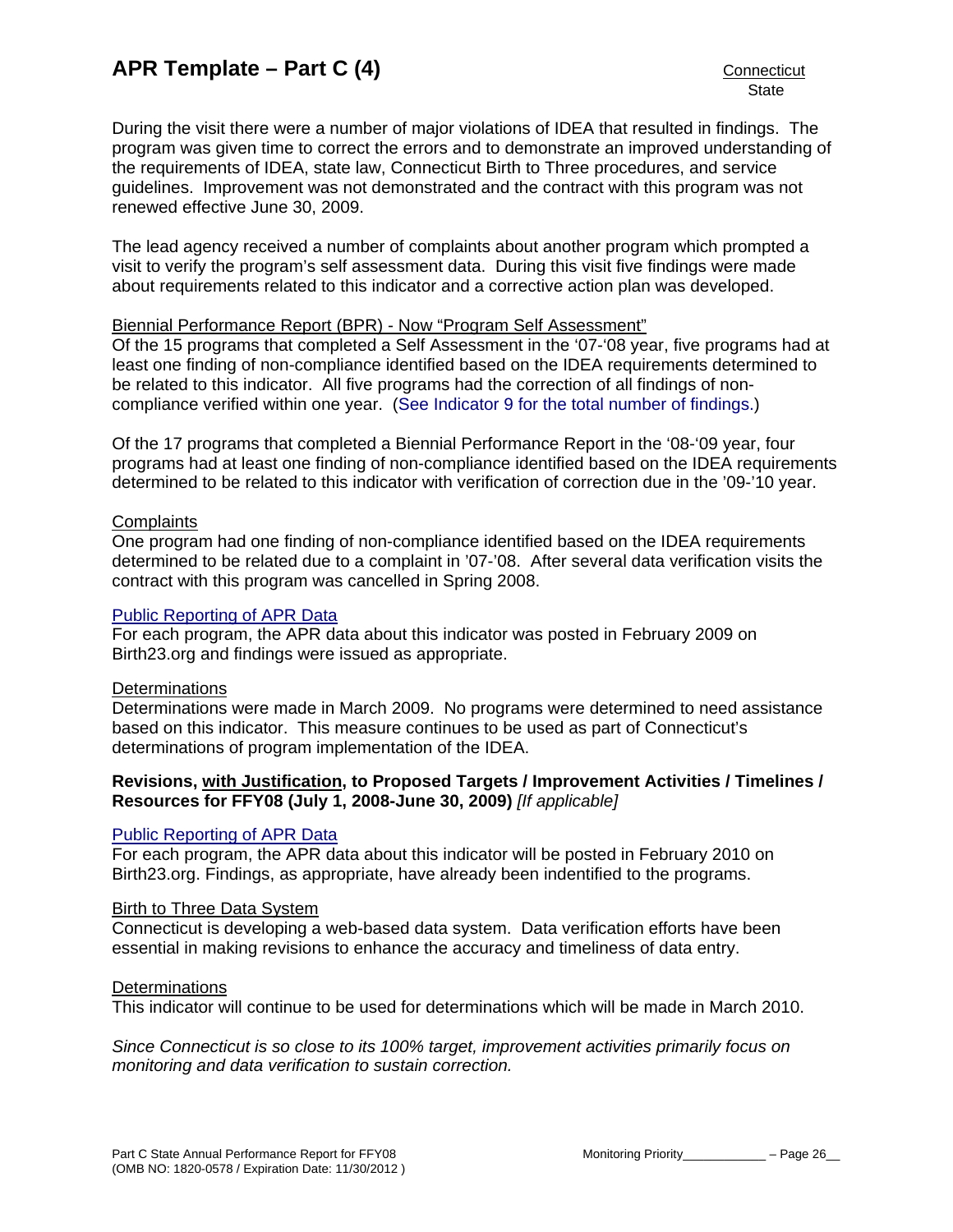# <span id="page-27-0"></span>**Part C State Annual Performance Report (APR) for Federal Fiscal Year (FFY) 2008**

## **Overview of the Annual Performance Report Development:**

Same process as described in Indicator #1.

## **Monitoring Priority: Effective General Supervision Part C / Effective Transition**

**Indicator 8:** Percent of all children exiting Part C who received timely transition planning to support the child's transition to preschool and other appropriate community services by their third birthday including:

- A. IFSPs with transition steps and services;
- B. Notification to LEA, if child potentially eligible for Part B; and
- C. Transition conference, if child potentially eligible for Part B.

(20 U.S.C. 1416(a)(3)(B) and 1442)

## **Measurement:**

- A. Percent = [(# of children exiting Part C who have an IFSP with transition steps and services) divided by the (# of children exiting Part C)] times 100.
- B. Percent = [(# of children exiting Part C and potentially eligible for Part B where notification to the LEA occurred) divided by the (# of children exiting Part C who were potentially eligible for Part B)] times 100.
- C. Percent  $=$   $[(# of children exiting Part C and potentially eligible for Part B where the transition$ conference occurred) divided by the (# of children exiting Part C who were potentially eligible for Part B)] times 100.

Account for untimely transition conferences, including reasons for delays.

| FFY08                 | <b>Measurable and Rigorous Target</b> |
|-----------------------|---------------------------------------|
| $7/1/08$ -<br>6/30/09 | A-C) 100%                             |

## **Actual Target Data for FFY08 (July 1, 2008-June 30, 2009):**

All three sub-indicators are based on data from the Connecticut Birth to Three data system for the full reporting period.

| 8A) | Transition Plan  | Total Exiting at    |         |
|-----|------------------|---------------------|---------|
|     | included in IFSP | Age Three with IFSP | Percent |
|     | 2774             | 2774                | 100%    |

Connecticut met its target. This demonstrates progress from percentages during '04-'05 year (baseline 100%), the '05-'06 year (99.9%), '06-'07 year (99.9%) and the '07-'08 year (99.9%).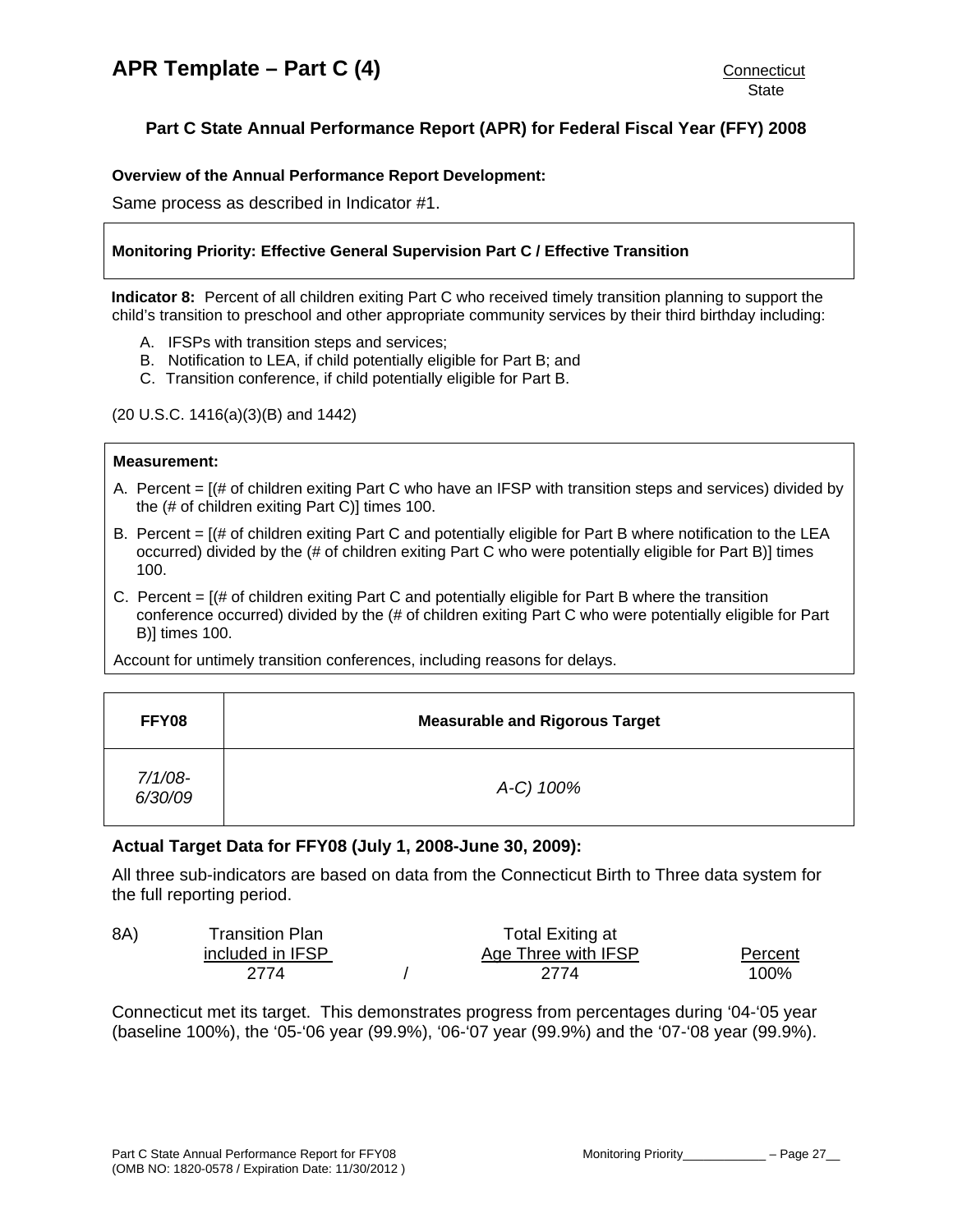8B)

| <u>. – , </u>                                                            |                                          |         |
|--------------------------------------------------------------------------|------------------------------------------|---------|
| Number of children exiting Part C<br>and potentially eligible for Part B | Number of children exiting Part C        |         |
| where notification to the LEA occurred                                   | who were potentially eligible for Part B | Percent |
| 2544                                                                     | 2544                                     | 100%    |
| Connecticut continues to meet its target.                                |                                          |         |
| 8C)                                                                      |                                          |         |

| Conference | Documented |                                             | Total   |
|------------|------------|---------------------------------------------|---------|
|            |            | On time Family Circumstance Conferences Due | Percent |
| (1576      | 85)        | 1662                                        | 99.9%   |

While Connecticut did not meet its target by 0.1% the state continues to make progress since the '04-'05 year (baseline 95%), the '05-'06 year (98%), the '06-'07 year (99.4%) and the '07-'08 year (99.6%).

## **Discussion of Improvement Activities Completed and Explanation of Progress or Slippage that occurred for FFY08 (July 1, 2008-June 30, 2009):**

# 8A) TRANSITION PLANS

This data was verified using emails to programs, data verification visits, focused monitoring, self-assessments, and the public reporting of data. In addition, as described more fully in the [SPP](http://www.birth23.org/state_performance_plans_and_annu.htm) and previous [APRs](http://www.birth23.org/state_performance_plans_and_annu.htm), Connecticut's real-time Birth to Three Data System contains built-in reports, edit checks and alerts as well as a real-time "performance dashboard" that is available to local programs and lead agency. Based on user selected date ranges, the performance dashboard runs summaries by APR indicator and produces exception reports.

## Response to the OSEP letter and table based on last year's APR

As of 9/1/09 all programs operating in Connecticut were correctly implementing the specific regulatory requirements. As described in the '07-'08 year APR, family of triplets that changed programs and who did not have transition plans at the first program exited Birth to Three at age 3 before the plans could be developed by the family's new program. *Although child-specific noncompliance reported for this indicator (children who have exited Birth to Three) in the '07-'08 APR and in this '08-'09 APR cannot be corrected retroactively, Connecticut verifies that noncompliance is corrected by ensuring that subsequent practice reflects correction of noncompliance. The state's efforts to verify correction of noncompliance by reviewing updated data to ensure EIS programs were correctly implementing the requirements and to prevent future non-compliance are described below.* 

## Findings of non-compliance and the verification of correction

*NOTE: Connecticut Part C identifies one finding per regulatory reference even if multiple instances (records) are found to be out of compliance.* 

| Number of findings<br>made during the '07-<br>'08 year about the<br>measure for this<br>indicator | Number of those<br>findings that<br>were timely<br>corrected and<br>verified | When finding(s)<br>that were NOT<br>timely corrected<br>were ultimately<br>verified as<br>corrected | Number of findings<br>made during the<br>'08-'09 year about t<br>the measure for this<br>indicator |
|---------------------------------------------------------------------------------------------------|------------------------------------------------------------------------------|-----------------------------------------------------------------------------------------------------|----------------------------------------------------------------------------------------------------|
|                                                                                                   |                                                                              | ΝA                                                                                                  |                                                                                                    |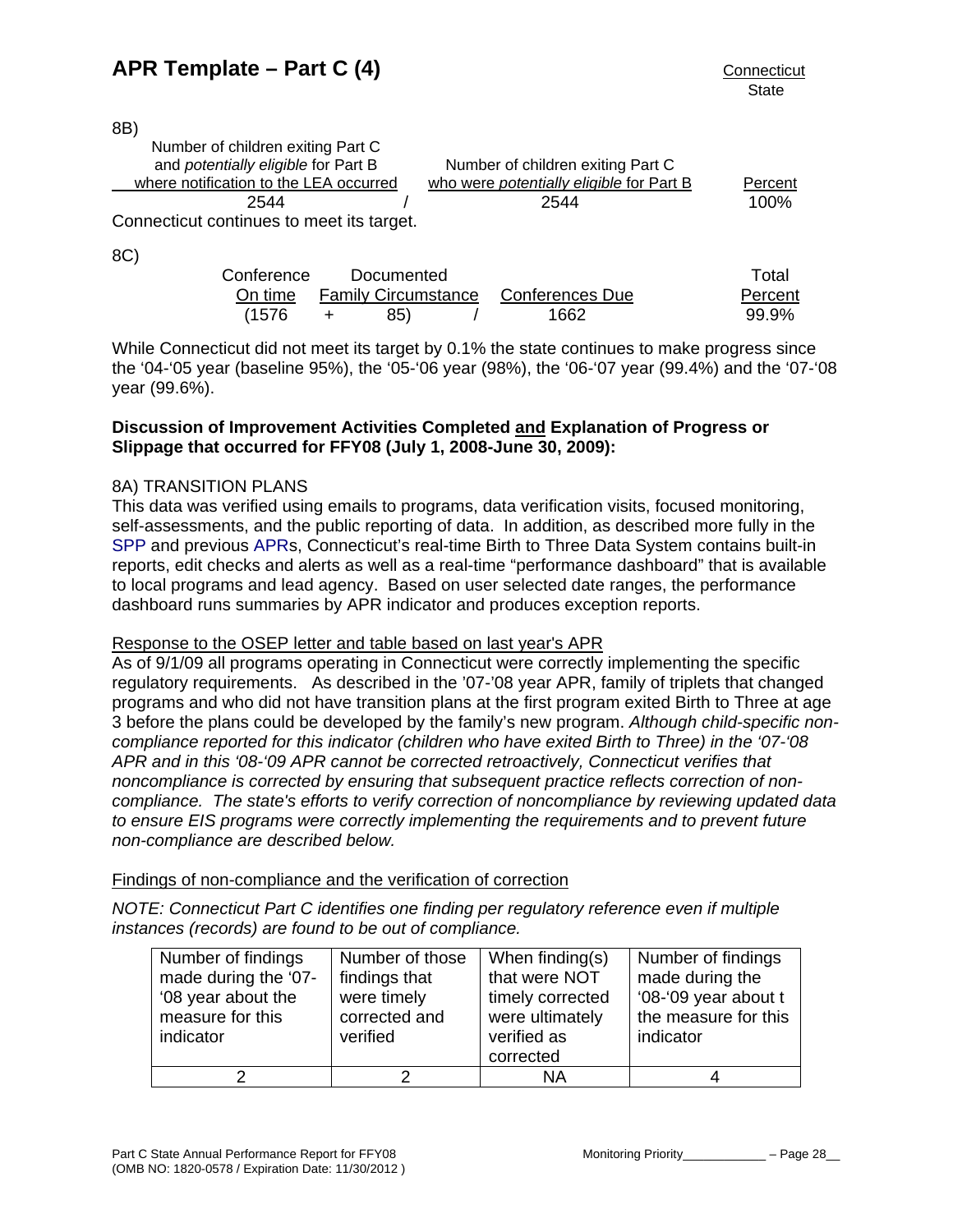| Number of findings<br>made during the '07-<br>'08 year about other<br>requirements related<br>to this indicator | Number of those<br>findings that<br>were timely<br>corrected and<br>verified | When finding(s)<br>that were NOT<br>timely corrected<br>were ultimately<br>verified as<br>corrected | Number of findings<br>made during the '08-<br>'09 year about other<br>requirements related<br>to this indicator |
|-----------------------------------------------------------------------------------------------------------------|------------------------------------------------------------------------------|-----------------------------------------------------------------------------------------------------|-----------------------------------------------------------------------------------------------------------------|
|                                                                                                                 |                                                                              | ΝA                                                                                                  |                                                                                                                 |

## Focused Monitoring

Only one focused monitoring visit was completed in the '08-'09 year. It had been three years since the current priority areas and protocols had been developed. Stakeholders chose to continue with the NCSEAM Focused Monitoring Checklist and contract for an external evaluation of the Part C Focused Monitoring System. It was completed by Learning Innovations at WESTED. The evaluation was started in August 2008 and the final report was presented to the stakeholders in February 2009. The full report and an executive summary are located on Birth23.org. In April 2009 the stakeholders met to select a new priority area and to develop new protocol based on the newly available Child and Family Outcome data and the results from the focused monitoring evaluation.

## Biennial Performance Report (BPR) - Now "Program Self Assessment"

Of the 15 programs that completed a Biennial Performance Report in the '07-'08 year, two programs had at least one finding of non-compliance identified based on the IDEA requirements determined to be related to this indicator. Both programs had the correction of all findings of non-compliance verified within one year. ([See Indicator 9 for the total number of findings.\)](#page-34-0)

Of the 17 programs that completed a Biennial Performance Report in the '08-'09 year, two programs had at least one finding of non-compliance identified based on the IDEA requirements determined to be related to this indicator with verification of correction due in the '09-'10 year.

## Data Verification

One finding related to this sub-indicator was identified to a program that received data verification visits in December 2008, January 2009, and April 2009. This was a new program that, despite numerous TA meetings and the availability of a mentor, had a number of red flags in the data system with regard to the timeliness and accuracy of their data. During the visit there were a number of findings identified. The program was given time to correct the errors and to demonstrate an improved understanding of the requirements of IDEA, state law, Connecticut Birth to Three procedures, and service guidelines. Improvement was not demonstrated and the contract with this program was not renewed June 30, 2009.

## [Public Reporting of APR Data](http://www.birth23.org/state_performance_plans_and_annu.htm)

For each program, the APR data about this indicator was posted in February 2009 on Birth23.org and findings were issued as appropriate.

#### **Determinations**

Determinations were made in March 2009. This indicator was used in that process.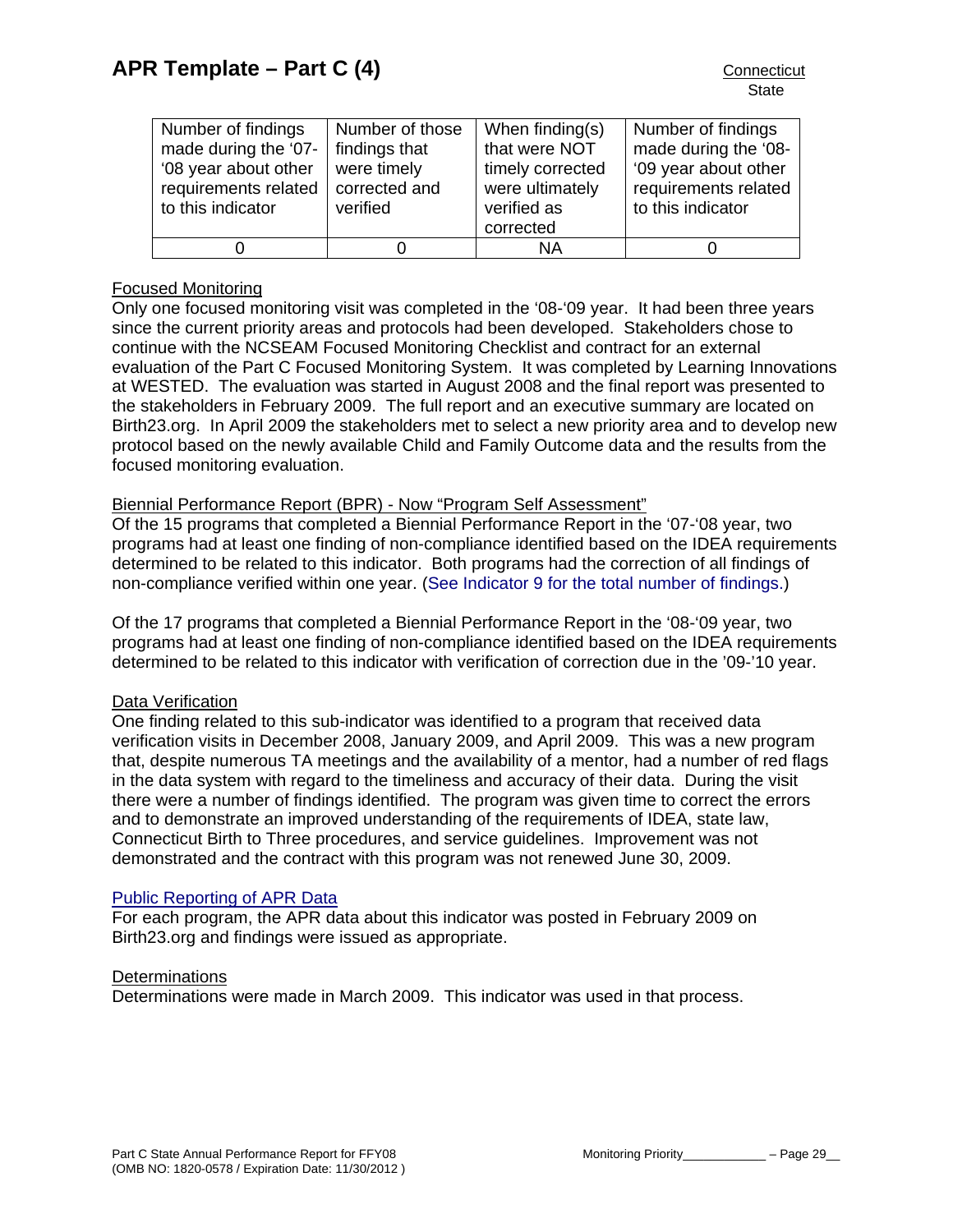## 8B) NOTIFICATION

There were 279 children who exited Birth to Three in the '08-'09 year for whom parents actively chose not to consent to a referral to their school district and opted out of any notification to their district. Connecticut's transition procedure was approved by OSEP in May 2005.

### Focused Monitoring

The timeliness of referrals to the LEA continues to be monitored during on-site visits. Reasons for missing referral decisions by age 2 ½ are reviewed in home visit notes.

### Birth to Three Data System

If a referral decision has not been made (i.e. the parent has not signed "yes" or has not opted out by signing "no" on the LEA referral form) and the data has not been entered into the data system by 90 days before age three, directory information is sent to the LEA.

### Data Verification

The verification of timely referral decisions is completed during self-assessment, focused monitoring and data verification visits as well as report posted on www.birth23.org.

### [Public Reporting of APR Data](http://www.birth23.org/state_performance_plans_and_annu.htm)

For each county, the APR data about this indicator was posted in February 2009 on Birth23.org.

## 8C) TIMELY CONFERENCES

Of the children who exited at age 3 during the '08-'09 year, 166 were referred within 90 days of their 3rd birthday. 1662 children had transition conferences due in the '08-'09 year. 1576 were held at least 90 days before age three. Verification emails were sent to each program about each late or missing conference. An additional 85 conferences were held late due to documented extraordinary family circumstances beyond the control of the lead agency. These 85 were included in the numerator and the denominator for a total of 1661 held on time out of 1662 conferences due. Only one transition conference was delayed by an emergency staff illness (48 days).

This data was verified using emails to programs, data verification visits, focused monitoring, self-assessments, and the public reporting of data. In addition, as described more fully in the [SPP](http://www.birth23.org/Accountability/SPP/SPPAPR.html) and previous [APRs](http://www.birth23.org/Accountability/SPP/SPPAPR.html), Connecticut's real-time Birth to Three Data System contains built-in reports, edit checks and alerts as well as a real-time "performance dashboard" that is available to local programs and lead agency. Based on user selected date ranges, the performance dashboard runs summaries by APR indicator and produces exception reports.

Since the range of days and reason was reported, Connecticut has ensured that the one family who did not receive a transition conference within timelines ultimately had a transition conference. *Although timeline related child-specific non-compliance reported for this indicator (90 days before age 3) in the '07-'08 APR and in this '08-'09 APR cannot be corrected retroactively, Connecticut verifies that noncompliance is corrected by ensuring that subsequent practice reflects correction of non-compliance. The state's efforts to verify correction of noncompliance by reviewing updated data to ensure EIS programs were correctly implementing the requirements and to prevent future non-compliance are described below.*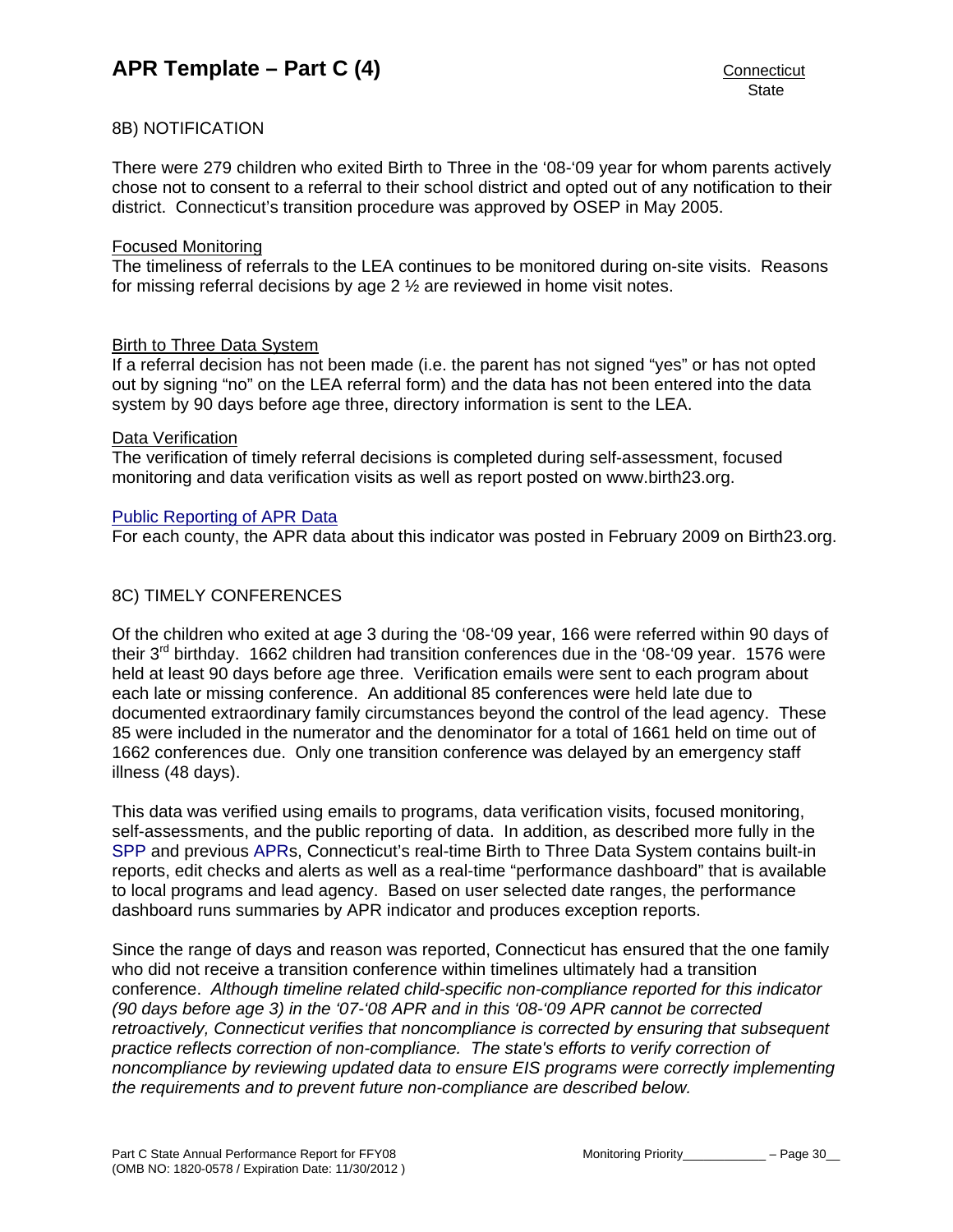## Focused Monitoring

Only one focused monitoring visit was completed in the '08-'09 year. It had been three years since the current priority areas and protocols had been developed. Stakeholders chose to continue with the NCSEAM Focused Monitoring Checklist and contract for an external evaluation of the Part C Focused Monitoring System. It was completed by Learning Innovations at WESTED. The evaluation was started in August 2008 and the final report was presented to the stakeholders in February 2009. The full report and an executive summary are located on Birth23.org. In April 2009 the stakeholders met to select a new priority area and to develop new protocol based on the newly available Child and Family Outcome data and the results from the focused monitoring evaluation.

# Response to the OSEP letter and table based on last year's APR

As of 9/1/09 all programs operating in Connecticut were correctly implementing the specific regulatory requirements. There are always a number of other circumstances beyond the control of the lead agency that result in delays.

The range of days and reasons were reported in the '07-'08 year APR for all 7 children and families who did not receive a transition conference within timelines. Connecticut has ensured that the conferences were in fact held. *Individual instances of non-compliance that were childspecific and that were related to a missed timeline (90 days before age 3) cannot be corrected retroactively.* 

## Findings of non-compliance and the verification of correction

*NOTE: Connecticut Part C identifies one finding per regulatory reference even if multiple instances (records) are found to be out of compliance.* 

| Number of findings    | Number of        | When finding(s) that   | Number of findings    |
|-----------------------|------------------|------------------------|-----------------------|
| made during the '07-  | those findings   | were NOT timely        | made during the '08-  |
| '08 year about the    | that were timely | corrected were         | '09 year about the    |
| measure for this sub- | corrected and    | ultimately verified as | measure for this sub- |
| indicator             | verified         | corrected              | indicator             |
|                       |                  | ΝA                     |                       |

| Number of findings    | Number of        | When finding(s) that   | Number of findings      |
|-----------------------|------------------|------------------------|-------------------------|
| made during the '07-  | those findings   | were NOT timely        | made during the '08-    |
| '08 year about other  | that were timely | corrected were         | '09 year about othe     |
| requirements related  | corrected and    | ultimately verified as | requirements related to |
| to this sub-indicator | verified         | corrected              | this sub-indicator      |
|                       |                  | ΝA                     |                         |

Biennial Performance Report (BPR) - Now "Program Self Assessment"

Of the 15 programs that completed a Biennial Performance Report in the '07-'08 year, one program had one finding of non-compliance identified based on the IDEA requirements determined to be related to this indicator. The correction of the non-compliance for that program was verified within one year. ([See Indicator 9 for the total number of findings.\)](#page-34-0)

Of the 17 programs that completed a Biennial Performance Report in the '08-'09 year, two programs had at least one finding of non-compliance identified based on the IDEA requirements determined to be related to this indicator with verification of correction due in the '09-'10 year.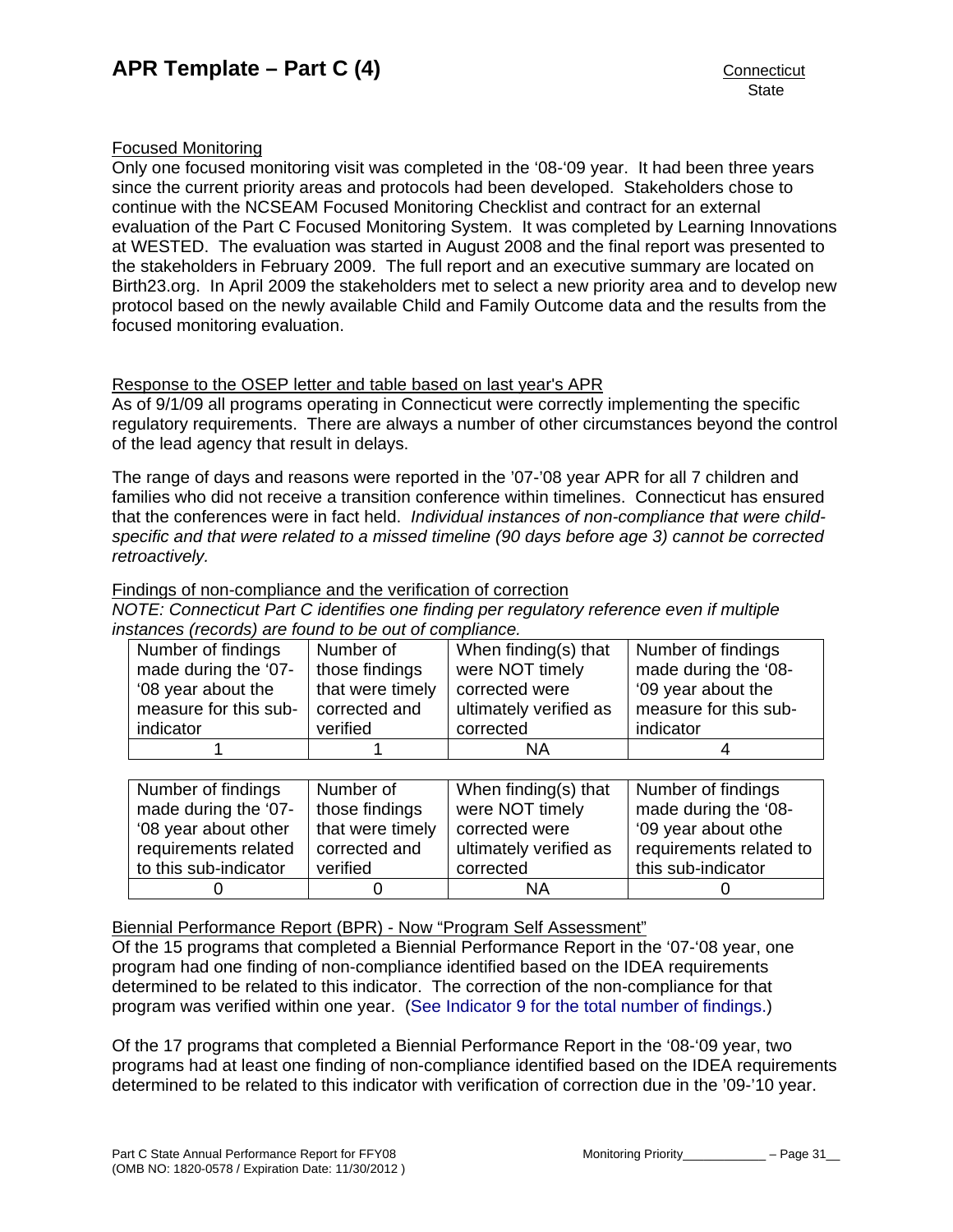## Data Verification

Verification emails were sent to each program about every late or missing service whenever data was run for the APR, focused monitoring, or determinations. Programs were asked to explain the reason for the delay. On-site visits include processes to check that the data matches the documentation in the record specifically extraordinary family circumstances and all other reasons for late events. Verification of correction of identified non-compliance is completed using on-site visits, email, fax, and the Birth to Three data system.

One program that had completed a self-assessment in September 2007 had a serious transition-related complaint in the '07-'08 year. A data verification visit was completed in July 2008. There were a number of findings from that on-site visit since their previous self assessment data could not be verified by the lead agency. Correction is due to be verified in the '09-'10 year.

## [Public Reporting of APR Data](http://www.birth23.org/state_performance_plans_and_annu.htm)

For each program, the APR data about this indicator was posted in February 2009 on Birth23.org and findings were issued as appropriate.

#### **Determinations**

Determinations were made in March 2009. This indicator was used in that process.

## **Revisions, with Justification, to Proposed Targets / Improvement Activities / Timelines / Resources for FFY08 (July 1, 2008-June 30, 2009)** *[If applicable]*

## 8A) TRANSITION PLANS

### Birth to Three Data System

Connecticut is developing a web-based data system. Data verification efforts have been essential in making revisions to enhance the accuracy and timeliness of data entry.

## [Public Reporting of APR Data](http://www.birth23.org/state_performance_plans_and_annu.htm)

For each program, the APR data about this indicator will be posted in February 2010 on Birth23.org. Findings, as appropriate, have already been indentified to the programs.

## **Determinations**

Determinations will be made in March 2010 and this will continue to be an indicator used in that process.

## 8B) NOTIFICATION

## Birth to Three Data System

The lead agency will determine whether reports that are sent to each district may be modified to include Connecticut State Department of Education State Assigned Student Identifier (SASID) numbers. SASIDs are required by some electronic IEP programs but some districts do not allow children to be enrolled in the State Department of Education data system prior to the child's third birthday. Having a SASID will allow some districts to develop electronic IEPs prior to age three ensuring that services begin at three.

## [Public Reporting of APR Data](http://www.birth23.org/state_performance_plans_and_annu.htm)

For each county, the APR data about this indicator will be posted in February 2010 on Birth23.org.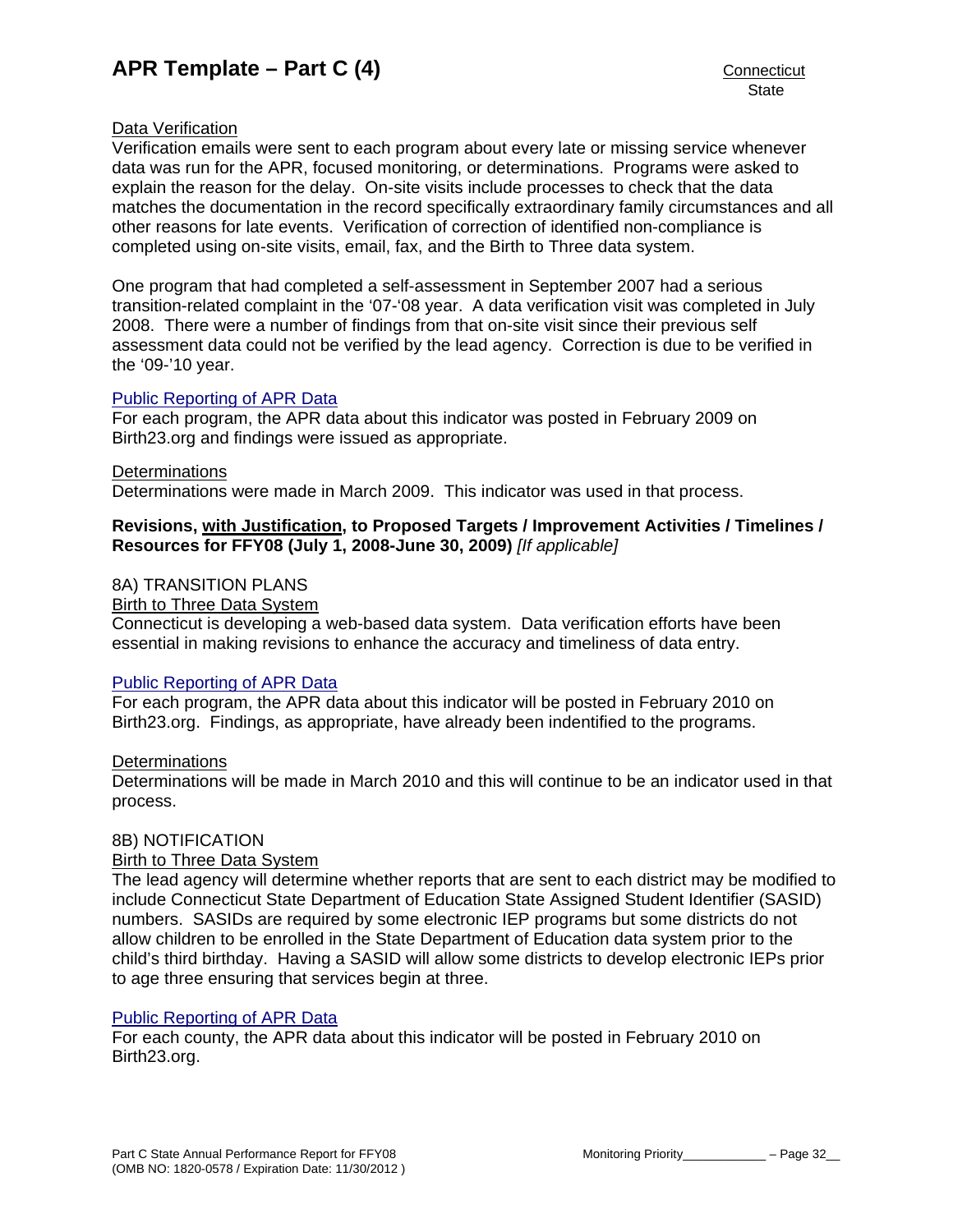## 8C) TIMELY CONFERENCES

### Birth to Three Data System

Connecticut is developing a web-based data system. Data verification efforts have been essential in making revisions to the database in order to enhance the accuracy and timeliness of data entry.

#### [Public Reporting of APR Data](http://www.birth23.org/state_performance_plans_and_annu.htm)

For each program, the APR data about this indicator will be posted in February 2010 on Birth23.org. Findings, as appropriate, have already been indentified to the programs.

#### **Determinations**

Determinations will be made in March 2010 and this will continue to be an indicator used in that process.

*Since Connecticut is so close to its 100% target, improvement activities primarily focus on monitoring and data verification to sustain correction.*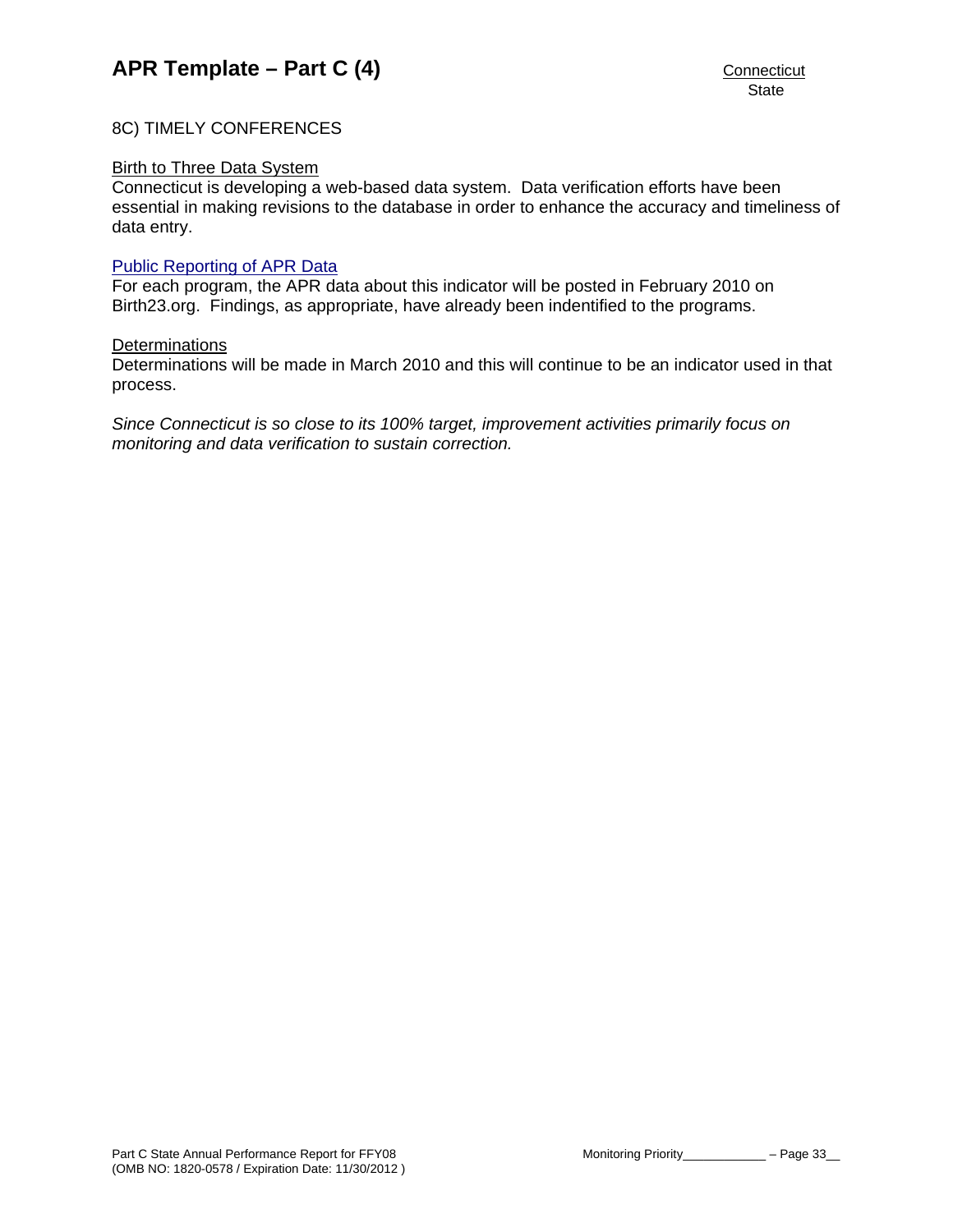## <span id="page-34-0"></span>**Part C State Annual Performance Report (APR) for Federal Fiscal Year (FFY) 2008**

**Overview of the Annual Performance Report Development:** 

## **Monitoring Priority: Effective General Supervision Part C / General Supervision**

**Indicator 9:** General supervision system (including monitoring, complaints, hearings, etc.) identifies and corrects noncompliance as soon as possible but in no case later than one year from identification.

### (20 U.S.C. 1416(a)(3)(B) and 1442)

### **Measurement:**

Percent of noncompliance corrected within one year of identification:

a. # of findings of noncompliance.

b. # of corrections completed as soon as possible but in no case later than one year from identification.

Percent =  $[(b)$  divided by  $(a)]$  times 100.

States are required to use the "Indicator 9 Worksheet" to report data for this indicator (see Attachment A).

| FFY08                 | <b>Measurable and Rigorous Target</b> |
|-----------------------|---------------------------------------|
| $7/1/08 -$<br>6/30/09 | 100%                                  |

*NOTE: Connecticut Part C identifies one finding per regulatory reference even if multiple instances (records) are found to be out of compliance.* 

## **Actual Target Data for FFY08 (July 1, 2008-June 30, 2009):**

39 findings were identified and 35 findings were verified as timely corrected

 $35 / 39 = 0.9 \times 100 = 90\%$ 

Connecticut experienced slippage during the '08-'09 year on the verification of the timely correction of findings made during the '07-'08 year. During the '06-'07 year 93% of 171 findings were timely corrected and during the '07-'08 year is 97% of 63 findings were verified as timely corrected.

The number of findings due to be corrected in the '08-'09 year dropped as there were fewer programs and the remaining programs better adhered to the regulations of the IDEA. Connecticut has worked through targeted technical assistance and professional development activities to ensure that providers are more aware of IDEA regulations; this resulted in greater compliance with regulations and fewer findings of non-compliance. There are 55 findings due to be corrected in the '09-'10 year and it is anticipate that in the '10-'11 year there will be even more findings. This is due to the current on-site monitoring of 10 agencies that are brand new to operating early intervention programs in Connecticut, five of which are autism specific programs.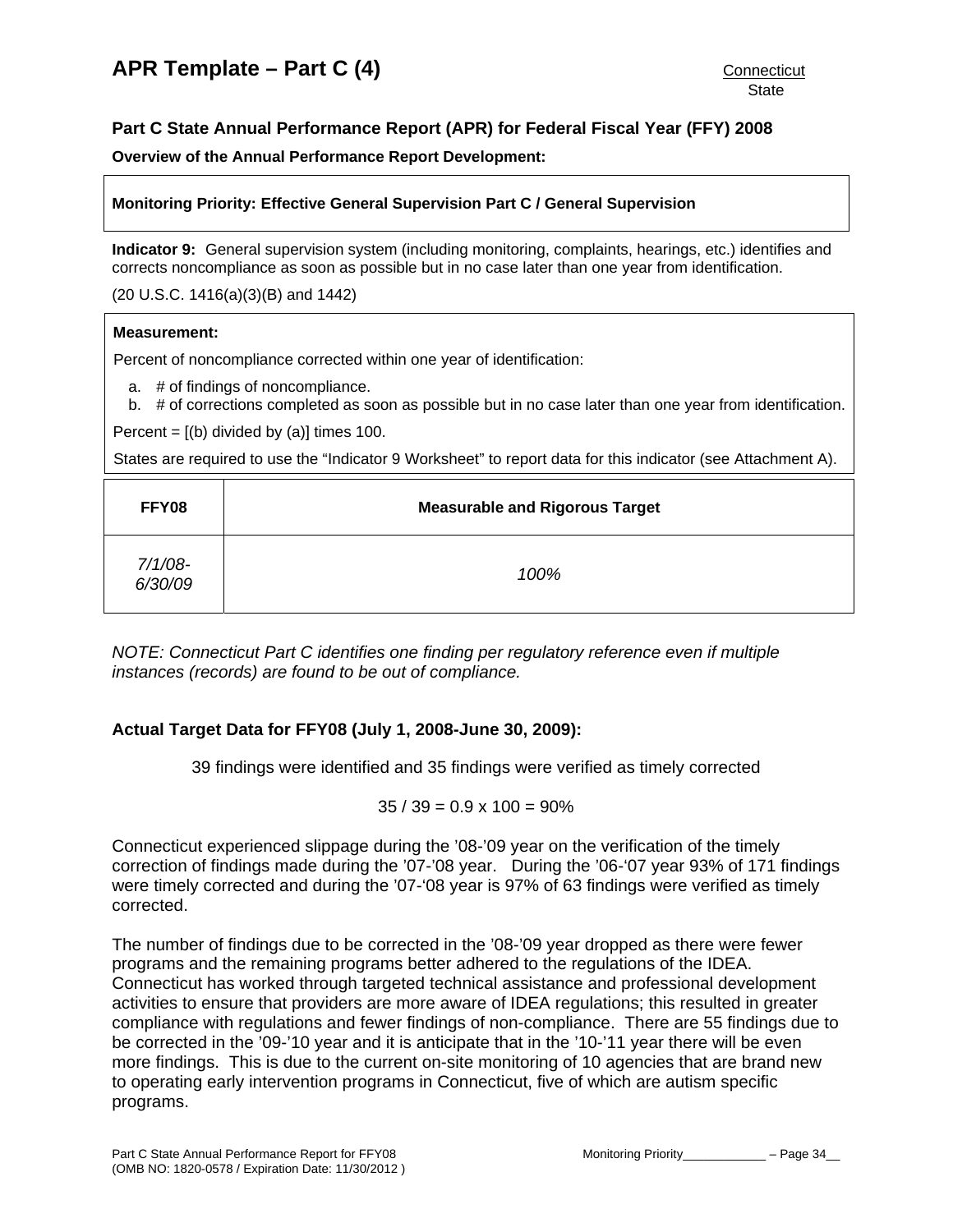The lower number of findings in the '07-'08 year means that each finding that was not verified as timely corrected had a greater impact on the overall statewide percentage.

**As of September, 2009 the correction of all findings of individual non-compliance (***not related to a missed timeline for children still under age 3***) and any systemic noncompliance identified in writing to a local EIS program at any time prior to 6/30/08 has been verified as corrected. Please see the details below and under Indicator 1 for more information about the 4 findings that were not corrected in a timely manner but that were ultimately corrected during the '08-09 year.** 

The worksheet required for this indicator is attached as [Appendix A](#page-46-0) (aka [Attachment 1\)](#page-46-0).

## **Discussion of Improvement Activities Completed and Explanation of Progress or Slippage that occurred for FFY08 (July 1, 2008-June 30, 2009):**

All four findings of non-compliance identified in the '07-'08 year that were not timely corrected were based on the one measure of timely new services which is still a relatively new measure when compared to timely transition conferences and timely initial IFSPs.

It was not until a meeting in August 2008 that OSEP clarified that *both* correction and verification were due to be completed within one year.

Indicator 1: *Although timeline related child-specific non-compliance reported for this indicator in the '07-'08 APR and in this '08-'09 APR cannot be corrected retroactively, Connecticut verifies that noncompliance is corrected by ensuring that subsequent practice reflects correction of noncompliance.* Connecticut has ensured that all services began for children and families who did not receive a new service on their IFSP within timelines. ([See Indicator 1](#page-3-0) for the range of days.)

The four findings of non-compliance that were not corrected within one year were all corrected within 24 months (July 15, 2007 – September 1, 2009.) There were three programs with findings that were not verified as corrected within one year. One program corrected their one finding within 15 months (December 2008) and another program closed in June 2009. The third program had two findings; one was corrected within 15 months (December 2008) and the last was verified as corrected in September 2009 (24 months). This last program still has a Corrective Action Plan and has received a number of required TA visits. [\(See Indicator 1 for](#page-3-0)  [more.\)](#page-3-0)

| Number of findings   | Number of        | When the $3$ finding(s) | Number of findings   |
|----------------------|------------------|-------------------------|----------------------|
| made during the '06- | those findings   | that were NOT timely    | made during the '08- |
| '07 year about the   | that were timely | corrected were          | '09 year about the   |
| measure for this     | corrected and    | ultimately verified as  | measure for this     |
| indicator            | verified         | corrected               | indicator            |
|                      |                  | 12/08 (15 months),      |                      |
| 8                    | 5                | 6/09 (18 months), &     | 3                    |
|                      |                  | 9/09 (24 months)        |                      |
|                      |                  |                         |                      |
| Number of findings   | Number of        | When one finding        | Number of findings   |
| made during the '07- | those findings   | that was NOT timely     | made during the '08- |
| '08 year about other | that were timely | corrected was           | '09 year about other |
| requirements related | corrected and    | ultimately verified as  | requirements related |
| to Indicator 1       | verified         | corrected               | to this indicator    |
| 6                    | 5                | 12/08 (15 months)       |                      |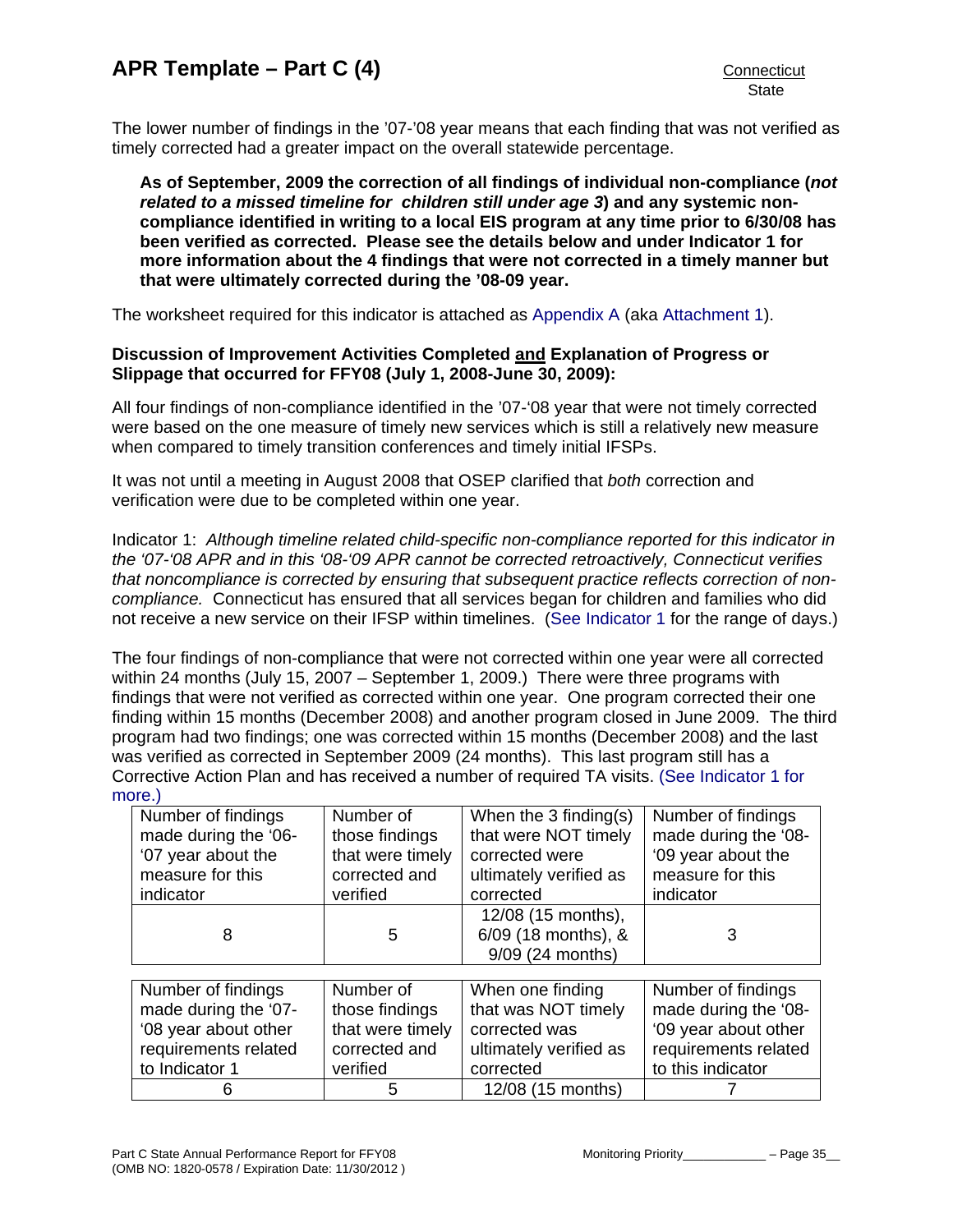10 findings made in the '08-'09 year to six programs are not due to be corrected until the '09-'10 year.

Indicator 2: No findings (neither systemic nor child-specific) were due to be corrected in the '08- '09 year and the one finding made in the '08-'09 year was to a program with which the lead agency did not renew its contact. [See Indicator 2](#page-7-0) for more details.

| Number of findings   | Number of those | When finding(s) that   | Number of findings   |
|----------------------|-----------------|------------------------|----------------------|
| made during the      | findings that   | were NOT timely        | made during the '08- |
| '07-'08 year about   | were timely     | corrected were         | '09 year about the   |
| the measure for this | corrected and   | ultimately verified as | measure for this     |
| indicator            | verified        | corrected              | indicator            |
|                      |                 | ΝA                     |                      |

| Number of findings<br>made during the '07-                  | Number of those<br>findings that         | When finding(s) that<br>were NOT timely<br>corrected were | Number of findings<br>made during the '08-                        |
|-------------------------------------------------------------|------------------------------------------|-----------------------------------------------------------|-------------------------------------------------------------------|
| '08 year about<br>requirements related<br>to this indicator | were timely<br>corrected and<br>verified | ultimately verified as<br>corrected                       | '09 year about other<br>requirements related<br>to this indicator |
|                                                             |                                          | ΝA                                                        |                                                                   |

Indicator 3: No findings (neither systemic nor child-specific) were due to be corrected in the '08- '09 year and the one finding made in the '08-'09 year was as a result of a program's self assessment. [See Indicator 3](#page-9-0) for more details. One finding made in the '08-'09 year to one program is not due to be corrected until the '09-'10 year.

| Number of findings<br>made during the '07-<br>'08 year about the<br>measure for this<br>indicator | Number of those<br>findings that<br>were timely<br>corrected and<br>verified | When finding(s) that<br>were NOT timely<br>corrected were<br>ultimately verified<br>as corrected | Number of findings<br>made during the '08-<br>'09 year about the<br>measure for this<br>indicator |
|---------------------------------------------------------------------------------------------------|------------------------------------------------------------------------------|--------------------------------------------------------------------------------------------------|---------------------------------------------------------------------------------------------------|
|                                                                                                   |                                                                              | NA.                                                                                              |                                                                                                   |
|                                                                                                   |                                                                              |                                                                                                  |                                                                                                   |
| Number of findings                                                                                | Number of those                                                              | When finding(s) that                                                                             | Number of findings                                                                                |
| made during the '07-                                                                              | findings that                                                                | were NOT timely                                                                                  | made during the '08-                                                                              |
| '08 year about other                                                                              | were timely                                                                  | corrected were                                                                                   | '09 year about other                                                                              |
| requirements related                                                                              | corrected and                                                                | ultimately verified                                                                              | requirements related                                                                              |
| to this indicator                                                                                 | verified                                                                     | as corrected                                                                                     | to this indicator                                                                                 |
|                                                                                                   |                                                                              |                                                                                                  |                                                                                                   |
|                                                                                                   |                                                                              | ΝA                                                                                               |                                                                                                   |

One finding made in the '08-'09 year to one program is not due to be corrected until the '09-'10 year.

Indicators 5 & 6: Child Find is the responsibility of the lead agency and therefore there can be no findings for local programs. For more information about the single point of entry please see the State Performance Plan and previous Annual Performance Reports. The related requirements for these were counted under other indicators.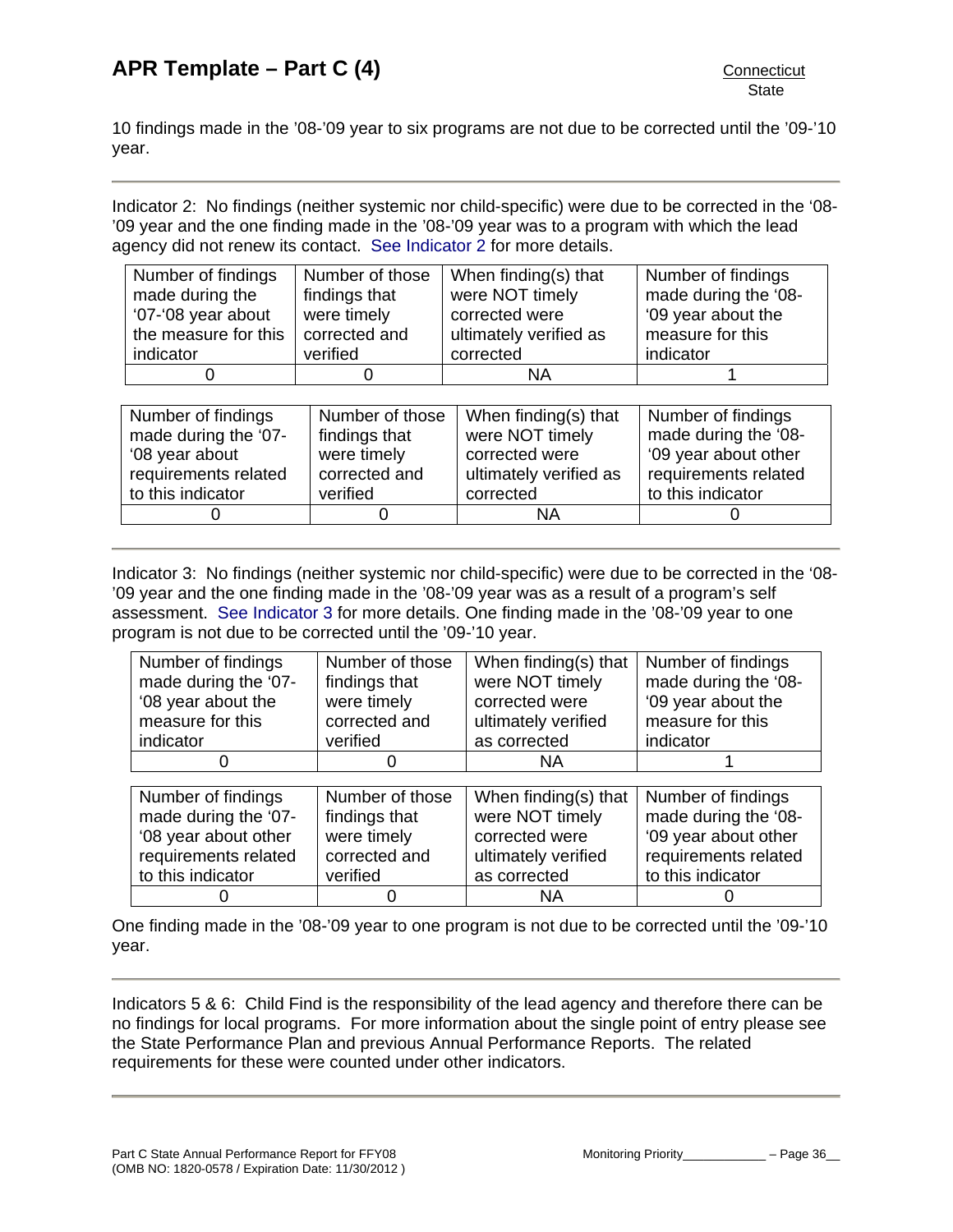Indicator 7: *Although timeline related child-specific non-compliance reported for this indicator in the '07-'08 APR and in this '08-'09 APR cannot be corrected retroactively, Connecticut verifies that noncompliance is corrected by ensuring that subsequent practice reflects correction of noncompliance.* Connecticut has ensured that all evaluations were completed and initial IFSP meetings were held for eligible children and families who did not receive an evaluation and initial IFSP within timelines. ([See Indicator 7](#page-23-0) for the range of days.)

All 11 findings of non-compliance were verified as corrected within one year. These findings were made to a total of seven programs out of 50 in operation during the year. [\(See Indicator 7](#page-23-0) for more details.)

| Number of findings   | Number of those    | When finding(s) that $\vert$ | Number of findings   |
|----------------------|--------------------|------------------------------|----------------------|
| made during the '07- | findings that were | were NOT timely              | made during the '08- |
| '08 year about the   | timely corrected   | corrected were               | '09 year about the   |
| measure for this     | and verified       | ultimately verified as       | measure for this     |
| indicator            |                    | corrected                    | indicator            |
|                      | h.                 | ΝA                           | 13                   |

| Number of findings   | Number of those    | When finding(s) that $\vert$ Number of findings |                      |
|----------------------|--------------------|-------------------------------------------------|----------------------|
| made during the '07- | findings that were | were NOT timely                                 | made during the '08- |
| '08 year about other | timely corrected   | corrected were                                  | '09 year about other |
| requirements related | and verified       | ultimately verified                             | requirements related |
| to this indicator    |                    | as corrected                                    | to this indicator    |
|                      | 6                  | ΝA                                              | 13                   |

26 findings made in the '08-'09 year to eight programs are not due to be corrected until the '09- '10 year.

Indicator 8a: *Although timeline related child-specific non-compliance reported for this indicator in the '07-'08 APR and in this '08-'09 APR cannot be corrected retroactively, Connecticut verifies that noncompliance is corrected by ensuring that subsequent practice reflects correction of noncompliance.* Connecticut has ensured that transition plans were present for all children and families exiting Part C. ([See Indicator 8a](#page-27-0) for more details.) This represents two out of 50 programs. Both findings were verified as corrected within one year. [See Indicator 8a](#page-27-0) for more details.

| Number of findings<br>made during the '07-<br>'08 year about the<br>measure for this<br>indicator | Number of those<br>findings that were<br>timely corrected<br>and verified | When finding(s) that<br>were NOT timely<br>corrected were<br>ultimately verified as<br>corrected | Number of findings<br>made during the<br>'08-'09 year about<br>the measure for this<br>indicator |
|---------------------------------------------------------------------------------------------------|---------------------------------------------------------------------------|--------------------------------------------------------------------------------------------------|--------------------------------------------------------------------------------------------------|
|                                                                                                   | 2                                                                         | ΝA                                                                                               |                                                                                                  |
|                                                                                                   |                                                                           |                                                                                                  |                                                                                                  |
| Number of findings                                                                                | Number of those                                                           | When finding(s) that                                                                             | Number of findings                                                                               |
| made during the '07-                                                                              | findings that were                                                        | were NOT timely                                                                                  | made during the '08-                                                                             |
| '08 year about other                                                                              | timely corrected                                                          | corrected were                                                                                   | '09 year about other                                                                             |
| requirements related                                                                              | and verified                                                              | ultimately verified as                                                                           | requirements related                                                                             |
| to indicator 8a                                                                                   |                                                                           | corrected                                                                                        | to this sub-indicator                                                                            |
|                                                                                                   |                                                                           | ΝA                                                                                               |                                                                                                  |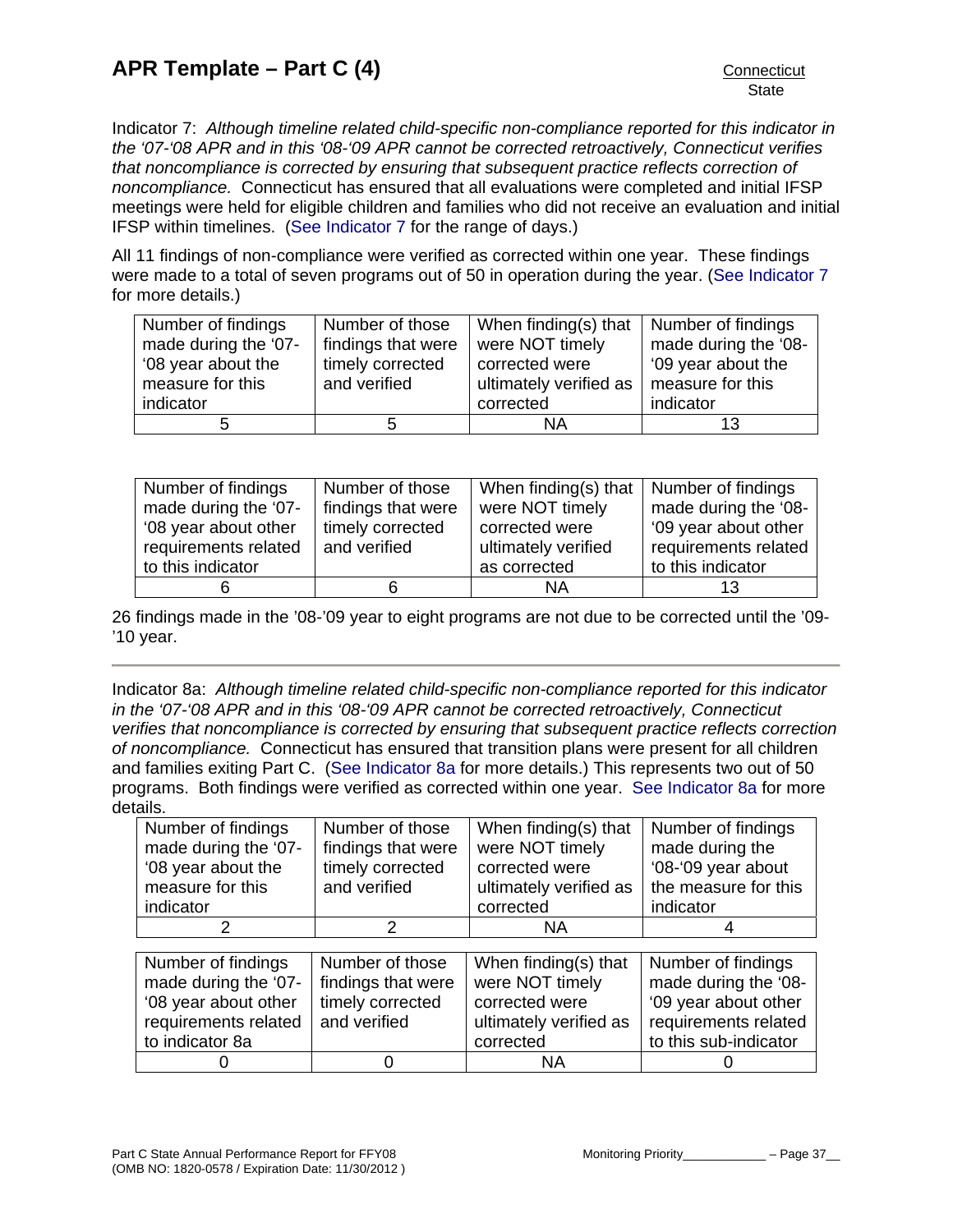Four findings made in the '08-'09 year to three programs are not due to be corrected until the '09-'10 year.

Indicator 8b: Notification was made to school districts about all children near age three who were potentially eligible for preschool special education. [\(See Indicator 8b](#page-27-0) for more details.)

Indicator 8c: *Although timeline related child-specific non-compliance reported for this indicator in the '07-'08 APR and in this '08-'09 APR cannot be corrected retroactively, Connecticut verifies that noncompliance is corrected by ensuring that subsequent practice reflects correction of noncompliance.* Connecticut has ensured that transition conferences were held for children and families who did not receive a transition conference within timelines or the family chose to exit Birth to Three without participating in a conference. [\(See Indicator 8c](#page-27-0) for the range of days.)

The one finding was verified as corrected within one year. [\(See Indicator 8c](#page-27-0) for details.)

| Number of          | Number of those | When finding(s)  | Number of          |
|--------------------|-----------------|------------------|--------------------|
| findings made      | findings that   | that were NOT    | findings made      |
| during the '07-'08 | were timely     | timely corrected | during the '08-'09 |
| year about the     | corrected and   | were ultimately  | year about the     |
| measure for this   | verified        | verified as      | measure for this   |
| indicator          |                 | corrected        | indicator          |
|                    |                 | <b>NA</b>        |                    |
|                    |                 |                  |                    |
|                    |                 |                  |                    |
| Number of          | Number of those | When finding(s)  | Number of findings |
| findings made      | findings that   | that were NOT    | made during the    |
| during the '07-'08 | were timely     | timely corrected | '08-'09 year about |
| year about other   | corrected and   | were ultimately  | other requirements |

0 | 0 | NA | 0 Four findings made in the '08-'09 year to three programs are not due to be corrected until the '09-'10 year.

corrected

Other: This grouping includes procedural safeguards such as consent to release information, and written prior notice. All 11 findings identified to six programs during the '07-'08 year were verified as corrected within one year and all child-specific non-compliance was verified as corrected within two weeks. *Although missed opportunities to meet the procedural safeguard requirements for written prior notice and consent to release information as reported for this indicator in the '07-'08 APR and in this '08-'09 APR cannot be corrected retroactively, Connecticut verifies that noncompliance is corrected by ensuring that subsequent practice reflects correction of noncompliance.* 

Eight findings all related to procedural safeguards were identified in the '08-'09 year to four programs (different from the six with findings in '07-'08) and are not due to be corrected until the '09 -'10 year.

related to indicator 8c indicator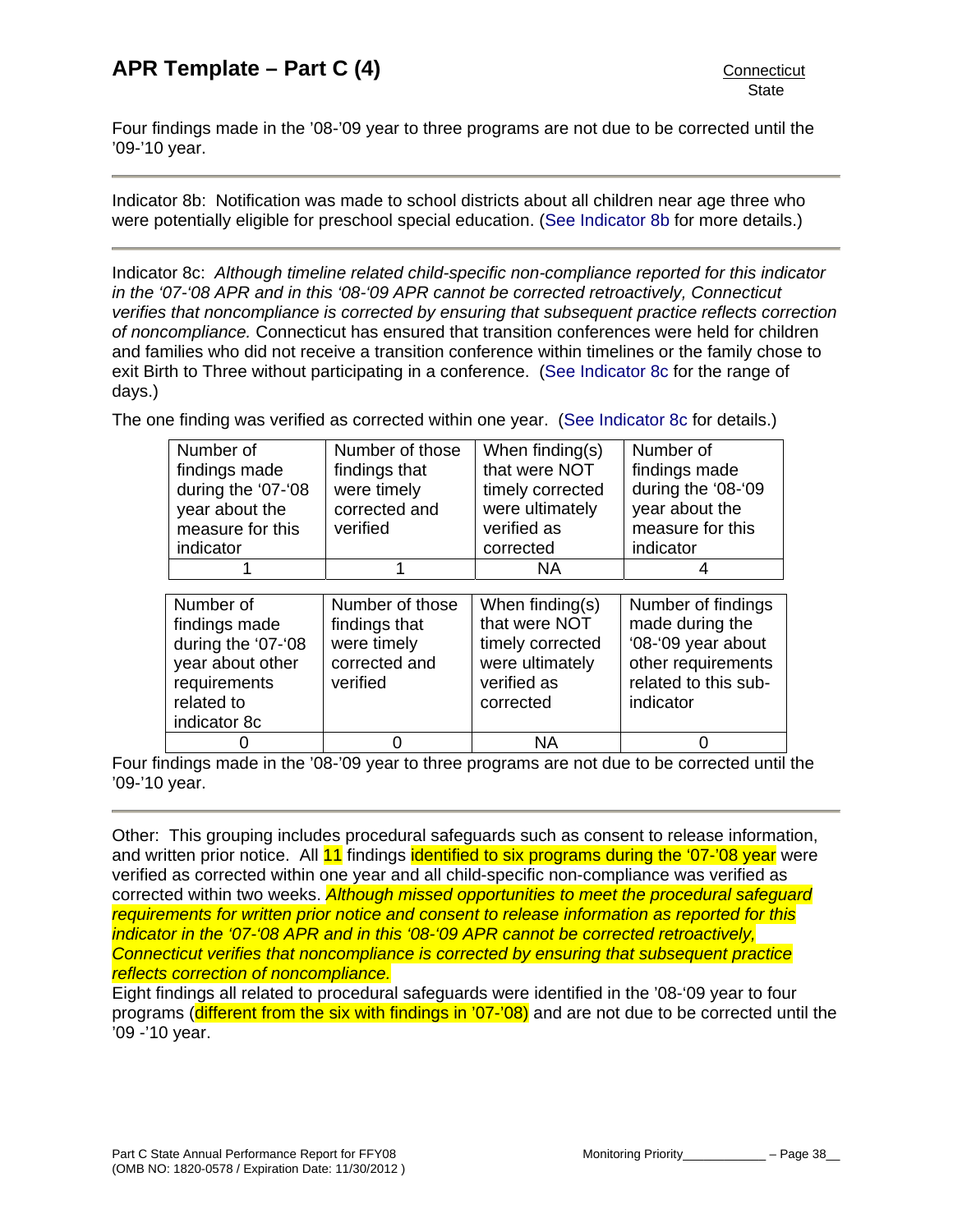## **Summaries of several components of Connecticut's Part C general supervision system**

## Focused Monitoring

There were three focused monitoring visits in the '07-'08 year. Two programs were selected for on-site visits using the Child Find priority area protocol. The first program had two findings of non-compliance based on procedural safeguards (prior written notice and dates on consent to release information forms). The second program had four findings of non-compliance identified. Two of the findings were the same as the first program above, another was for untimely initial IFSPs and the fourth was for evaluation reports covering all five areas of development. The third program was selected for an on-site using the transition priority area protocol. This program had one findings of non-compliance identified (written prior notice). All the reports were posted on Birth23.org and all three programs had all identified non-compliance verified as corrected within one year.

Learning Innovations at WESTED evaluated Connecticut's Part C Focused Monitoring system during the '08-'09 year. The report is posted on [Birth23.org.](http://www.birth23.org/) Their recommendations led to revisions in the system and stakeholders identified a new priority area and protocols based on newly available child and family outcome data.

## Biennial Performance Report (BPR) - Now "Program Self Assessment"

In the '07-'08 year the BPR was updated and the 32 programs in operation at that time were split into two cohorts. The first cohort consisted of 15 programs and completed their BPRs in September 2007. (The second cohort of 17 completed their BPR in September 2008.) Through this monitoring process 12 programs in the first cohort had non-compliance identified for at least one measure during the '07-'08 year. Of those 12, nine programs had correction of all identified non-compliance verified within one year. The three programs that did not all had findings related to the requirements of Indicator 1. As of September 1, 2009 all three corrected all findings (range 15-24 months).

## Data Verification

This is completed as one of many components of Connecticut's accountability and monitoring system. One Data Verification visit was completed in the '07-'08 year after a program with a Determination of Needs Assistance reported correction of all findings from and the '06-'07 year Focused Monitoring visit and 100% compliance on their BPR in Sept 2008. The lead agency was not able to verify the reported correction and the contract with the program was cancelled by the lead agency.

#### **Complaints**

There were three written complaints in the '07-'08 year that resulted in two findings. Those findings are reported in the rows for Indicators 1 and 7 above. Correction of both findings was verified within one year of identification.

## **Determinations**

Two programs were determined to need assistance in Spring 2009 and corrective action plans were developed with both. One program closed and the other still has an active corrective action plan since it required 24 months to correct Timely New Services. The timely verification of correction of identified non-compliance continues to be a variable in local determinations each year.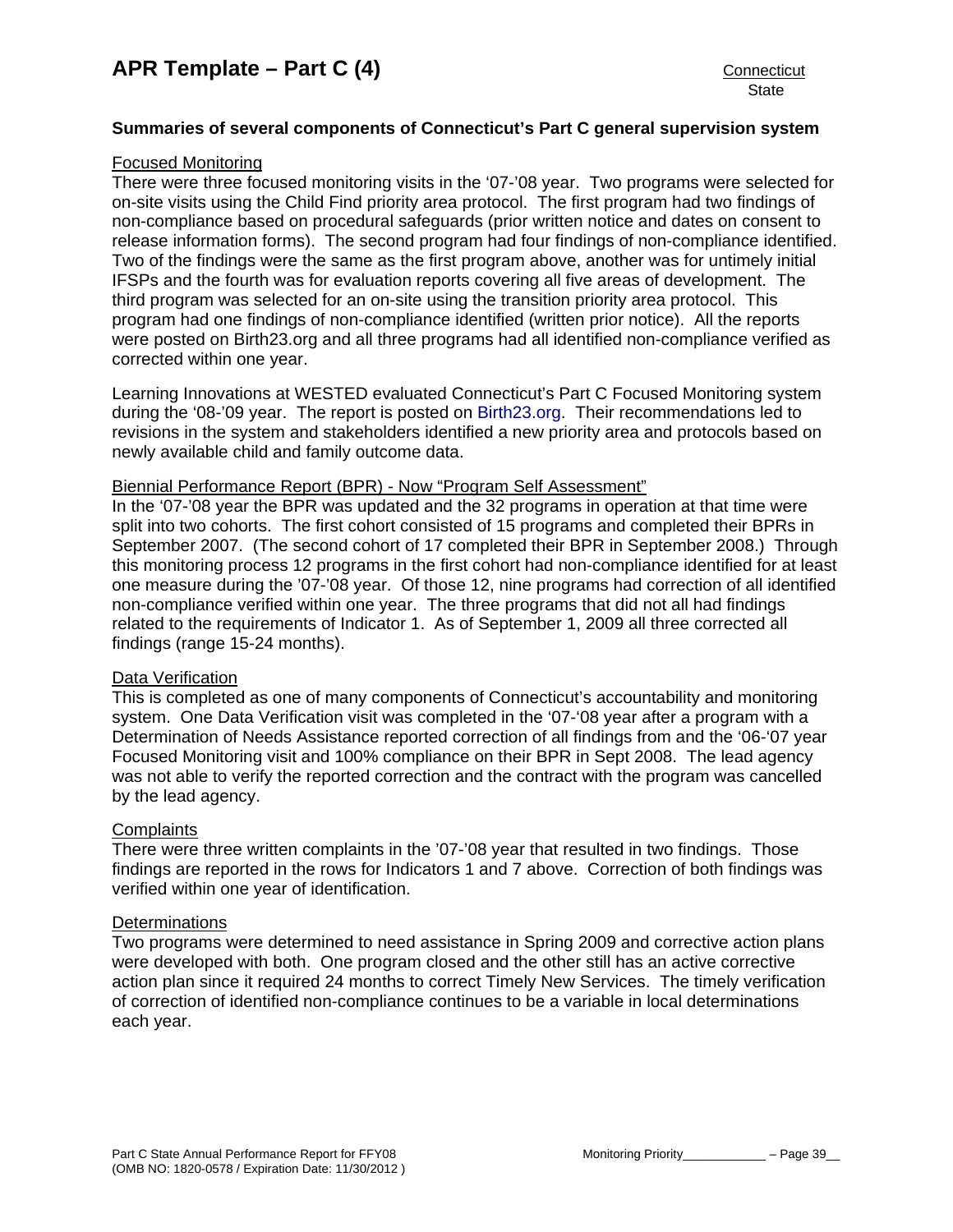## **Revisions, with Justification, to Proposed Targets / Improvement Activities / Timelines / Resources for FFY08 (July 1, 2008-June 30, 2009)** *[If applicable]*

## Focused Monitoring

Prior to making new program selections based on child and family outcome data, it was determined that the lead agency must focus TA efforts on improving the quality of the data. Once that is complete, programs will be grouped by size using a cross tabulation of the percent of children who closed or reduced the "gap" in their acquisition and use of knowledge and skills, including early language / communication (Indicator C3b) and the NCSEAM family survey responses to the measure "Over the past year Birth to Three services have helped me and/or my family figure out solutions to problems as they come up". This will use data to identify programs that appear to warrant a focused monitoring visit.

### Biennial Performance Report (BPR) - Now "Program Self Assessment"

Seventeen programs in Cohort II completed their self-assessments in September 2008 and the verification of correction of identified non-compliance will be reported in the '09-'10 APR.

The program self assessment is being redesigned during the '09-'10 year to be web based and to include more measures because Connecticut has a number of programs that are new. It is planned that the next groups of programs will complete their self assessment by June 1, 2010.

In response to Connecticut's systemic non-compliance on Indicator 7 during the '07-'08 year (85% of Initial IFSPs were on time), 19 programs were added to the state system; 9 general programs and 10 autism specific programs. Only 10 of the agencies were in fact completely new to providing early intervention in Connecticut. Nine were not "new" as follows:

- -1 general program was started by staff from an existing program that had received a focused monitoring visit and completed 2 self-assessments
- -1 general program closed after its first year of operation
- -5 of the autism specific programs were started by agencies that had run general programs in Connecticut for more than 10 years
- -2 autism specific programs were started by agencies that opened "new" general programs

On-site visits to complete record reviews will be made to the 10 truly new agencies instead of having them to complete a self-assessment.

As of the date of this report there are 46 programs in operation; 18 of the 19 new programs described above plus the 28 of the original 32 that completed BPRs during the '07-'08 and '08- '09 year. Programs "closed" due to consolidations and contract non-renewals.

#### Data Verification

Two data verification visits were made during the '08-'09 year and the verification of correction of any identified non compliance will be reported in the '09-'10 APR.

There will be a greater emphasis on data verification in the future as most programs are reporting substantial compliance. Triggers include complaints, outliers on data verification, reports posted on [Birth23.org](http://www.birth23.org/), and other concerns noted by lead agency staff.

#### **Determinations**

The timely verification of correction of identified non-compliance will continue to be a factor in local determinations each year. Determinations will be made again in March 2010.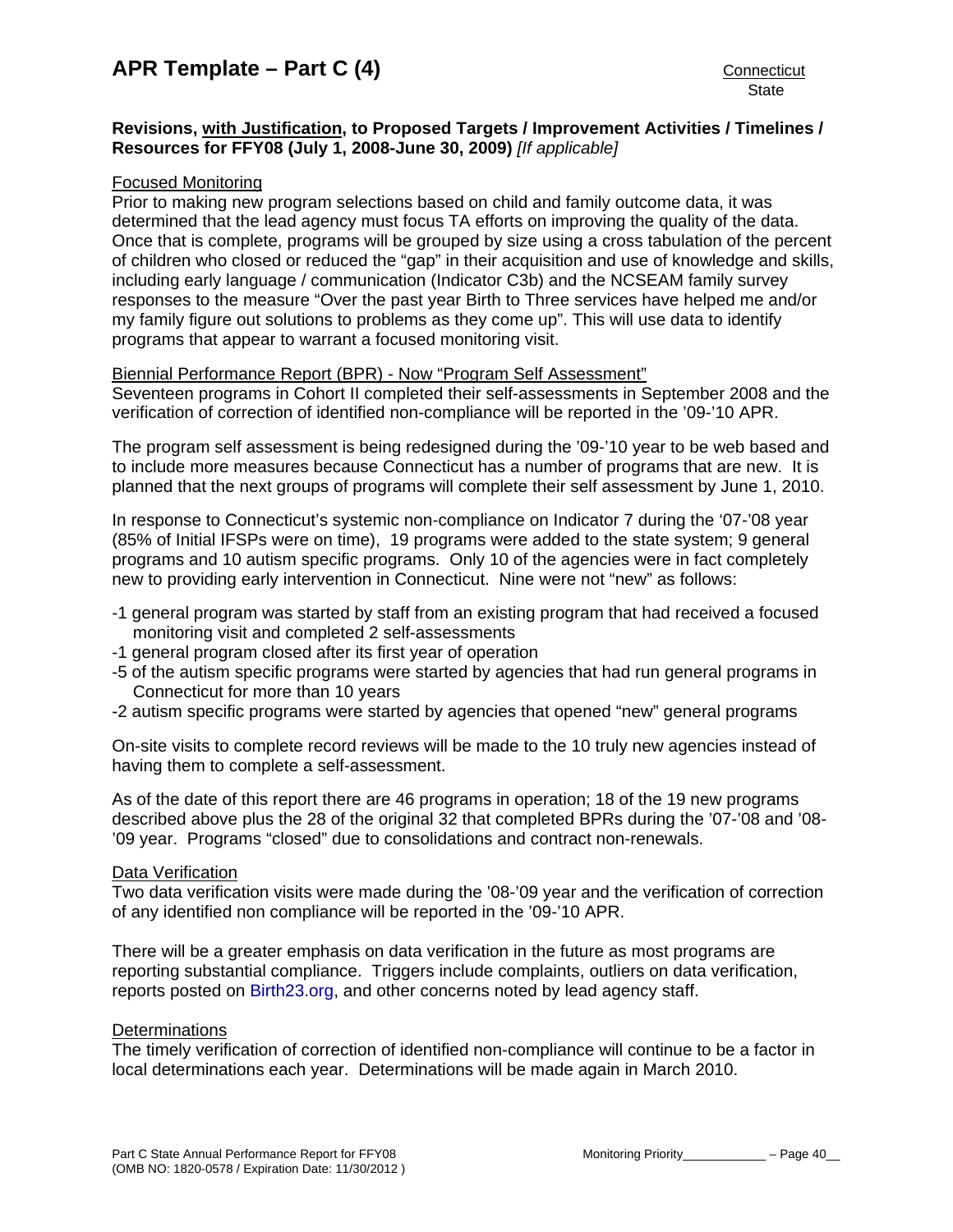# <span id="page-41-0"></span>**Part C State Annual Performance Report (APR) for Federal Fiscal Year (FFY) 2008**

## **Overview of the Annual Performance Report Development:**

Same process as described in Indicator #1.

## **Monitoring Priority: Effective General Supervision Part C / General Supervision**

**Indicator 10:** Percent of signed written complaints with reports issued that were resolved within 60-day timeline or a timeline extended for exceptional circumstances with respect to a particular complaint.

(20 U.S.C. 1416(a)(3)(B) and 1442)

**Measurement:** Percent =  $1.1(b) + 1.1(c)$  divided by 1.1 times 100.

| FFY08                 | <b>Measurable and Rigorous Target</b> |
|-----------------------|---------------------------------------|
| $7/1/08$ -<br>6/30/09 | 100%                                  |

## **Actual Target Data for FFY08 (July 1, 2008-June 30, 2009):**

There was one written complaint received on June 19, 2009 and responded to on August 10, 2009.

## **Discussion of Improvement Activities Completed and Explanation of Progress or Slippage that occurred for FFY08 (July 1, 2008-June 30, 2009):**

The August 2009 response letter identified two findings. The timely verification of correction of those findings will be addressed in the FFY10 APR due February 1, 2012.

## **Revisions, with Justification, to Proposed Targets / Improvement Activities / Timelines / Resources for FFY08 (July 1, 2008-June 30, 2009) [If applicable]**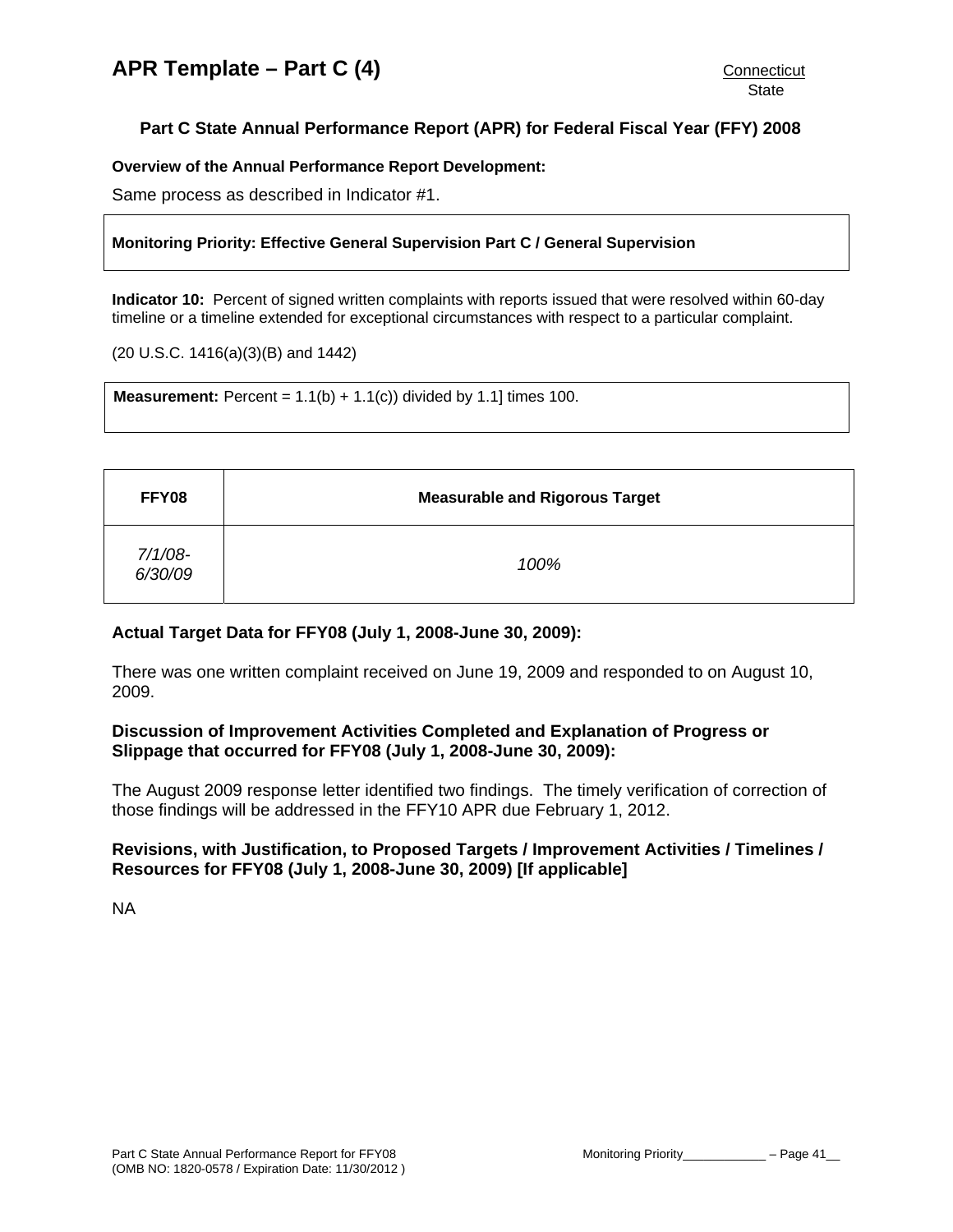# <span id="page-42-0"></span>**Part C State Annual Performance Report (APR) for Federal Fiscal Year (FFY) 2008**

## **Overview of the Annual Performance Report Development:**

Same process as described in Indicator #1.

## **Monitoring Priority: Effective General Supervision Part C / General Supervision**

**Indicator 11:** Percent of fully adjudicated due process hearing requests that were fully adjudicated within the applicable timeline.

(20 U.S.C. 1416(a)(3)(B) and 1442)

**Measurement:** Percent =  $[(3.2(a) + 3.2(b))$  divided by 3.2] times 100.

| FFY08              | <b>Measurable and Rigorous Target</b> |
|--------------------|---------------------------------------|
| 7/1/08-<br>6/30/09 | NA                                    |

## **Actual Target Data for FFY08 (July 1, 2008-June 30, 2009):**

NA - There were no fully adjudicated hearings.

**Discussion of Improvement Activities Completed and Explanation of Progress or Slippage that occurred for FFY08 (July 1, 2008-June 30, 2009):** 

NA

**Revisions, with Justification, to Proposed Targets / Improvement Activities / Timelines / Resources for FFY08 (July 1, 2008-June 30, 2009)** *[If applicable]*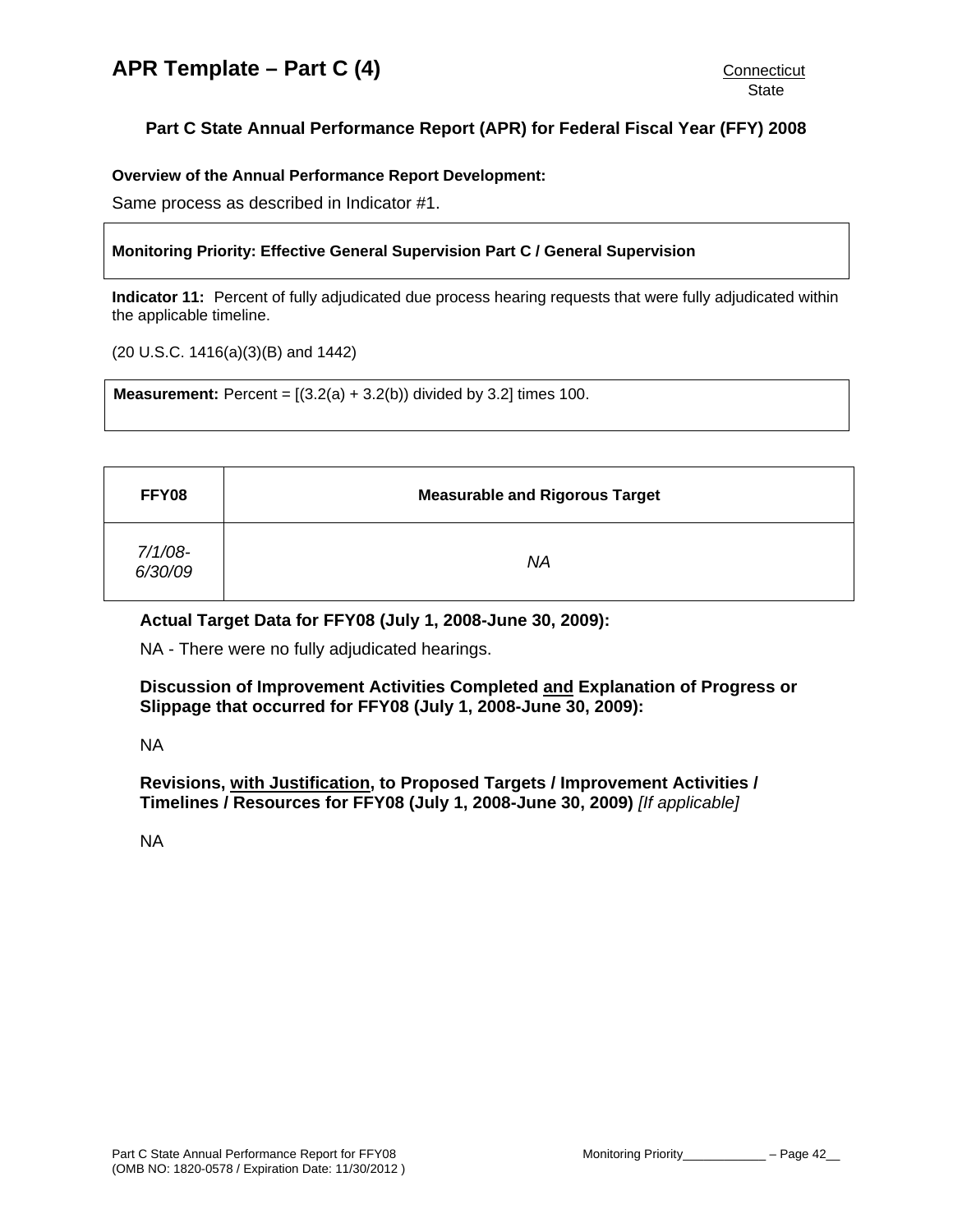# <span id="page-43-0"></span>**Part C State Annual Performance Report (APR) for Federal Fiscal Year (FFY) 2008**

**Overview of the Annual Performance Report Development:** 

Same process as described in Indicator #1.

## **Monitoring Priority: Effective General Supervision Part C / General Supervision**

**Indicator 12:** Percent of hearing requests that went to resolution sessions that were resolved through resolution session settlement agreements (applicable if Part B due process procedures are adopted).

(20 U.S.C. 1416(a)(3)(B) and 1442)

**Measurement:** Percent =  $(3.1(a)$  divided by  $3.1$ ) times  $100$ .

| FFY08              | <b>Measurable and Rigorous Target</b> |
|--------------------|---------------------------------------|
| 7/1/08-<br>6/30/09 | ΝA                                    |

**Actual Target Data for FFY08 (July 1, 2008-June 30, 2009):**

NA – Does not apply to Part C in CT

**Discussion of Improvement Activities Completed and Explanation of Progress or Slippage that occurred for FFY08 (July 1, 2008-June 30, 2009):** 

NA

**Revisions, with Justification, to Proposed Targets / Improvement Activities / Timelines / Resources for FFY08 (July 1, 2008-June 30, 2009)** *[If applicable]*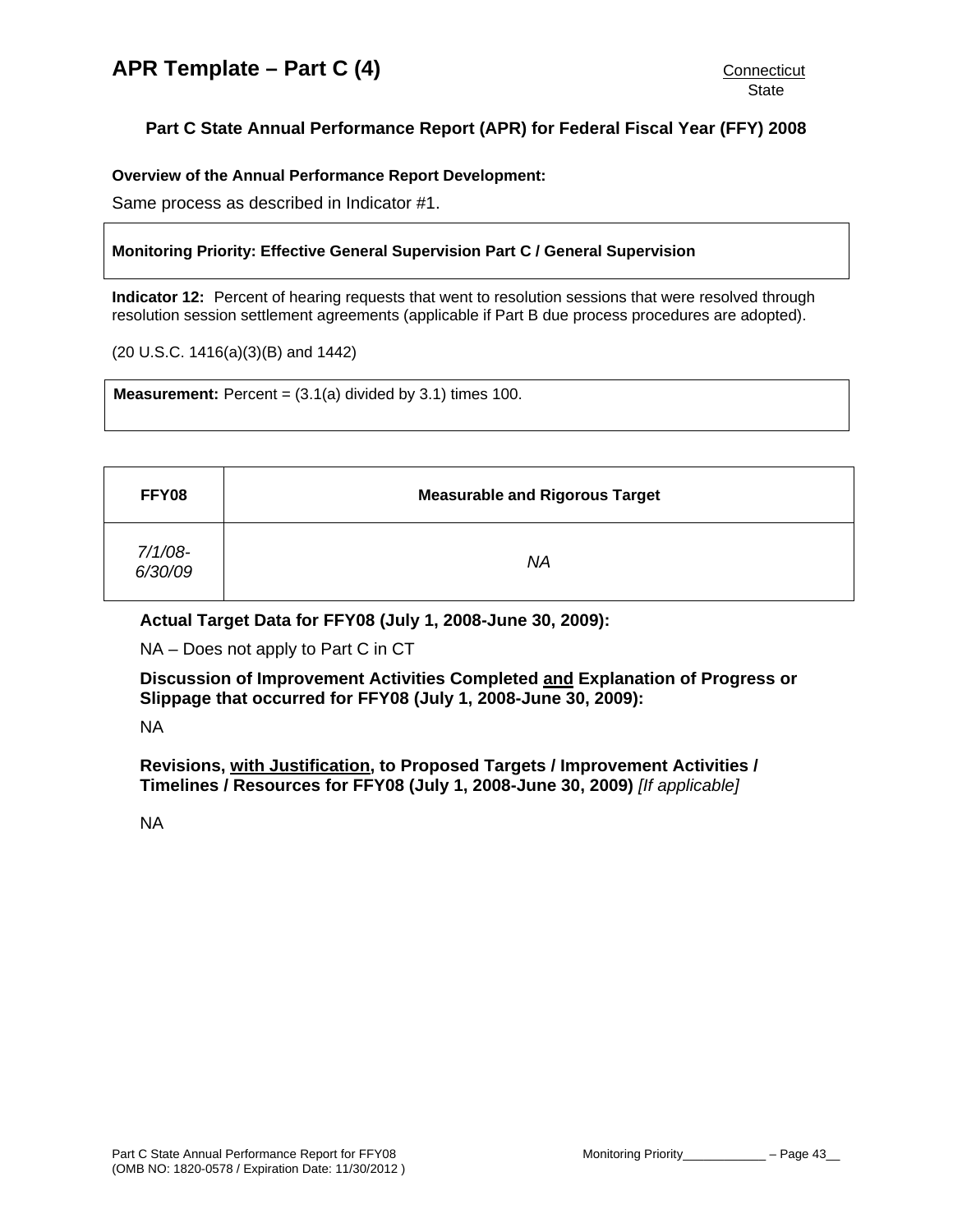# <span id="page-44-0"></span>**Part C State Annual Performance Report (APR) for Federal Fiscal Year (FFY) 2008**

**Overview of the Annual Performance Report Development:** 

Same process as described in Indicator #1.

## **Monitoring Priority: Effective General Supervision Part C / General Supervision**

**Indicator 13:** Percent of mediations held that resulted in mediation agreements.

(20 U.S.C. 1416(a)(3)(B) and 1442)

**Measurement:** Percent =  $[(2.1(a)(i) + 2.1(b)(i))$  divided by 2.1] times 100.

| FFY08              | <b>Measurable and Rigorous Target</b> |
|--------------------|---------------------------------------|
| 7/1/08-<br>6/30/09 | ΝA                                    |

## **Actual Target Data for FFY08 (July 1, 2008-June 30, 2009):**

NA - There was one mediation request on 6/19 that was withdrawn on 6/22 when the family transferred to a different local program.

## **Discussion of Improvement Activities Completed and Explanation of Progress or Slippage that occurred for FFY08 (July 1, 2008-June 30, 2009):**

NA

**Revisions, with Justification, to Proposed Targets / Improvement Activities / Timelines / Resources for FFY08 (July 1, 2008-June 30, 2009)** *[If applicable]*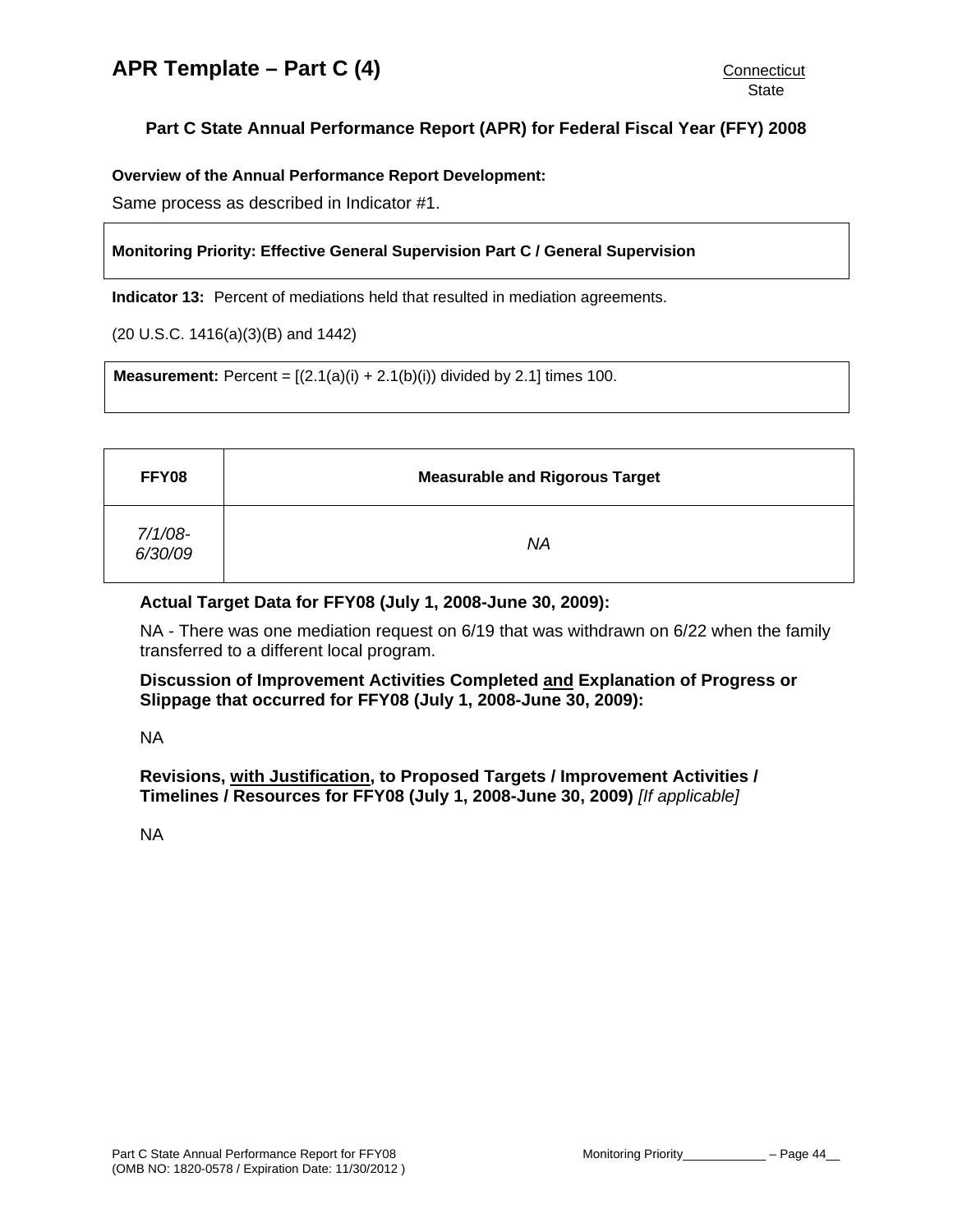# <span id="page-45-0"></span>**Part C State Annual Performance Report (APR) for Federal Fiscal Year (FFY) 2008**

### **Overview of the Annual Performance Report Development:**

Same process as described in Indicator #1.

## **Monitoring Priority: Effective General Supervision Part C / General Supervision**

**Indicator 14:** State reported data (618 and State Performance Plan and Annual Performance Report) are timely and accurate.

(20 U.S.C. 1416(a)(3)(B) and 1442)

**Measurement:** State reported data, including 618 data, State performance plan, and annual performance reports, are:

- a. Submitted on or before due dates (February 1 for child count and settings and November 1 for exiting and dispute resolution); and
- b. Accurate, including covering the correct year and following the correct measurement.

States are required to use the "Indicator 14 Data Rubric" for reporting data for this indicator (see Attachment B).

| FFY08                 | <b>Measurable and Rigorous Target</b> |
|-----------------------|---------------------------------------|
| $7/1/08$ -<br>6/30/09 | 100%                                  |

**Actual Target Data for FFY08 (July 1, 2008-June 30, 2009):** 

100%

The required worksheet for this indicator follows as [Attachment B](#page-49-0) (a.k.a. [Attachment 2](#page-49-0)).

## **Discussion of Improvement Activities Completed and Explanation of Progress or Slippage that occurred for FFY08 (July 1, 2008-June 30, 2009):**

Connecticut met its target.

### **Revisions, with Justification, to Proposed Targets / Improvement Activities / Timelines / Resources for FFY08 (July 1, 2008-June 30, 2009)** *[If applicable]*

No revisions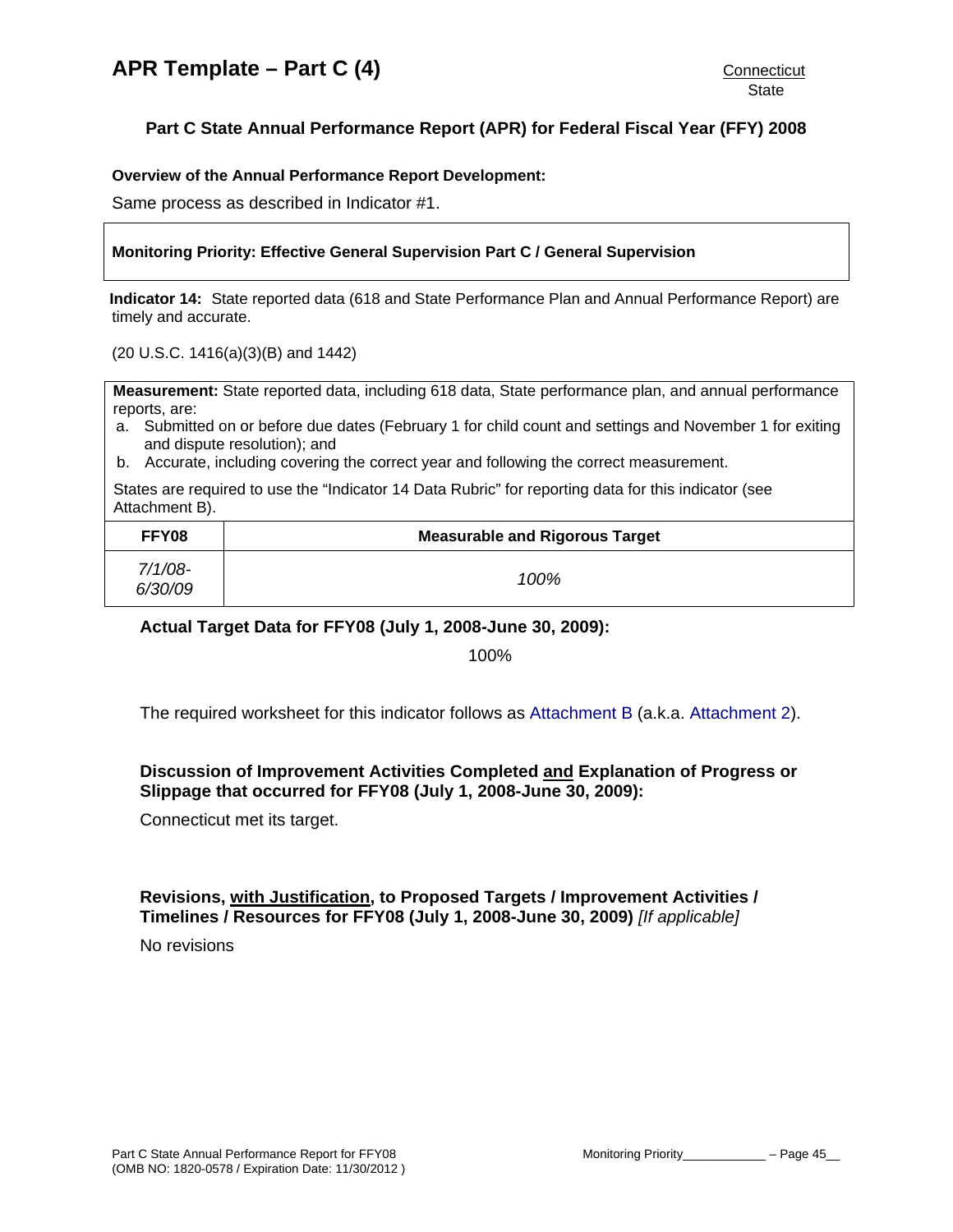# <span id="page-46-0"></span>**APR Template – Part C (4)** CONNECTIVE CONNECTIVE CONNECTICUT

# **Attachment A (a.k.a. Attachment 1)**

|                                     | <b>INDICATOR C-9 WORKSHEET</b>                                                                                                                   |                                                                                                                         |                                                                                                |                                                                                                            |                                                                                                                                              |  |
|-------------------------------------|--------------------------------------------------------------------------------------------------------------------------------------------------|-------------------------------------------------------------------------------------------------------------------------|------------------------------------------------------------------------------------------------|------------------------------------------------------------------------------------------------------------|----------------------------------------------------------------------------------------------------------------------------------------------|--|
| <b>Indicator/Indicator Clusters</b> |                                                                                                                                                  | <b>General Supervision</b><br><b>System Components</b>                                                                  | # of EIS<br>Programs<br><b>Issued</b><br>Findings in<br>FFY 2007<br>(7/1/07 through<br>6/30/08 | (a) $#$ of Findings<br><b>of</b><br>noncompliance<br>identified in FFY<br>2007 (7/1/07<br>through 6/30/08) | (b) $#$ of Findings<br>of noncompliance<br>from (a) for which<br>correction was<br>verified no later<br>than one year<br>from identification |  |
| 1.                                  | Percent of infants and toddlers<br>with IFSPs who receive the<br>early intervention services on<br>their IFSPs in a timely manner                | <b>Monitoring Activities:</b><br>Self-Assessment/ Local<br>APR, Data Review,<br>Desk Audit, On-Site<br>Visits, or Other | 9                                                                                              | 13                                                                                                         | 9                                                                                                                                            |  |
|                                     |                                                                                                                                                  | <b>Dispute Resolution:</b><br>Complaints, Hearings                                                                      | 1                                                                                              | 1                                                                                                          | 1                                                                                                                                            |  |
| 2.                                  | Percent of infants and toddlers<br>with IFSPs who primarily<br>receive early intervention<br>services in the home or<br>community-based settings | <b>Monitoring Activities:</b><br>Self-Assessment/Local<br>APR, Data Review,<br>Desk Audit, On-Site<br>Visits, or Other  | $\mathbf 0$                                                                                    | $\mathbf 0$                                                                                                | 0                                                                                                                                            |  |
|                                     |                                                                                                                                                  | <b>Dispute Resolution:</b><br>Complaints, Hearings                                                                      | $\mathbf 0$                                                                                    | $\mathbf 0$                                                                                                | 0                                                                                                                                            |  |
| 3.                                  | Percent of infants and<br>toddlers with IFSPs who<br>demonstrate improved<br>outcomes                                                            | <b>Monitoring Activities:</b><br>Self-Assessment/Local<br>APR, Data Review,<br>Desk Audit, On-Site<br>Visits, or Other  | 0                                                                                              | $\mathbf 0$                                                                                                | 0                                                                                                                                            |  |
|                                     |                                                                                                                                                  | <b>Dispute Resolution:</b><br>Complaints, Hearings                                                                      | 0                                                                                              | $\overline{0}$                                                                                             | $\mathbf 0$                                                                                                                                  |  |
| 4.                                  | Percent of families participating<br>in Part C who report that early<br>intervention services have<br>helped the family                          | <b>Monitoring Activities:</b><br>Self-Assessment/Local<br>APR, Data Review,<br>Desk Audit, On-Site<br>Visits, or Other  | 0                                                                                              | $\mathbf 0$                                                                                                | $\mathbf 0$                                                                                                                                  |  |
|                                     |                                                                                                                                                  | Dispute Resolution:<br>Complaints, Hearings                                                                             | 0                                                                                              | $\mathbf 0$                                                                                                | $\boldsymbol{0}$                                                                                                                             |  |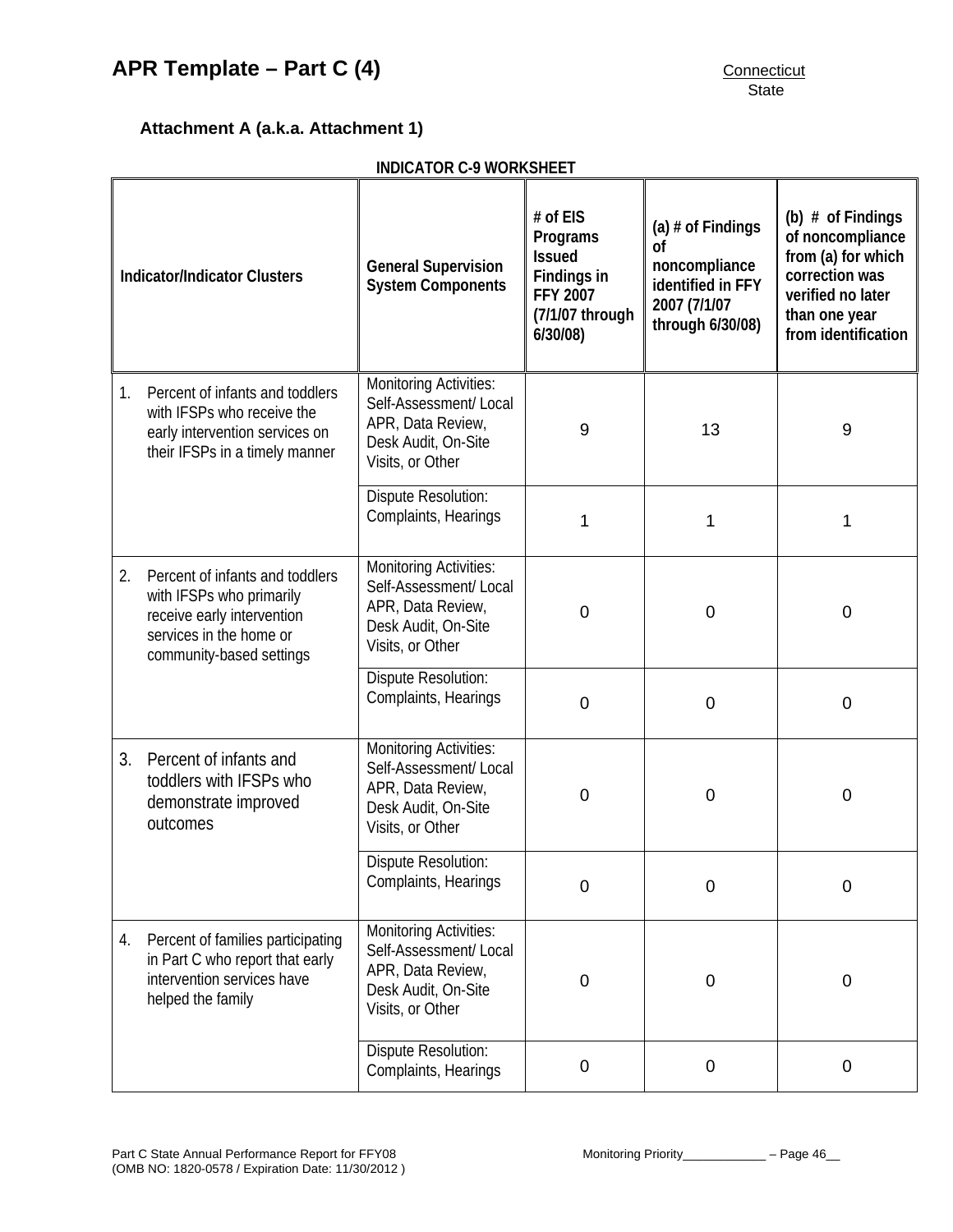| <b>Indicator/Indicator Clusters</b> |                                                                                                                                                                                                   | <b>General Supervision</b><br><b>System Components</b>                                                                  | # of EIS<br>Programs<br><b>Issued</b><br>Findings in<br><b>FFY 2007</b><br>(7/1/07 through<br>6/30/08 | (a) $#$ of Findings<br>Ωf<br>noncompliance<br>identified in FFY<br>2007 (7/1/07<br>through 6/30/08) | (b) $#$ of Findings<br>of noncompliance<br>from (a) for which<br>correction was<br>verified no later<br>than one year<br>from identification |
|-------------------------------------|---------------------------------------------------------------------------------------------------------------------------------------------------------------------------------------------------|-------------------------------------------------------------------------------------------------------------------------|-------------------------------------------------------------------------------------------------------|-----------------------------------------------------------------------------------------------------|----------------------------------------------------------------------------------------------------------------------------------------------|
| 5.<br>6.                            | Percent of infants and<br>toddlers birth to 1 with IFSPs<br>Percent of infants and                                                                                                                | <b>Monitoring Activities:</b><br>Self-Assessment/ Local<br>APR, Data Review,<br>Desk Audit, On-Site<br>Visits, or Other | $\mathbf 0$                                                                                           | $\mathbf 0$                                                                                         | $\mathbf 0$                                                                                                                                  |
|                                     | toddlers birth to 3 with IFSPs                                                                                                                                                                    | Dispute Resolution:<br>Complaints, Hearings                                                                             | $\mathbf 0$                                                                                           | $\mathbf 0$                                                                                         | $\boldsymbol{0}$                                                                                                                             |
|                                     | 7. Percent of eligible infants and<br>toddlers with IFSPs for whom<br>an evaluation and<br>assessment and an initial<br>IFSP meeting were                                                         | <b>Monitoring Activities:</b><br>Self-Assessment/ Local<br>APR, Data Review,<br>Desk Audit, On-Site<br>Visits, or Other | 6                                                                                                     | 10                                                                                                  | 10                                                                                                                                           |
|                                     | conducted within Part C's 45-<br>day timeline.                                                                                                                                                    | Dispute Resolution:<br>Complaints, Hearings                                                                             | 1                                                                                                     | 1                                                                                                   | 1                                                                                                                                            |
|                                     | 8. Percent of all children exiting<br>Part C who received timely<br>transition planning to support<br>the child's transition to<br>preschool and other appropriate<br>community services by their | Monitoring Activities:<br>Self-Assessment/ Local<br>APR, Data Review,<br>Desk Audit, On-Site<br>Visits, or Other        | $\overline{2}$                                                                                        | $\overline{2}$                                                                                      | $\overline{2}$                                                                                                                               |
|                                     | third birthday including:<br>A. IFSPs with transition steps<br>and services;                                                                                                                      | Dispute Resolution:<br>Complaints, Hearings                                                                             | $\mathbf 0$                                                                                           | $\mathbf 0$                                                                                         | 0                                                                                                                                            |
| 8.                                  | Percent of all children exiting<br>Part C who received timely<br>transition planning to support<br>the child's transition to<br>preschool and other appropriate<br>community services by their    | Monitoring Activities:<br>Self-Assessment/ Local<br>APR, Data Review,<br>Desk Audit, On-Site<br>Visits, or Other        | $\mathbf 0$                                                                                           | $\boldsymbol{0}$                                                                                    | $\mathbf 0$                                                                                                                                  |
|                                     | third birthday including:<br>B. Notification to LEA, if child<br>potentially eligible for Part B;<br>and                                                                                          | Dispute Resolution:<br>Complaints, Hearings                                                                             | $\mathbf 0$                                                                                           | $\pmb{0}$                                                                                           | 0                                                                                                                                            |
| 8.                                  | Percent of all children exiting<br>Part C who received timely<br>transition planning to support<br>the child's transition to<br>preschool and other appropriate                                   | <b>Monitoring Activities:</b><br>Self-Assessment/ Local<br>APR, Data Review,<br>Desk Audit, On-Site<br>Visits, or Other | 1                                                                                                     | 1                                                                                                   |                                                                                                                                              |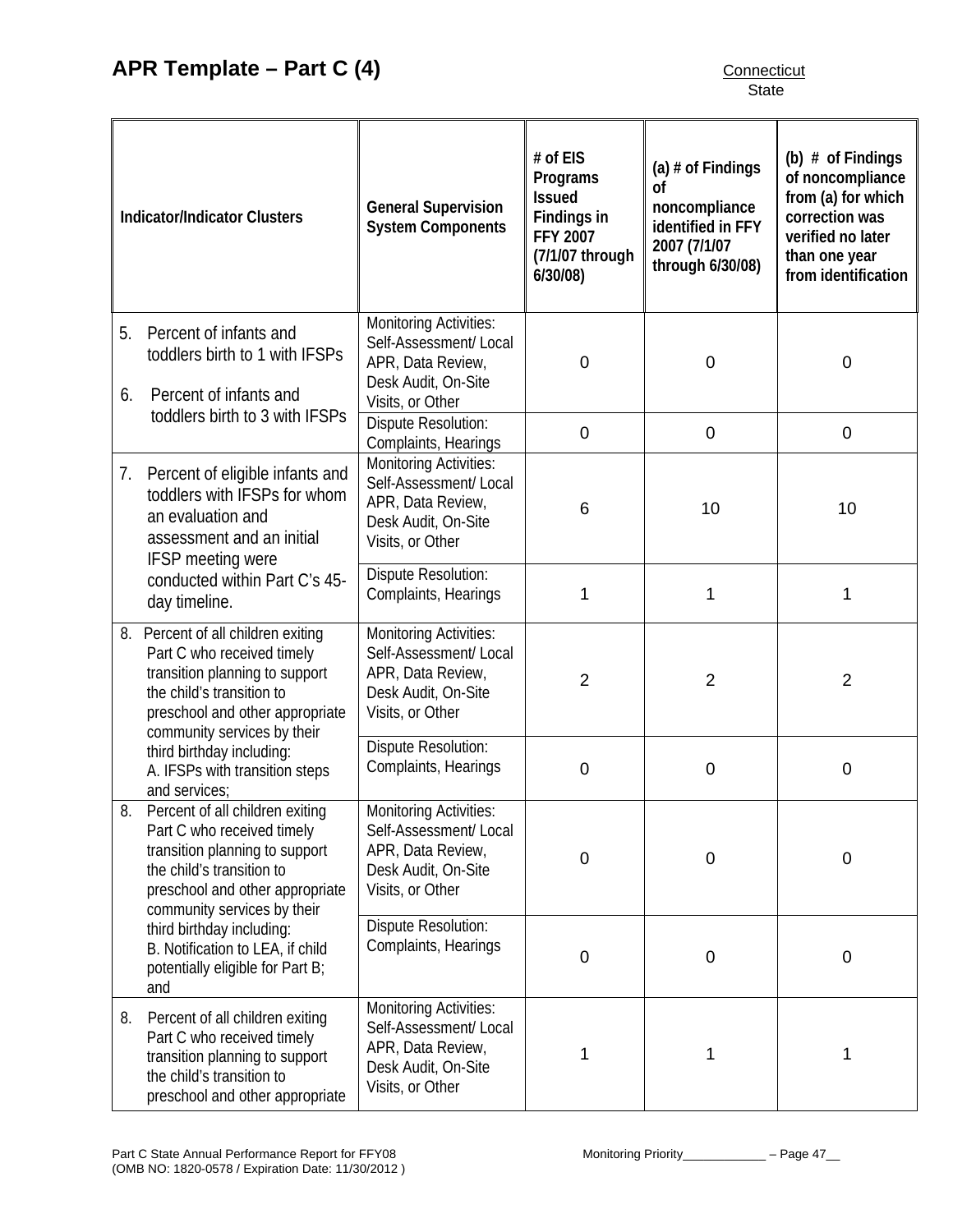| <b>Indicator/Indicator Clusters</b>                                       | <b>General Supervision</b><br><b>System Components</b>                                                                  | # of EIS<br>Programs<br><b>Issued</b><br>Findings in<br><b>FFY 2007</b><br>(7/1/07 through<br>6/30/08) | (a) $#$ of Findings<br><sub>of</sub><br>noncompliance<br>identified in FFY<br>2007 (7/1/07<br>through 6/30/08) | (b) $#$ of Findings<br>of noncompliance<br>from (a) for which<br>correction was<br>verified no later<br>than one year<br>from identification |
|---------------------------------------------------------------------------|-------------------------------------------------------------------------------------------------------------------------|--------------------------------------------------------------------------------------------------------|----------------------------------------------------------------------------------------------------------------|----------------------------------------------------------------------------------------------------------------------------------------------|
| community services by their<br>third birthday including:                  | Dispute Resolution:<br>Complaints, Hearings                                                                             |                                                                                                        |                                                                                                                |                                                                                                                                              |
| C. Transition conference, if<br>child potentially eligible for<br>Part B. |                                                                                                                         | $\mathbf 0$                                                                                            | $\mathbf 0$                                                                                                    | $\boldsymbol{0}$                                                                                                                             |
| OTHER AREAS OF<br>NONCOMPLIANCE:<br>Procedural Safeguards                 | <b>Monitoring Activities:</b><br>Self-Assessment/ Local<br>APR, Data Review,<br>Desk Audit, On-Site<br>Visits, or Other | 11<br>6                                                                                                |                                                                                                                | 11                                                                                                                                           |
|                                                                           | Dispute Resolution:<br>Complaints, Hearings                                                                             | $\mathbf 0$                                                                                            | $\mathbf 0$                                                                                                    | $\mathbf 0$                                                                                                                                  |
| OTHER AREAS OF<br>NONCOMPLIANCE:                                          | <b>Monitoring Activities:</b><br>Self-Assessment/Local<br>APR, Data Review,<br>Desk Audit, On-Site<br>Visits, or Other  | $\mathbf 0$                                                                                            | $\mathbf 0$                                                                                                    | $\boldsymbol{0}$                                                                                                                             |
|                                                                           | Dispute Resolution:<br>Complaints, Hearings                                                                             | $\mathbf 0$                                                                                            | $\mathbf 0$                                                                                                    | $\overline{0}$                                                                                                                               |
| OTHER AREAS OF<br>NONCOMPLIANCE:                                          | <b>Monitoring Activities:</b><br>Self-Assessment/ Local<br>APR, Data Review,<br>Desk Audit, On-Site<br>Visits, or Other | 0                                                                                                      | $\mathbf 0$                                                                                                    | $\mathbf 0$                                                                                                                                  |
|                                                                           | Dispute Resolution:<br>Complaints, Hearings                                                                             | 0                                                                                                      | $\boldsymbol{0}$                                                                                               | $\mathbf 0$                                                                                                                                  |
| Sum the numbers down Column a and Column b                                |                                                                                                                         |                                                                                                        | 39                                                                                                             | 35                                                                                                                                           |

Percent of noncompliance corrected within one year of identification = (column (b) sum divided by column (a) sum) times 100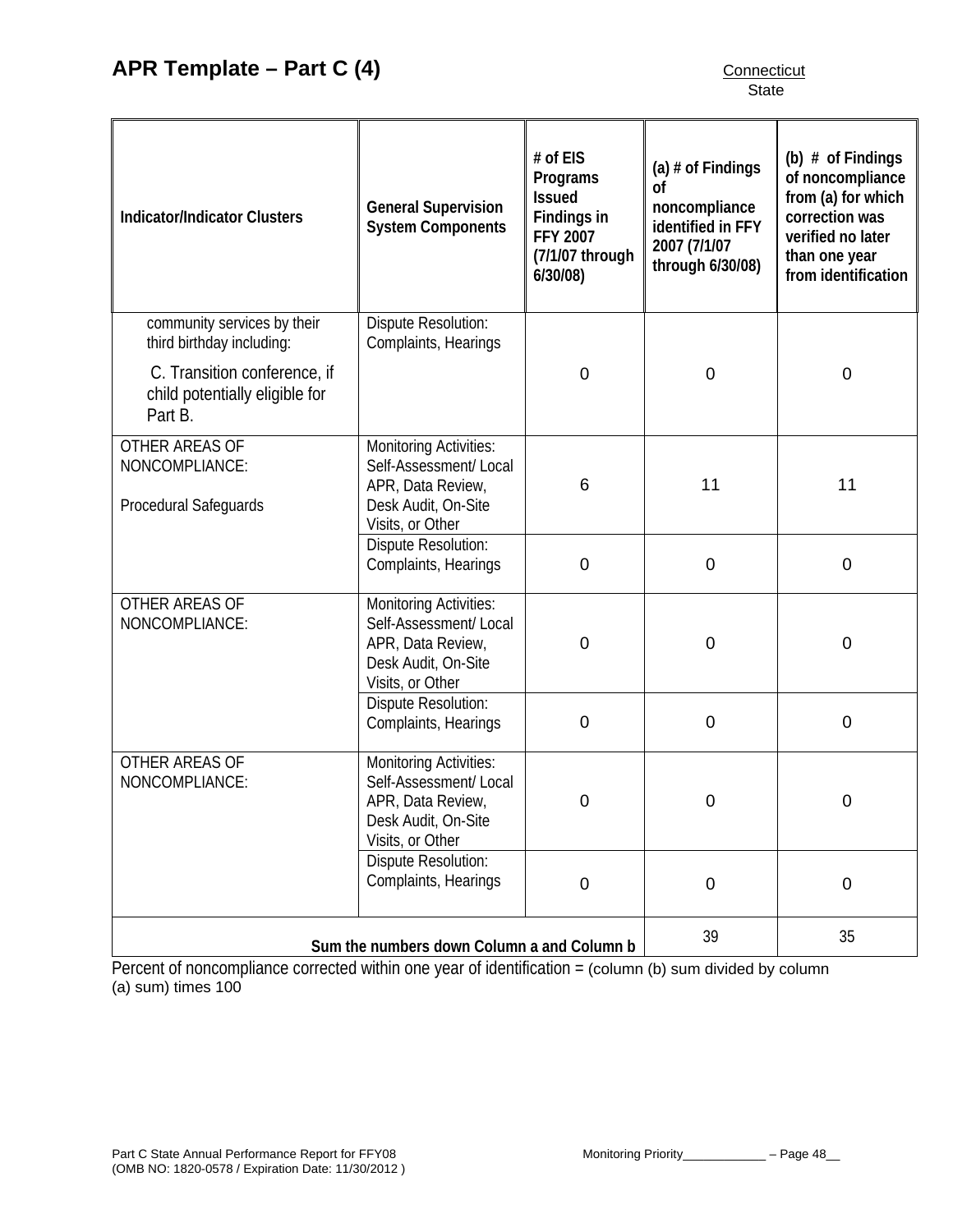<span id="page-49-0"></span>**Attachment B (a.k.a. Attachment 2)** 

| Fail & Mulcalor 14 Dala Rubric<br><b>SPP/APR Data - Indicator 14</b> |                                                                                                                                                                    |                                      |                |  |  |
|----------------------------------------------------------------------|--------------------------------------------------------------------------------------------------------------------------------------------------------------------|--------------------------------------|----------------|--|--|
| <b>APR Indicator</b>                                                 | <b>Valid and</b><br><b>Reliable</b>                                                                                                                                | <b>Correct</b><br><b>Calculation</b> | <b>Total</b>   |  |  |
| 1                                                                    | 1                                                                                                                                                                  | 1                                    | $\overline{2}$ |  |  |
| $\overline{2}$                                                       | 1                                                                                                                                                                  |                                      | $\overline{2}$ |  |  |
| 3                                                                    | 1                                                                                                                                                                  |                                      | $\overline{2}$ |  |  |
| 4                                                                    | 1                                                                                                                                                                  | 1                                    | $\overline{2}$ |  |  |
| 5                                                                    | 1                                                                                                                                                                  | 1                                    | $\overline{2}$ |  |  |
| 6                                                                    | 1                                                                                                                                                                  | 1                                    | $\overline{2}$ |  |  |
| $\overline{7}$                                                       | 1                                                                                                                                                                  | $\overline{2}$                       |                |  |  |
| 8a                                                                   | 1                                                                                                                                                                  | $\overline{2}$                       |                |  |  |
| 8b                                                                   | 1                                                                                                                                                                  | 1                                    | $\overline{2}$ |  |  |
| 8c                                                                   | 1                                                                                                                                                                  |                                      | $\overline{2}$ |  |  |
| 9                                                                    | 1                                                                                                                                                                  |                                      | $\overline{2}$ |  |  |
| 10                                                                   |                                                                                                                                                                    |                                      | $\overline{2}$ |  |  |
| 11                                                                   | 1                                                                                                                                                                  | 1                                    | $\overline{2}$ |  |  |
| 12                                                                   | N/A                                                                                                                                                                | N/A                                  | $\overline{0}$ |  |  |
| 13                                                                   | 1                                                                                                                                                                  |                                      | $\overline{2}$ |  |  |
|                                                                      |                                                                                                                                                                    | 28                                   |                |  |  |
| <b>APR Score</b><br><b>Calculation</b>                               | Timely Submission Points - If the<br>FFY 2008 APR was submitted on-<br>time, place the number 5 in the cell<br>on the right.<br>Grand Total - (Sum of subtotal and | 5<br>33                              |                |  |  |
|                                                                      | Timely Submission Points) =                                                                                                                                        |                                      |                |  |  |

**Part C Indicator 14 Data Rubric** 

NA is used for Indicator 12 in keeping with the automated table created by OSEP and distributed on the SPP-APR calendar on 12/16/09